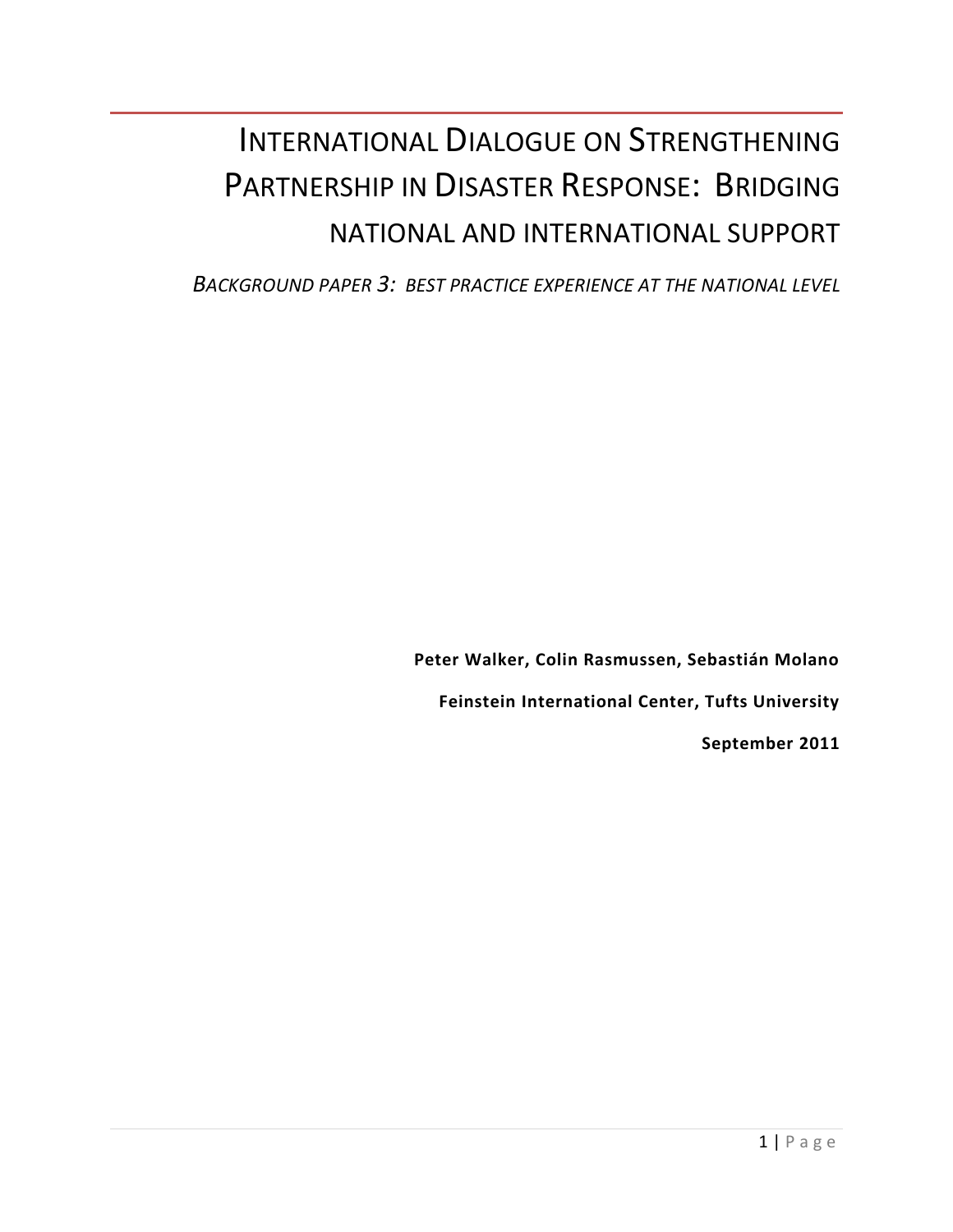# TABLE OF CONTENTS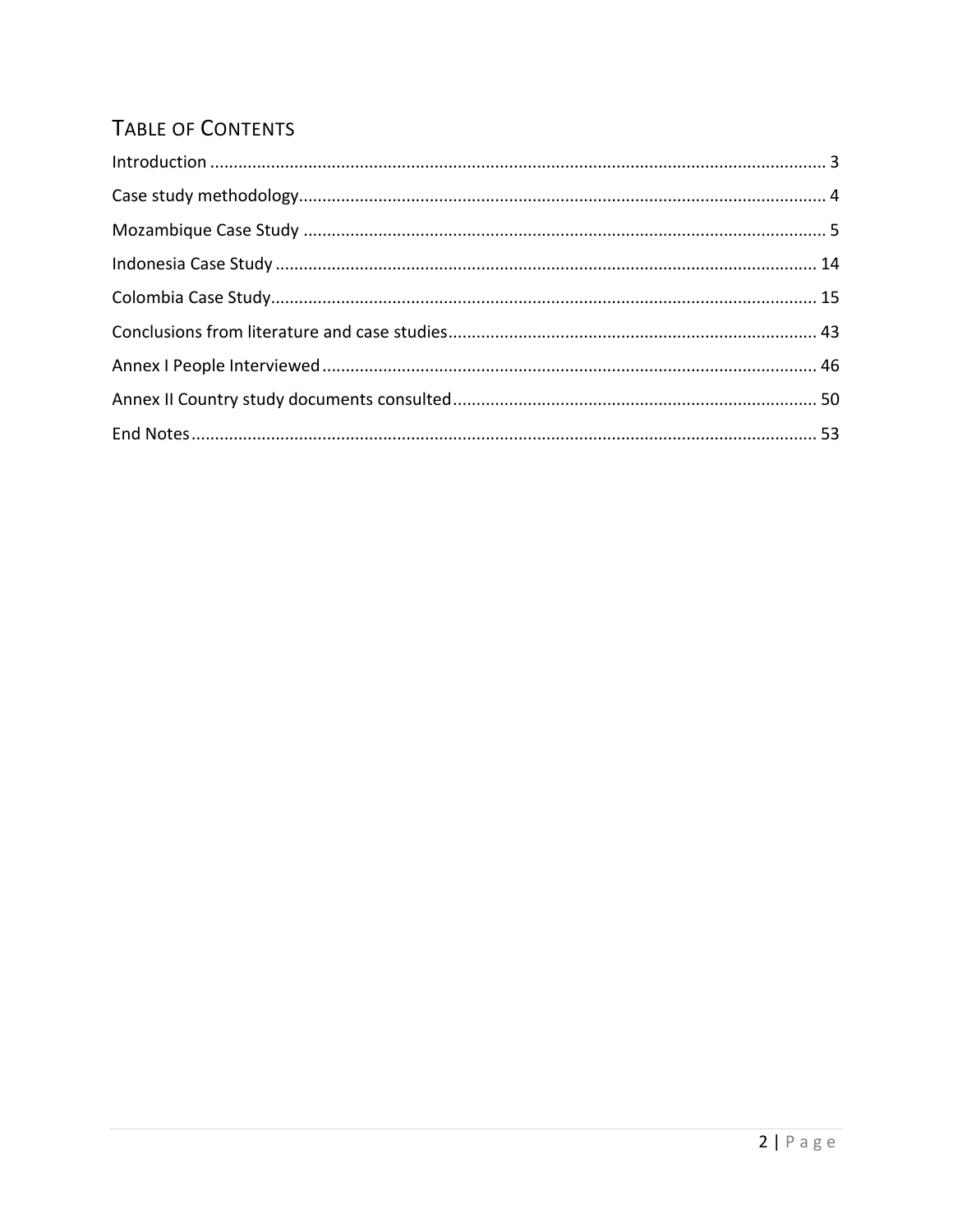#### <span id="page-2-0"></span>**INTRODUCTION**

Despite wide recognition within the humanitarian world that disaster management is most effective and sustainable when owned, led, and administered by the nation affected by calamity, a growing number of voices complain that the humanitarian system is still far from achieving this goal. Within the sector there are imposing questions. How can affected states balance being over-run by the international community with meeting the humanitarian needs of their citizens? What steps can be taken before and during crisis response to help equip nations to better manage disasters? What mechanisms can be put in place to enable host nations to fairly and appropriately facilitate actors engaged in supporting humanitarian efforts?

This paper lays down a foundation for answering these questions by studying the current relationship between international and national disaster management systems through the mechanism of three country case studies. The study recognizes that crisis affected states are becoming, and must become, more prominent in disaster management at the local, national and global levels.

The countries selected for study; Mozambique, Indonesia and Colombia, were chosen by the commissioning agencies as examples of states where domestic authorities have taken steps to improve their relations between the international relief system and local disaster response systems had a reputation of working well. The essential research question was therefore: what is particular about these situations that led to effective response and what can be learned from them to pass on to other states?

<span id="page-2-1"></span>Country visits were carried out over the summer of 2011, one researcher to each country, staying in country on average one week.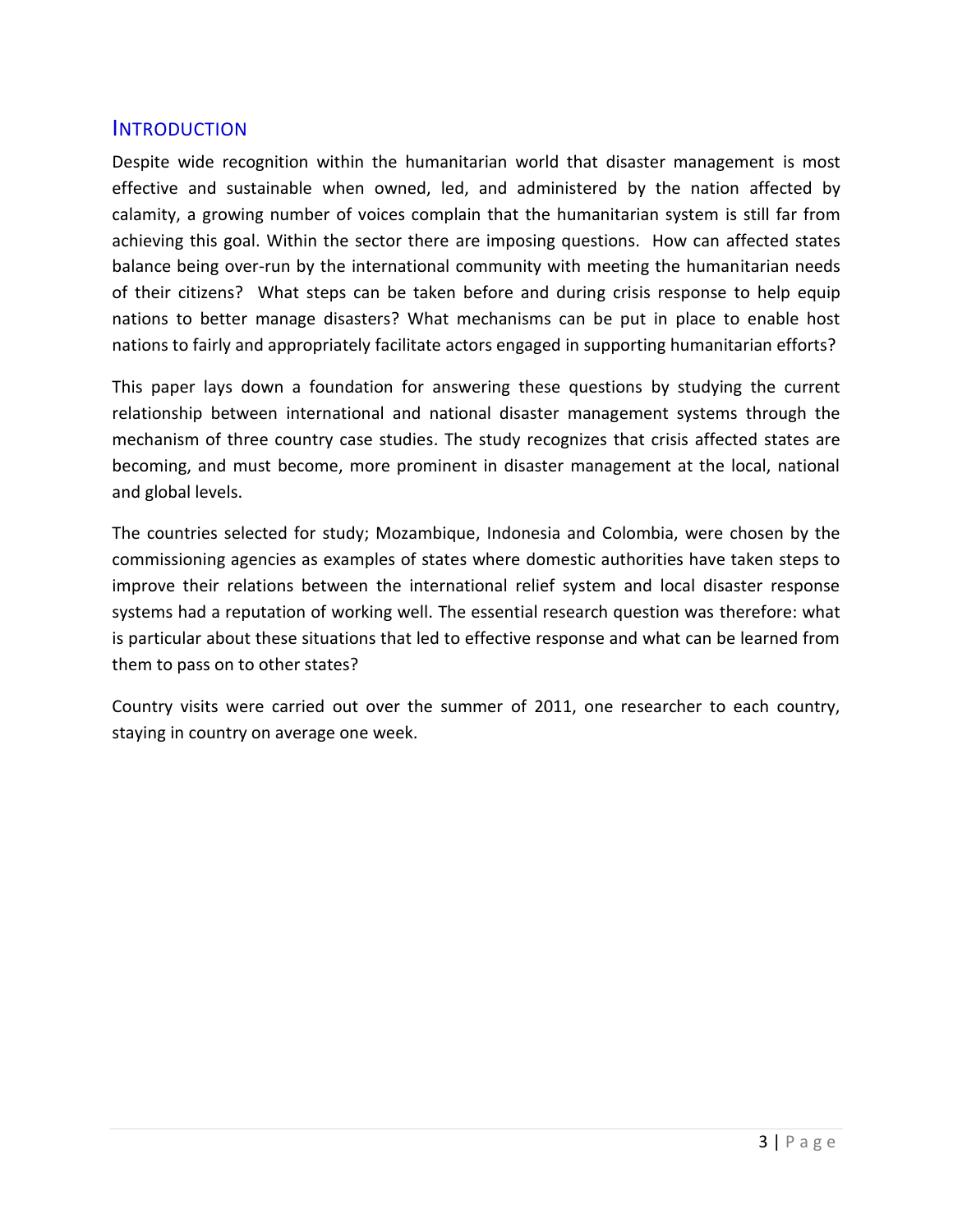# CASE STUDY METHODOLOGY

#### ETHICS REVIEW

All research methods were reviewed by an internal Tufts University ethics committee to ensure the research design protected the individuals who were research subjects, both in terms of their privacy and in terms of any possible harm that might come to them from participating in this research.

#### LITERATURE SEARCH

For each country case study we conducted an extensive literature search, reviewing the available literature focusing on national/international relationships, agreements and experiences, in times of disaster. We covered academic publications and the grey literature from the humanitarian aid sector.

#### INTERVIEW WITH KEY INFORMANTS

In each country we conducted a set of semi-structured interviews with key informants starting with the list of informants provided to us by the co-conveners of the International Dialogue. Three topics were explored with each informant.

- What legislation, agreements, systems and mechanisms already exist to help assist the national/international relationship in times of crisis?
- What has been the actual experience of this relationship in recent crises?
- How might the effectiveness and efficiency of this relationship be improved in the future?

#### BUILDING IN-COUNTRY SYSTEM DIAGRAM

Using the above data we constructed or acquired a systems diagram showing the relationships between the key actors in the national/international disaster response system. This systems analysis can be used to identify possible entry points for adaptation and change.

#### CASE STUDY OF LAST MAJOR DISASTER

We encouraged interviewees to reflect on the last major disaster by way of a case study in how present practice worked, focusing on the national/international relationship. This also allowed us to reflect on the achievements and opportunities for improvement in the present system.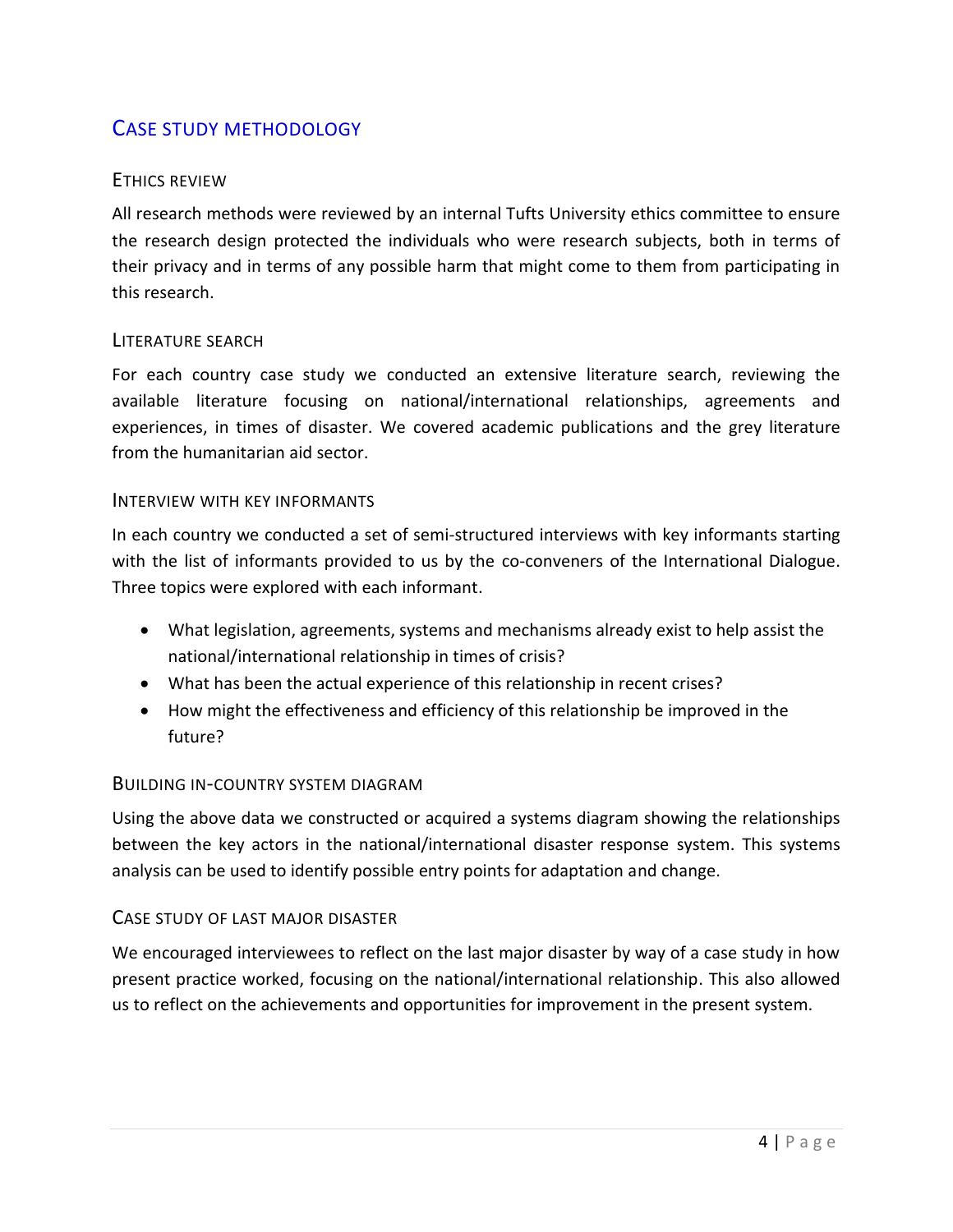# <span id="page-4-0"></span>MOZAMBIQUE CASE STUDY

#### 1: NATURAL DISASTER PROFILE OF THE COUNTRY

The Mozambique UN Humanitarian Coordination Team's Inter-Agency Contingency Plan for 2010/2011 provides an excellent overview of the hazards risk analysis for Mozambique. To quote from the introduction to their plan:

"Mozambique is prone to a wide range of natural disasters, which regularly cause major damage and set back economic growth in the disaster affected areas. The country has a land surface of about 799,380 km<sup>2</sup> and a total population of 20.52 million inhabitants of which 51.9 per cent are female. The population is dispersed over 10 provinces, 128 districts, 394 administrative posts, 1,072 localities and 10,025 villages. Natural disasters have long-lasting consequences due to the high level of vulnerability in the population further exacerbated by the debilitating HIV pandemic with a national prevalence rate of 11.5%."<sup>1</sup>

| <b>Disaster</b>                                                | <b>Date</b> | <b>No Total Affected</b> |
|----------------------------------------------------------------|-------------|--------------------------|
| Drought                                                        | Jan-1979    | 6,000,000                |
| Drought                                                        | Aug-1981    | 4,750,000                |
| Flood                                                          | Jan 2000    | 4,500,000                |
| Drought                                                        | Mar-1991    | 3,300,000                |
| Storm                                                          | Mar-1994    | 2,502,000                |
| Drought                                                        | May-1911    | 1,400,000                |
| Drought                                                        | Mar-1911    | 600,000                  |
| Flood                                                          | Jan -2011   | 549,326                  |
| Drought                                                        | Aug-2011    | 520,000                  |
| Flood                                                          | Jan-1971    | 500,000                  |
| Source: "EM-DAT: The OFDA/CRED International Disaster Database |             |                          |

*Fig 1: Top ten natural disasters in Mozambique, sorted by numbers affected*

It is critical to understand that disasters are normal business in Mozambique (see figure 1). The main rivers flood every year. Most years the coast is hit by cyclones. Droughts are common. The mechanisms for disaster response are treated as a normal, not exceptional, part of the national infrastructure, and this coupled with the emphasis on self reliance means that a great deal of political attention is focused on achieving successful disaster response.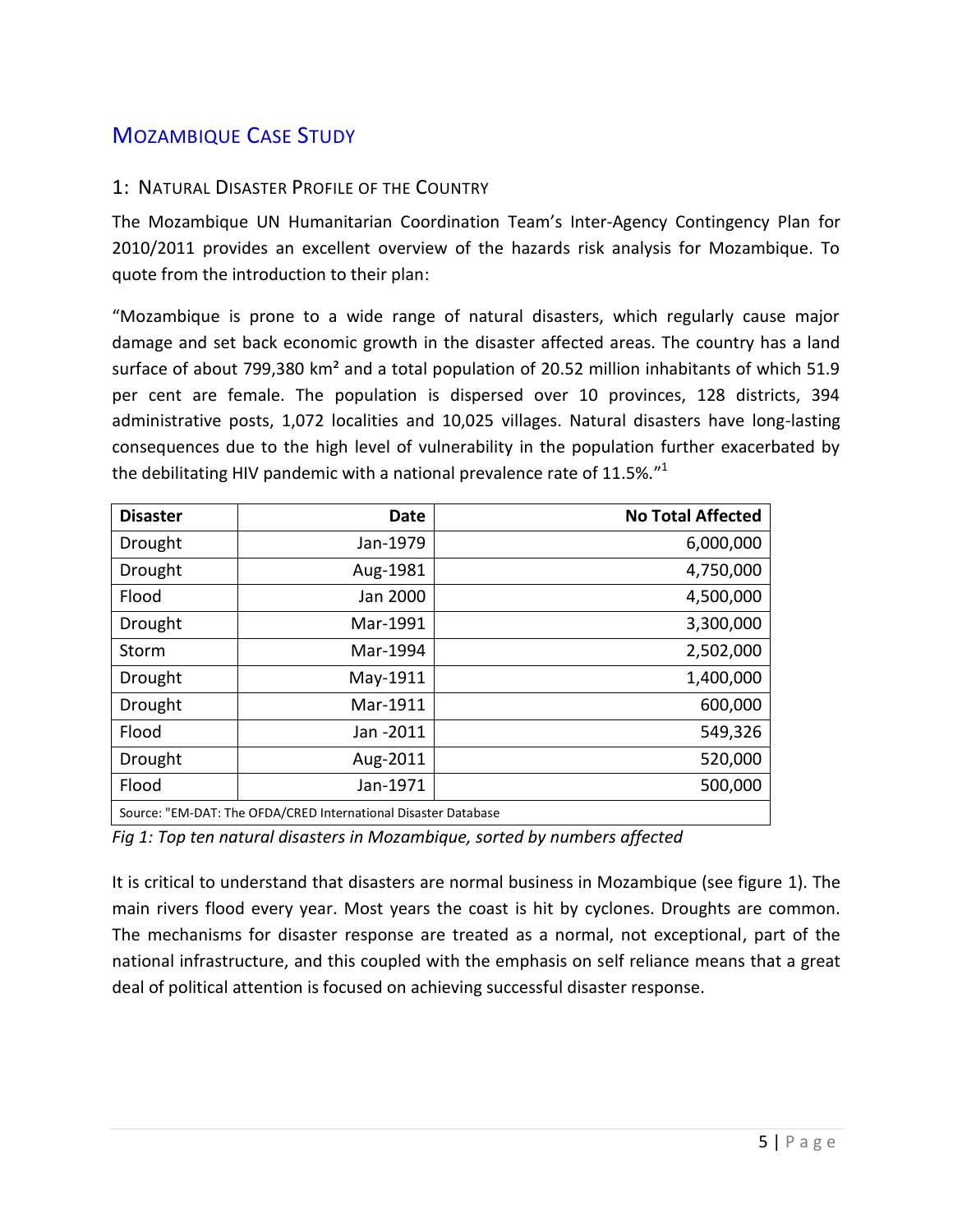| Donor                                                                                        | Funding, US\$ |
|----------------------------------------------------------------------------------------------|---------------|
|                                                                                              |               |
| <b>European Commission</b>                                                                   | 3,347,864     |
| Germany                                                                                      | 2,865,236     |
| Central Emergency Response Fund (CERF)                                                       | 2,624,107     |
| Spain                                                                                        | 1,326,260     |
| Norway                                                                                       | 631,239       |
| Italy                                                                                        | 208,124       |
| Sweden                                                                                       | 149,834       |
| Austria                                                                                      | 140,056       |
|                                                                                              |               |
| Grand Total US\$:                                                                            | 11,292,720    |
| Compiled by OCHA on the basis of information provided by donors and appealing organizations. |               |

*Figure 2: Humanitarian donations to Mozambique in 2010, the last year for which complete figures exist.*

## 2: THE NATIONAL DISASTER RESPONSE SYSTEM

As the 1990s drew to a close the old massive internationally funded relief structures in Mozambique were reduced and transformed. The government's main relief institution, the DPCCN, with a staff of 900, was abolished in 1999 and replaced by the National Institute for Disaster Management (INGC), with a total staff of only 200. At the same time, the Mozambique Red Cross (CVM) cut back from a staff of 500 to 150. The new INGC also differed from its predecessor in that it quickly changed from being an operational aid-delivering institution to a coordinating and directive agency.

The floods that struck in 2000 and again in 2001 solicited international relief flows of a level that had not been seen in Mozambique for nearly a decade. Most observers agree that the chaos of relief delivery in 2000 was replaced in 2001 by a more orderly approach with much credit given to the staff of the INGC for taking onboard the lessons of 2000. $2$ 

The mid 2000's saw a change in attitude within government structures ushered in by the new head of state in 2005 with his emphasis on fighting corruption, national self reliance and a shaking up of the *laissez faire* attitudes of the past. This in turn led to changes within the INGC, exemplified by its second director (now minster for transport) who is widely credited with changing the relationship between the national and international aid community from one of suspicion to one of trust and cooperation.<sup>3</sup>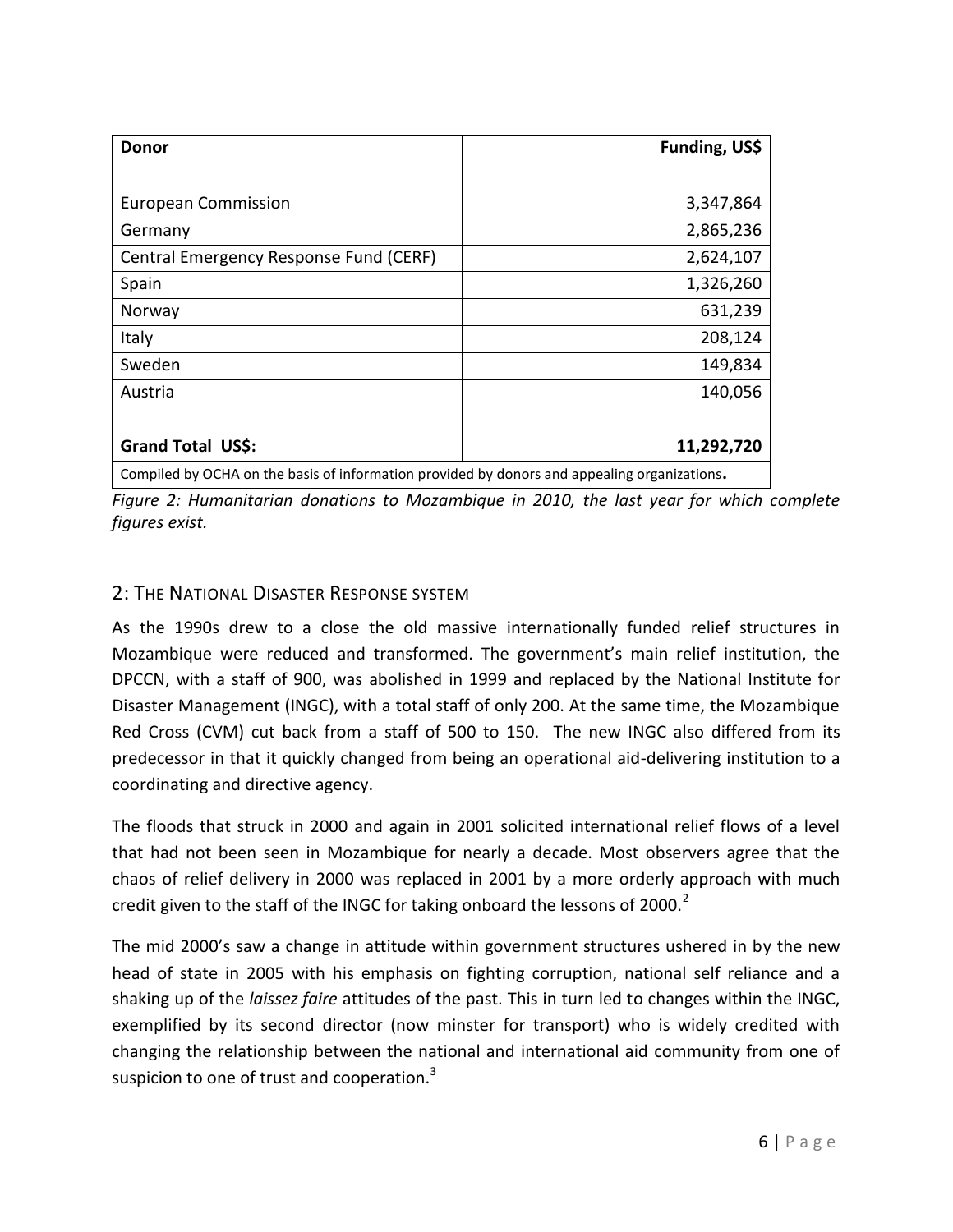At the same time the INGC was moved out of the Ministry of Foreign Affairs (and the implicit focus on international aid), to the Ministry of State Administration (and an implicit focus on national resources and response), with a direct reporting line to the Council of Ministers (CCGC).

Today the INGC has a staff of over 380 and an annual budget of 5-6 US\$ million.

The INGC is the main coordinating and advice body in Mozambique for disaster response, disaster preparedness and disaster risk reduction. In times of crisis it makes recommendations to the Council of Ministers (chaired by the Prime Minister) as to whether a state of national emergency should be declared. If it believes the level of crisis is beyond the scope of nationally available resources, it can also recommend that an international appeal for aid be made. The decision to issue such an appeal is taken by the Prime Minister on the advice of the Council of Ministers.

Mozambique suffers regular flooding on its two main rivers, the Zambezi and the Limpopo. A flood warning system is in place, similar to that in most major river basins with orange and red alerts being issued. Orange alerts are advisory, urging the affected population to evacuate the flood prone areas. Red alerts are mandatory, requiring the population to evacuate. Again the INGC makes a recommendation to the Council of Ministers who in turn, through the PM, make the final decision.

The decisions to declare a red alert, a national emergency or ask for international aid are based on a mix of technical and political considerations.

The INGC pulls together representatives from all the line ministries in Mozambique, including the Mozambique military, who play an explicit role in crisis response (outlined below). The INGC is serviced by a technical advisory group, the Technical Council on Disaster Management (CTGNC). This advisory committee has representatives from line ministries, the local Red Cross (CVM), the UN and INGOs.

The INGC's main operational instrument is a collective of three operational Command Centers (CENOE) activated in times of crisis and described below.

In the major floods of 2007 the CENOE national command center and the UN's Humanitarian Coordination Team, with its relatively new cluster structure, acted somewhat separately which led to criticism, at the time, of the structure. Since then all observers report that great effort has been made, by both the government and the UN, to bring the two structures closer together and ensure one coordinating system for future crises. The shelter cluster for instance is now led by the National Society, CVM, with the assistance of a technical advisor seconded by UN Habitat, trained and provided with distance support, by the IFRC as the global shelter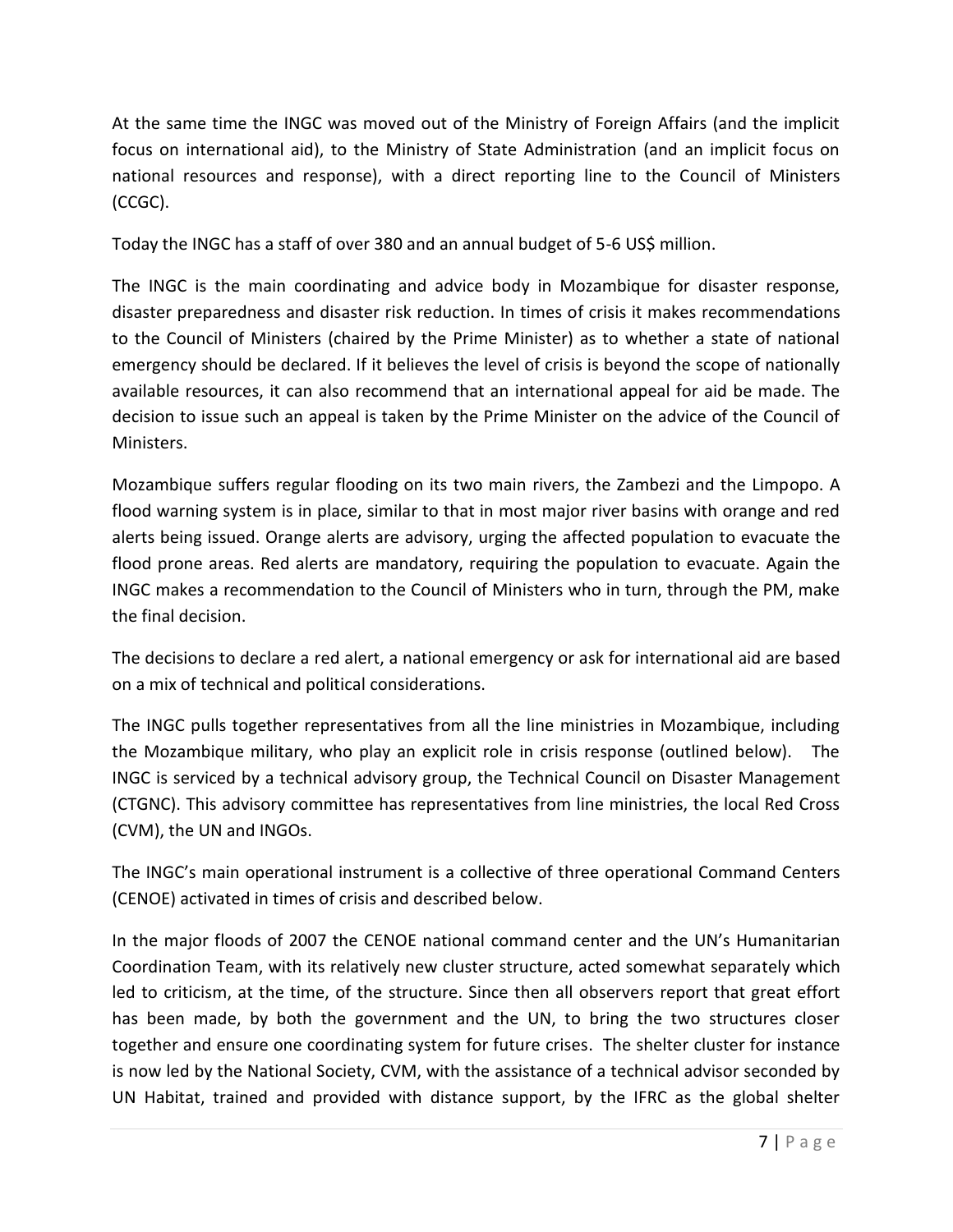cluster convener. As CVM is viewed as part of the government's INGC, this ensures the shelter cluster is supportive of and informed by government.

#### 3: LEGAL AND REGULATORY – LAWS AND AGREEMENTS

In 2006 the government put in place a ten year Disaster Risk and Vulnerability Reduction National Plan (Decrees 52/2007 & 29/2008). The plan, with approved funding of US\$ 80 million, widened the INGC's mandate to include not just disaster response but also development in drought prone areas and the coordination of reconstruction after disasters.<sup>4</sup>

Under the present law INGOs coming into Mozambique have to first register with the Ministry of Foreign Affairs and then have their work plan approved by the relevant line ministry. Thereafter there is no formal re-registration procedure, but a tight watch is kept on the issuing of work permits for incoming expatriates, and the importation of supplies.

Work permits are needed for all relief workers coming into the country and are normally only granted for a month at a time. The government's emphasis is on hiring locally qualified staff; acquiring international work permits is difficult.

When the government declares a national emergency, relief goods can be imported duty free. Agencies need to submit the list of goods they want to import, in an emergency, to the INGC. If the INGC approves the list, they can be imported duty free. INGOs report that they find the process for approval of importation unclear.

In normal times, tax has to be paid on all imports. This can be up to 100% on a vehicle or 30% on electronics. As the government is often reluctant to declare a national emergency yet is pressuring the agencies to respond to a crisis, the issue of who pays duty, and when, has become a sore point with some agencies.

A new set of legal instruments and regulations is presently being drafted for Mozambique. The CVM is providing technical support to the government in this process. It is hoped the new regulations will be in place by September 2011 and will address some of the concerns mentioned above.

#### 4: COORDINATION

Coordination in times of crisis takes place through the CENOE command centers. There are three in the country. If the crisis is in the south of the country - flooding on the Limpopo - then the Southern CENOE in Maputo is made operational. This is also the national center and would be operation in all disasters. If the crisis is in the mid region of the country, flooding on the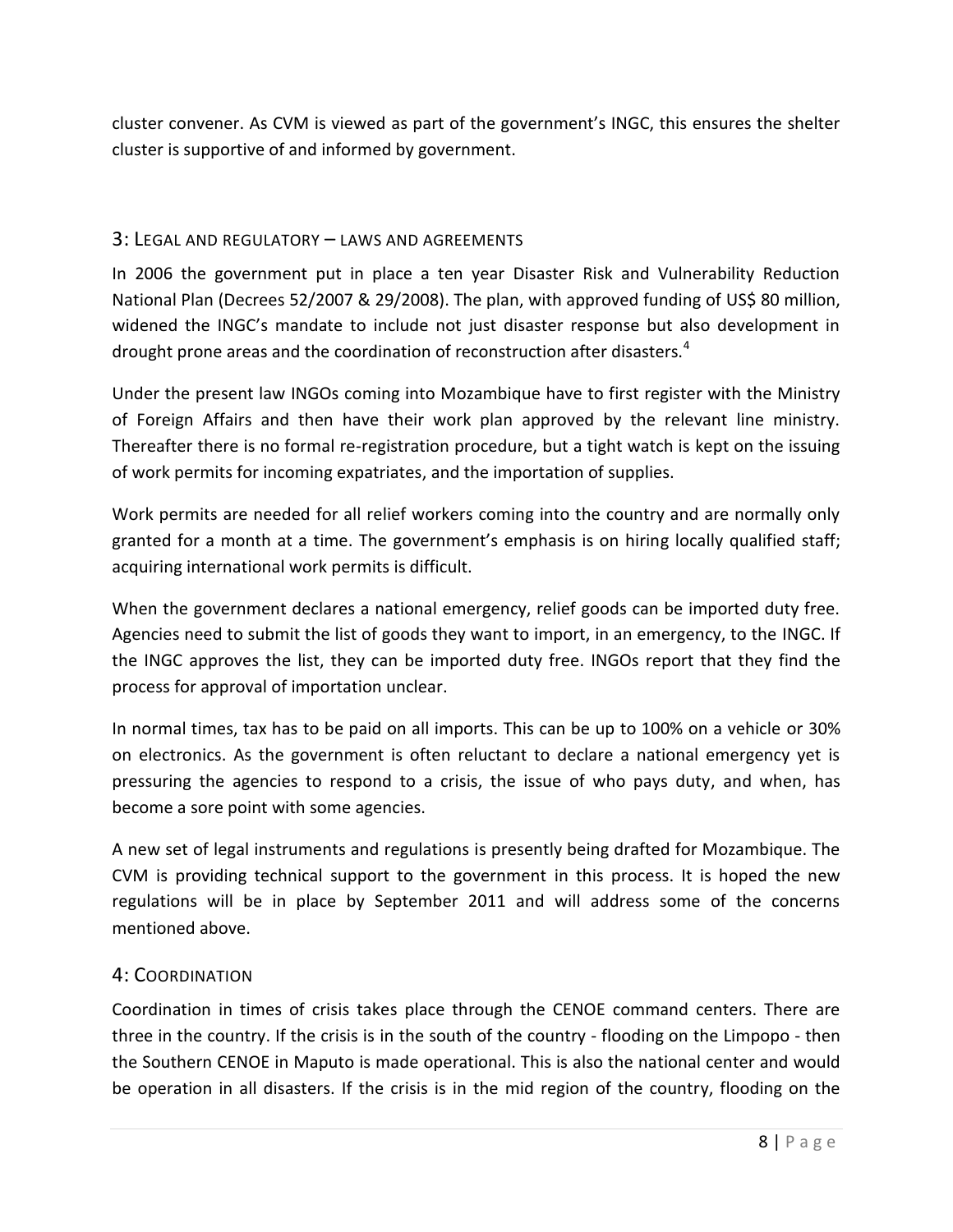Zambezi, the center in Caia is made operational along with the Maputo center, and if in the north, the center in Nacala is operational.

The CTGC meets in Maputo and also at which ever center is activated so the team making operational decisions is as physically near the crisis as possible.



*Figure 3: The crisis coordination system in Mozambique*

There are five separate sub groups under the CENOE that actually do the day to day running and coordination of relief (see figure 3). UNAPROC (Unidade Nacional de Proteccao Civil) is in charge of civil affairs. This group is led by the Mozambique military and includes the CVM. It is in charge of preparing evacuation sites and logistics for evacuating people when a red alert is declared. There are four sector technical groups which coordinate more general aid; a communications group, an information and planning group, an infrastructure group and a social services group. Line ministries, UN and INGOs all sit on all of these committees.

The Humanitarian Country Team brings together UN, INGOs, CVM and local NGOs but not the government line ministries. The HCT aims, in collaboration with the Government of Mozambique to help design, implement and monitor a programme of preparedness prevention assistance for emergency affected populations in the country, in conformity with key humanitarian principles and good practice standards.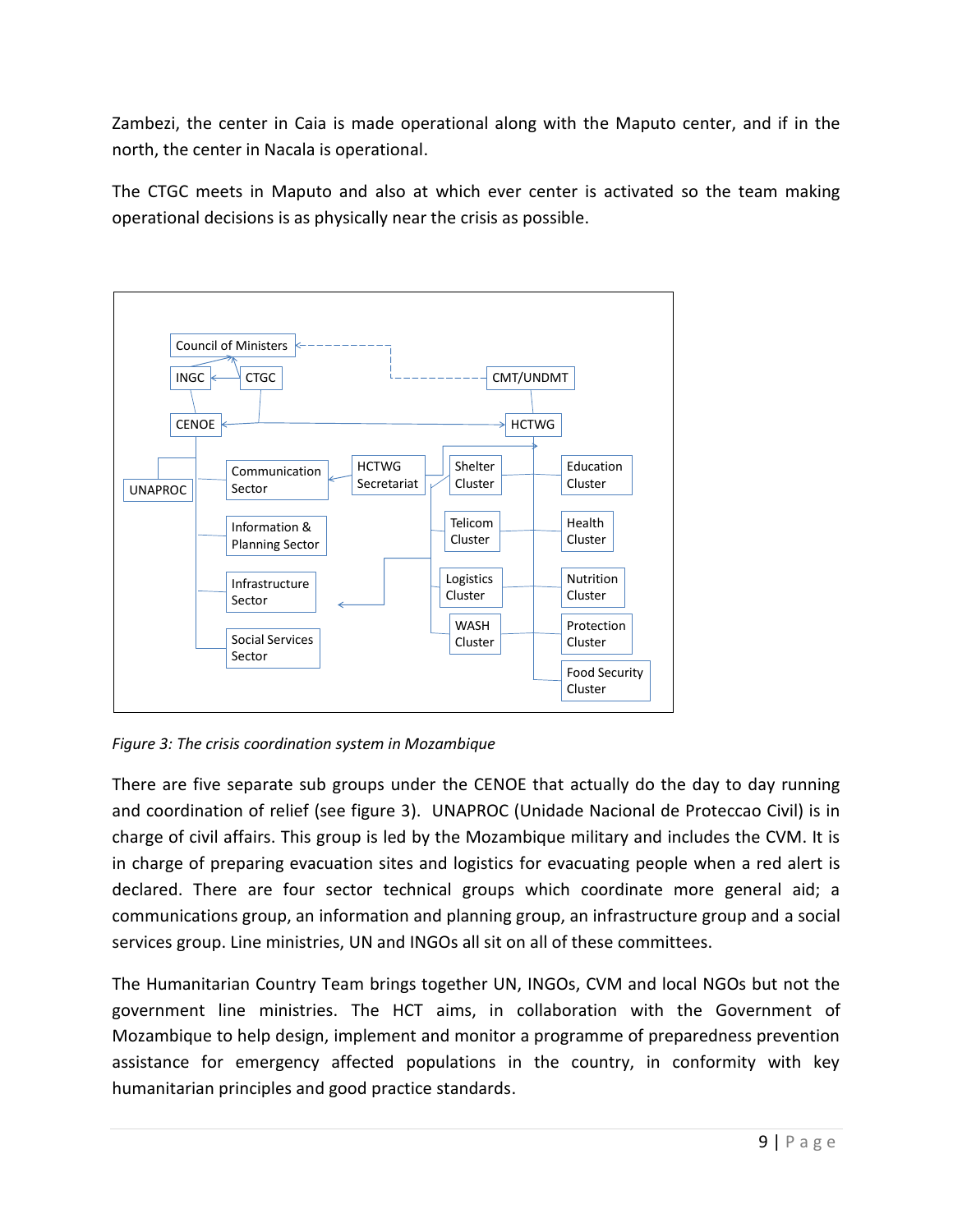The Cluster approach is adopted in Mozambique and participants of cluster meetings also attend the CENOE sector meetings.

#### **Simulation exercises**

Outside of disaster response, the CTGC organize disaster simulation exercises each year, both desk based and field based. Three such exercises were run in 2010. All line ministries and operational agencies (local, UN and INGOs) are strongly encouraged to participate and most do so, at their own expense. The INGC Deputy Director General, believes that these simulation exercises played a major role in fostering trust and cooperation between the national and international aid community. In his opinion, and in the opinion of many other interviewees, these exercises are one of the major positive innovations that have rendered Mozambique's disaster response more effective.

The simulations choose one or two areas of the country each year and run the simulation from the community emergency management committees (CEO) level, in the few selected districts, up to the INGC level.

UN and INGO workers interviewed all agreed that the simulation exercises were an important innovation and made a big difference in the levels of trust and understanding between the international and national disaster response communities.

#### **Contingency plans**

Each year the CTGC draws up and publishes contingency plans for crisis response. Mozambique is susceptible to three major types of disaster, river flooding, drought and cyclones. Each year three scenarios are mapped out under the contingency plan, a minimal crisis, a medium crisis, and a maximum crisis where a national emergency, and a call for international assistance, would be expected. The contingency plan is drawn up by the collective of national and international agencies. It acts both as a plan and as something of a desk-top simulation. It is seen as a major tool in bringing the relief community together. It is cited by many as another key reason why disaster response works well in Mozambique.

The scenarios used under the contingency plan have come in for some criticism from aid agencies. It is unclear what methodology is used to construct them, where the figures come from and how the costs have been calculated. Agencies welcome the notion of scenario planning but would like to expand on the present methodology.

#### 5: FLOW OF KNOWLEDGE AND INFORMATION

All interviewees described a clear system for information to flow up the administrative system in times of crisis, from community COE's at the village level, to the district level, (the lowest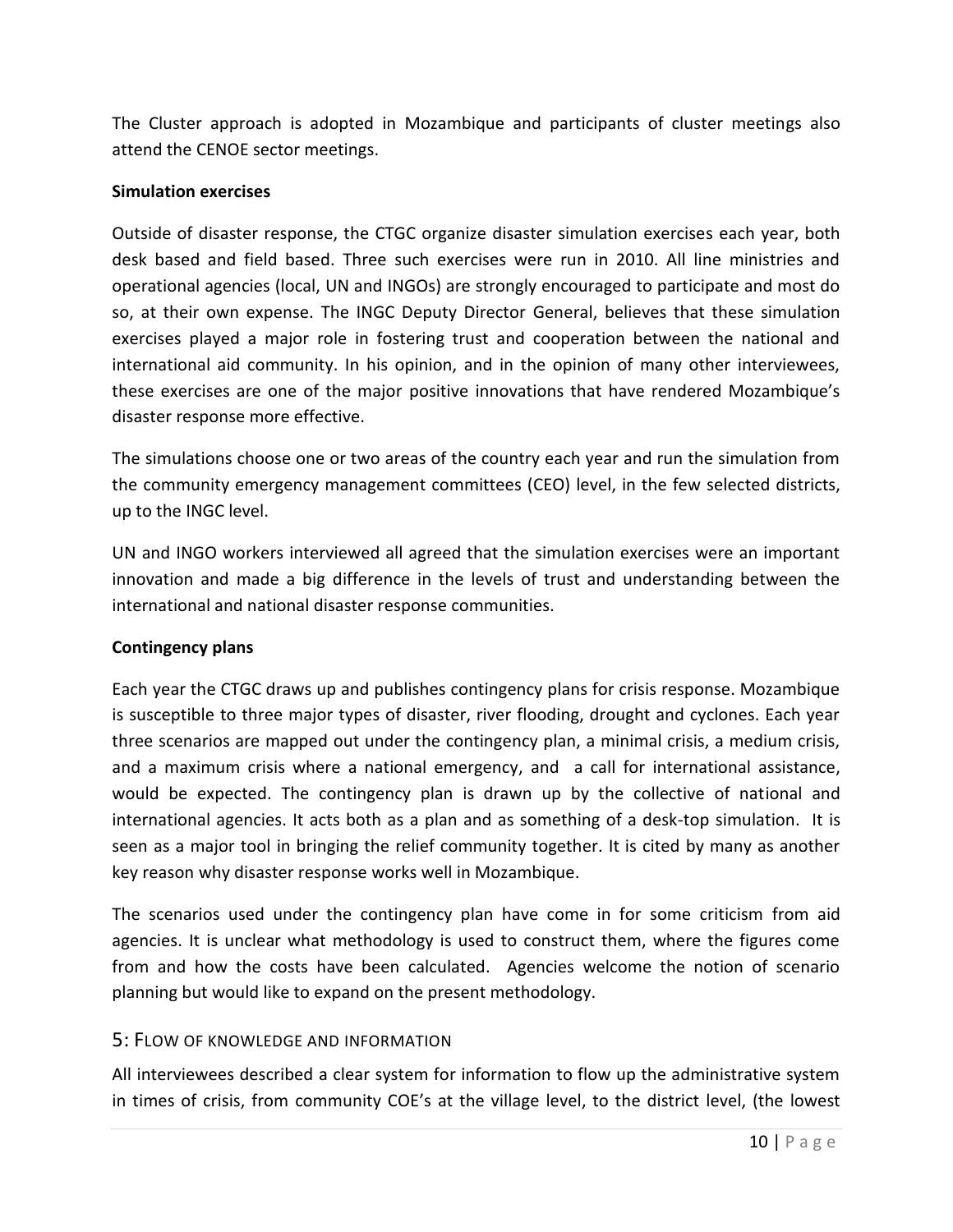central administrative level) to the provincial level, and up to the national level. This would include information on number affected, relief needs and local resources available. Interviews with INGOs suggested that this "official" information was the source most used by the CTGC and that the idea of triangulating data gathered by other agencies was still treated with caution.

Concern was expressed that the methodology of calculating national numbers of persons "at risk" was unclear. As with decisions over when to declare a national emergency, the assumption was that both technical and political considerations came into play at this point. A further point, seems to be a consequence of the national policy of self reliance, which seems to be creating a dilemma in that it is pushing the government to define success in crisis response in terms of deaths averted, not livelihoods restored, i.e. it is setting the bar low so that it can be achieved without international assistance. The issue of whether the country has the resources to meet any one disaster rather depends on how one chooses to define the scope of the disaster.

#### **Flood warning**

The flood early warning system is based on the Brazilian model. Information comes from the National Water Authority (DMA) who have automatic and manually reporting flood warning stations; from the Metrological Office who monitor the weather locally and use satellite imagery and, importantly, also reports the community emergency management committees (COEs) at the village level who also monitor the flood waters in their community. The use of the three sources means that figures are more accurate and complete than they would be if only one source was used.

#### 6: ACCOUNTABILITY

When questioned about downward accountability, government, Red Cross and INGO officials all agreed that little information flowed down the system. According to the Red Cross, the CTGC compiles lists of what has been donated and where relief is being carried out. These are shared with the administrators at the provincial and district level. They may in turn share it with their local COE leaders, but this last stage of sharing was speculative. No one had heard of an affected community being provided with information on relief flows.

#### 7: MONITORING AND EVALUATION

Relief operations are well monitored through the CENOE and in preparing its contingency plan each year, an informal, desk based review of previous relief operations is carried out. No interviewee was aware of any systematic commissioning of internal or external evaluations of national relief operations, although in 2007 UN-OCHA did commission a real-time evaluation of its work in Mozambique.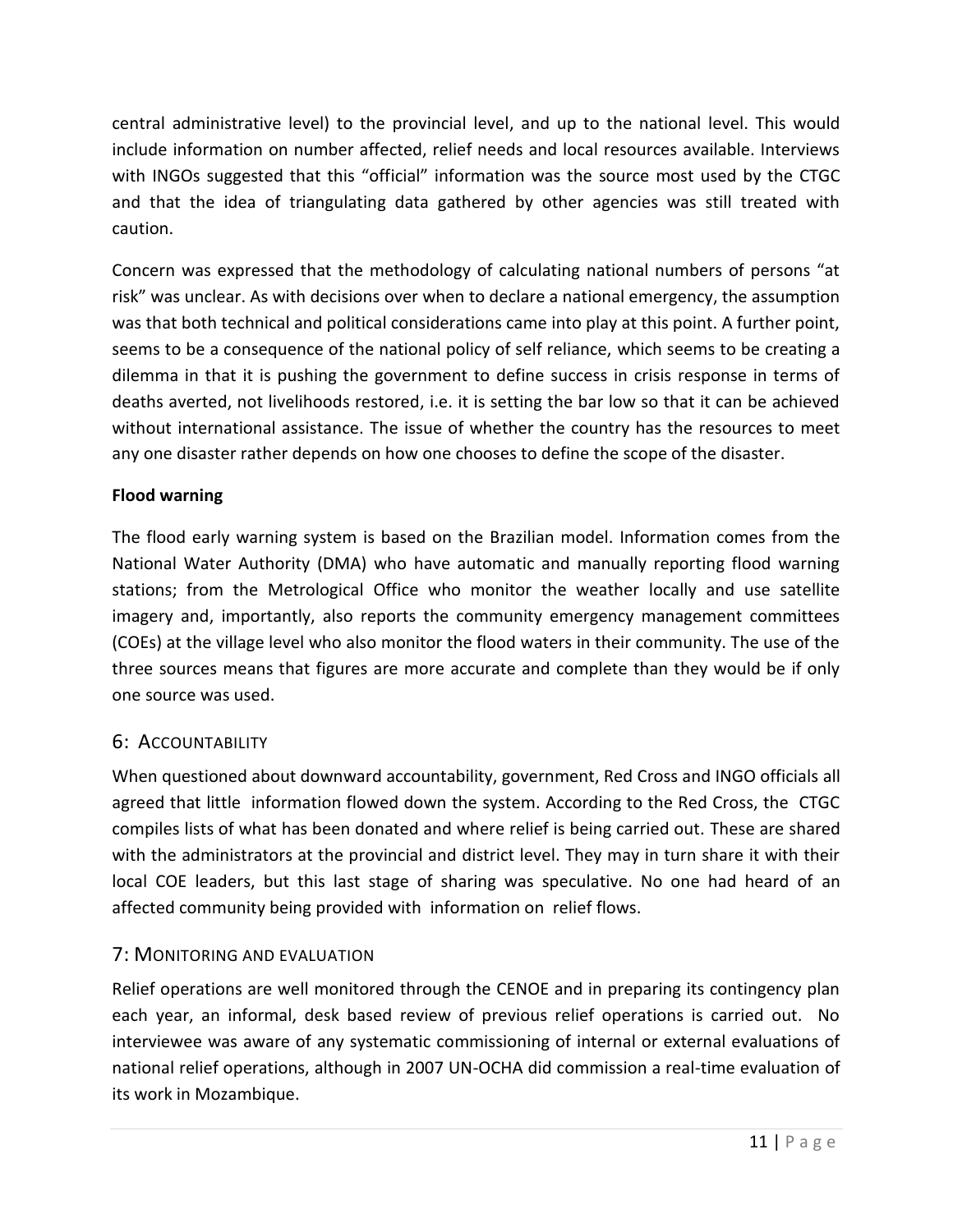Individual agencies have commissioned external evaluations of their own work, but as far as we can find out, there has been no overall external evaluation of the national response system.

#### 8: DRR INITIATIVES

Disaster preparedness and disaster risk reduction are now very much part of the INGC's mandate.

In 2001 CVM started setting up local disaster risk management committees at the district level. These were seen as successful and were adopted by the government in 2003. According to aid workers interviewed, although these local committees do exist, work supporting disaster risk reduction is patchy.

#### 9: ROLE OF THE MILITARY

The Mozambique military has a formal and key role to play in flood evacuation; they chair the UNAPROC (Civil Affairs Committee of the CENOE) and are charged with search and rescue, and with the logistics of evacuation. Their value is acknowledged to be more through the organized manpower they command than the infrastructure and equipment at their disposal. Most flood seasons see a shortage of boats to use for evacuation and in major flooding where helicopters may be needed the army has in the past had to call upon the assistance of the South African Defense Force, which has been able to provide significant extra lifting capacity.

Some local aid workers expressed concern that the military undertakes these relief efforts in full military uniform and armed.

Overall most interviewees praised the role of the Mozambique military in disaster response.

#### 10: CONCLUSIONS

A week's visit to a capital city only scratches the surface of what there is to know about a country's disaster response system, but what is so striking about Mozambique is how, regardless of the ifs and buts and caveats, those interviewed agreed that while certain improvements are still needed in the regulatory area (e.g. in terms of the entry of international relief personnel, structural disincentives around making formal requests for international assistance and tax issues), the existing cooperation between the international agencies and the national system is quite good.

All agree that there is now no sense that the international aid machine is interventionist and imposed on or around the national authorities. This was not the case a decade ago and much credit has to go to both the national authorities, the UN in country and the INGOs for making this change happen.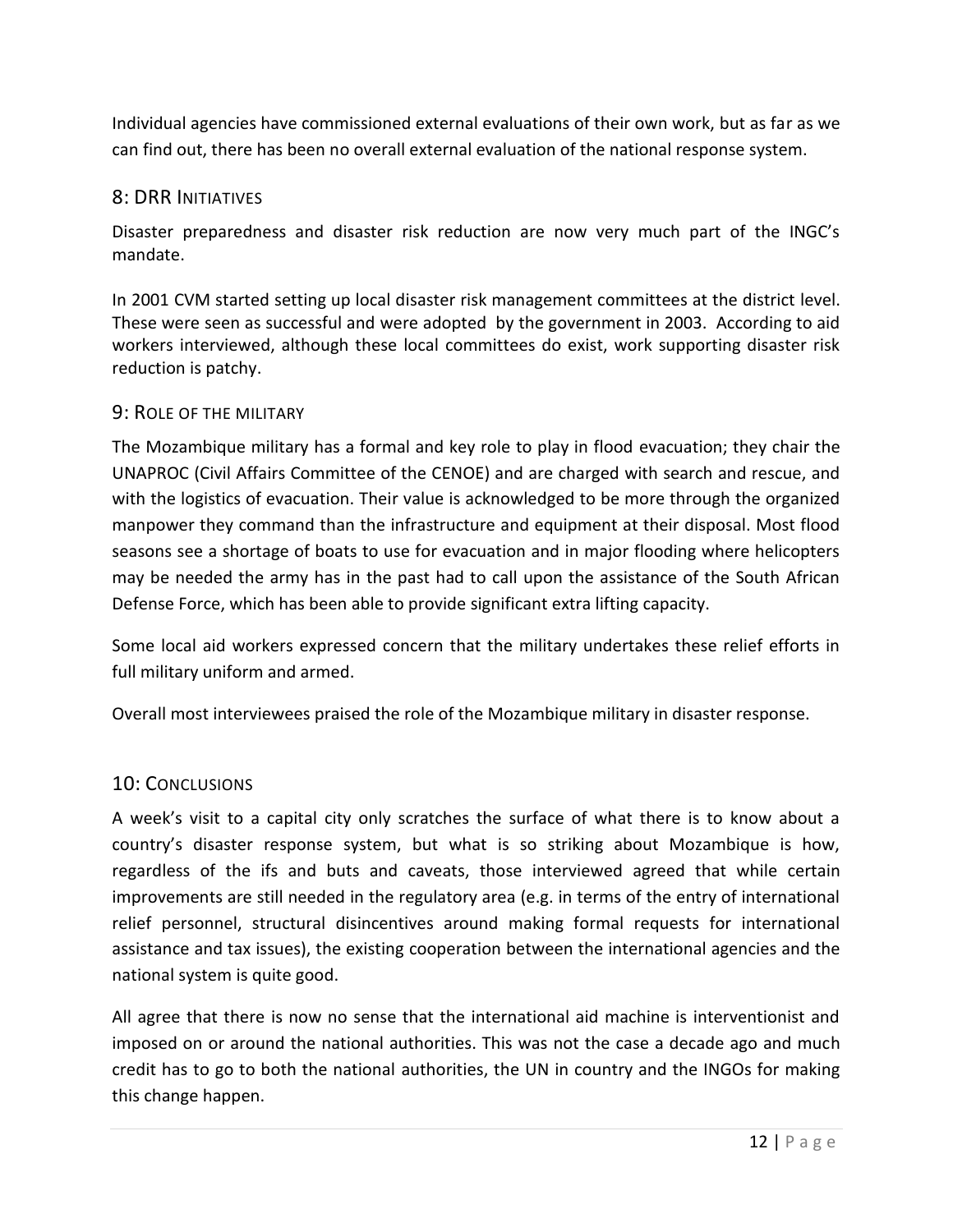Aid workers interviewed felt that, on balance, the systems in place dealt well with the influx of goods, funds and foreign workers during a crisis. People did point out that most of the welcome reforms had happened in the last decade and had not yet been tested by a truly catastrophic crisis. There is much hope that the new disaster response legislation being currently drafted will help deal with some of the outstanding issues and be able to clarify, for instance, levels of taxation on incoming relief goods and capital equipment along with visa restrictions pertaining to the number and documented qualifications of aid workers.

When asked what they thought were the main lessons that could be drawn from Mozambique and applied to other disaster prone countries, interviewees most commonly cited the following, all of which are supported by the published evaluations and research.

**First**, basic geography: Mozambique is hit more frequently by disasters than any other African nation. This means that crisis warning and response is carried out every year on some scale and so systems get tested and practiced.

**Second**: there is strong political will from the government to make the disaster response system work. Mozambique is one of the poorest of African nations and so surviving disaster is an absolutely central part of the national development strategy. Effective crisis response has come to be seen as a central part of the practice of sovereignty. The national policy of self reliance has also led to a decentralized administrative system which encourages prompt local response at the district and provincial level for smaller disasters, though may make it harder, in larger disasters, for timely international assistance to flow.

**Third**: the main government body, the INGC, is now a coordinating body, not an implementing one so the potential for corruption has greatly decreased. In the past the old DPCCN handled all in-country logistics and had a reputation as being very corrupt. This changed, and the effectiveness with which the INGC works and provides leadership has engendered confidence in it from the resident aid community.

**Fourth**: there is no parallel coordinating system. The INGC is the coordinating system. The UN's cluster system feeds into the INGC but it is the INGC and its technical committee, the CTGC, that make all the critical decisions.

**Fifth**: collaborative preparation of the annual contingency plan. The act of having national authorities, the UN and INGOs sit down together and work through, each year, the contingency plans was viewed by many as a key tool in engendering trust.

**Sixth**: practice matters. The simulation exercises, carried out every year, are widely held to act as a key factor in helping disparate agencies understand and trust each other better.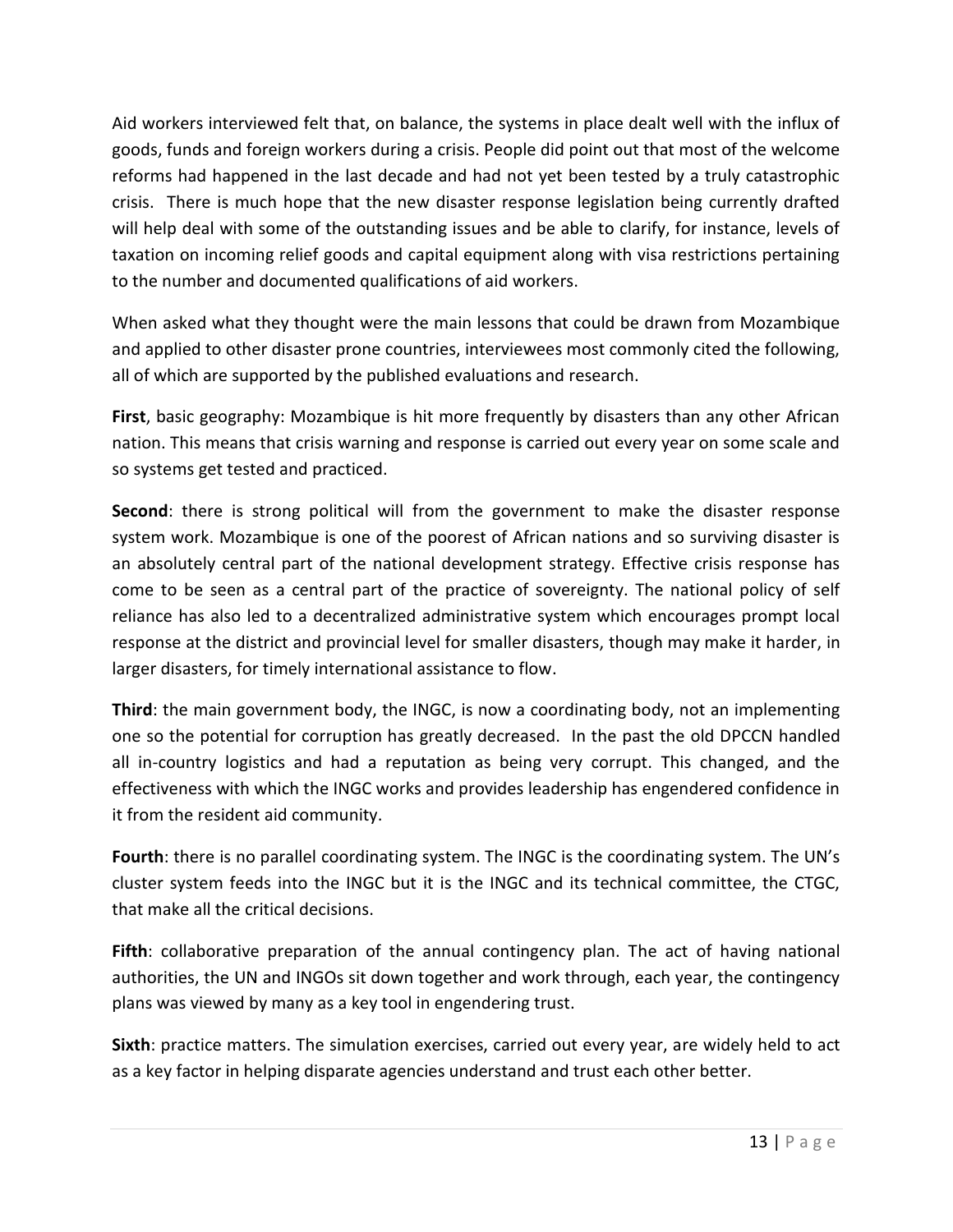**Seventh:** and this may be a sub set of the point above, everyone speaks the national administrative language (Portuguese). This makes for a much more level playing field in coordination meetings. Whilst there was a major relief operation in 2007, it involved comparatively few foreign workers thus the system has not really been tested since 2001 by a truly major "international" emergency with the concomitant influx of international aid workers speaking predominantly English, but the point should not be lost. Language matters.

<span id="page-13-0"></span>Aid workers interviewed, who had worked in other disaster prone countries saw no reason why the lessons above should not be transferable. They do require trust between the national authorities and the international community, but the operation of the system as it exists in Mozambique also engenders trust.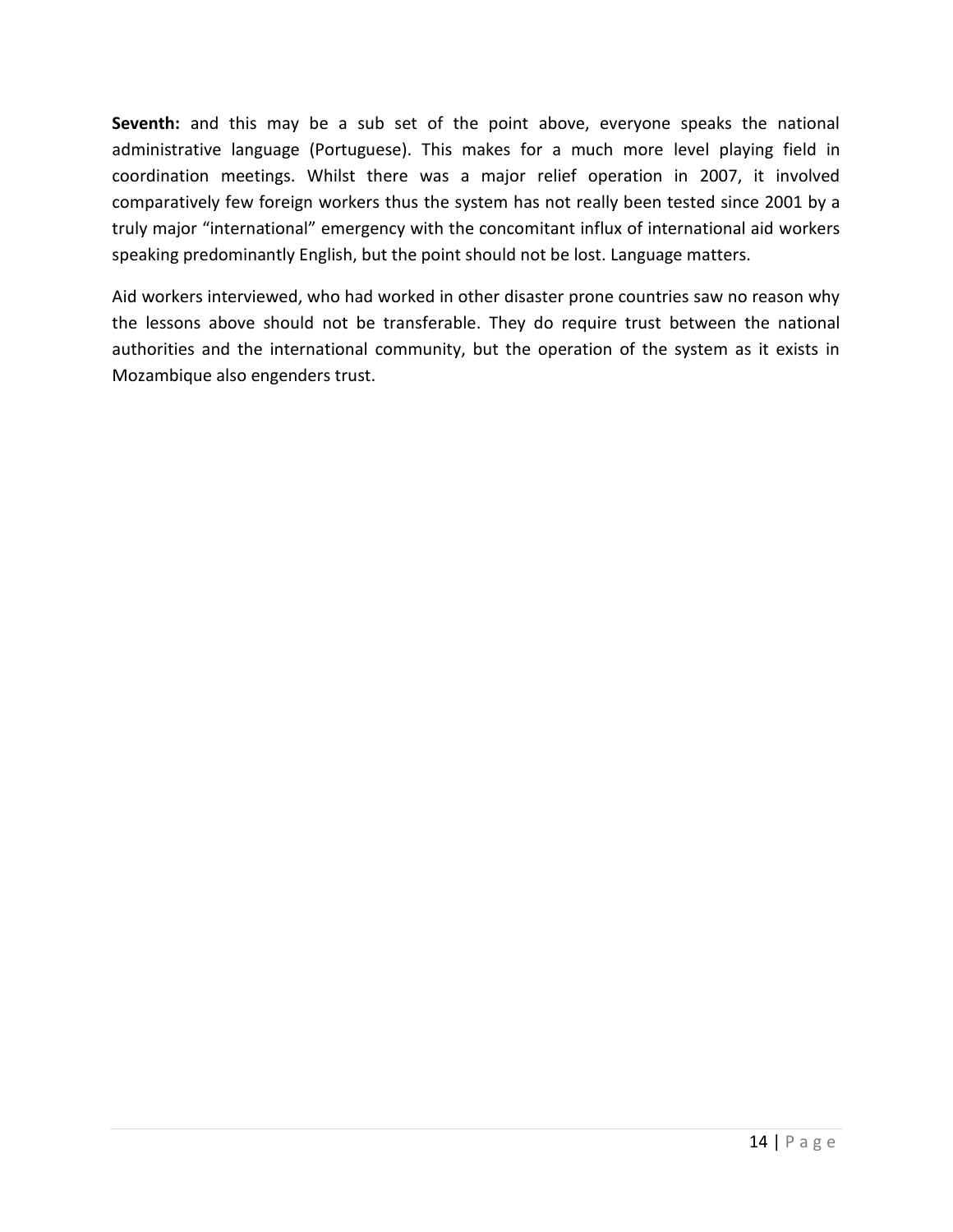# <span id="page-14-0"></span>INDONESIA CASE STUDY

#### 1: NATURAL DISASTER PROFILE OF THE COUNTRY

Indonesia is a country with a geography that lends itself to being affected constantly by natural disasters. There are over 17,500 islands within the archipelago located on the "Ring of Fire", which refers to an area that includes over 100 volcanoes and where three tectonic plates collide to make earthquakes a daily occurrence.<sup>5</sup> Indonesia boasts the fourth largest population in the world, with a high concentration living on the island of Java. Within the next decade it is estimated that approximately 65 percent of Indonesians will reside in urban centers.<sup>6</sup> The size and urban concentration of the population further exacerbates the nation's vulnerability to disasters, as illustrated in Figure 4.

While a recent UN report states that the 130 disaster events affecting the country over the past hundred years establishes Indonesia as "fifth among nations most affected by natural disasters",<sup>7</sup> the 2010 Natural Disaster Risk Index places Indonesia as the nation second most affected by natural disasters.<sup>8</sup> Another recent report puts the number of natural disasters in 2009 alone at 662. $^9$  Figure 4 gives an idea of the diversity of natural disasters that plague the archipelago, an important point to keep in mind as the wide range of hazards creates additional challenges for those working to respond to or reduce disaster risk.

| <b>Disaster</b>                                                | Date       | <b>No Total Affected</b> |
|----------------------------------------------------------------|------------|--------------------------|
| Drought                                                        | 1972       | 3,500,000                |
| Earthquake (seismic activity)                                  | May-2006   | 3,177,923                |
| Wildfire                                                       | Oct-1994   | 3,000,000                |
| Earthquake (seismic activity)                                  | Sept-2009  | 2,501,798                |
| Drought                                                        | Sep-1997   | 1,065,000                |
| Flood                                                          | Dec-2006   | 618,486                  |
| Flood                                                          | Feb-1996   | 556,000                  |
| Earthquake (seismic activity)                                  | Dec-2004   | 532,898                  |
| Flood                                                          | March-1966 | 524,100                  |
| Flood                                                          | Jan-2002   | 500,750                  |
| Source: "EM-DAT: The OFDA/CRED International Disaster Database |            |                          |

*Fig 4: Top ten natural disasters in Indonesia, sorted by numbers affected*

The major disasters in recent years were the May 2006 Yogyakarta earthquake and the September 2009 West Sumatra earthquake.<sup>10</sup>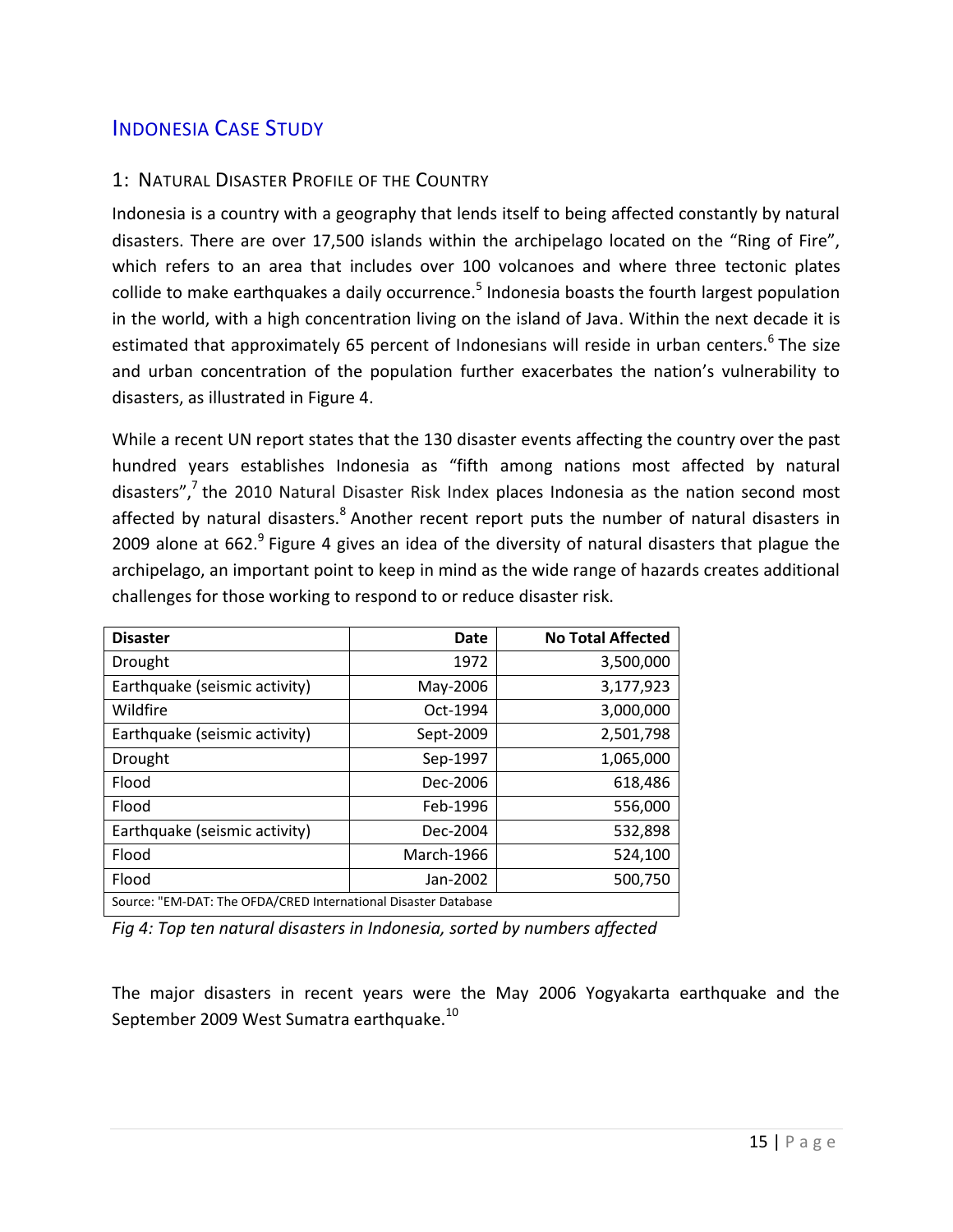| <b>Donor</b>                                                                                 | <b>Funding US\$</b> |
|----------------------------------------------------------------------------------------------|---------------------|
|                                                                                              |                     |
| <b>European Commission</b>                                                                   | 4,746,912           |
| Norway                                                                                       | 3,790,551           |
| <b>United States</b>                                                                         | 3,041,580           |
| Australia                                                                                    | 2,374,475           |
| Carry-over (donors not specified)                                                            | 2,193,378           |
| Private (individuals & organizations)                                                        | 800,000             |
| Germany                                                                                      | 781,142             |
| Japan                                                                                        | 500,000             |
| Sweden                                                                                       | 474,140             |
| Luxembourg                                                                                   | 246,403             |
| France                                                                                       | 197,459             |
| Canada                                                                                       | 97,371              |
| Denmark                                                                                      | 55,896              |
| Grand Total US\$:                                                                            | 19,299,307          |
| Compiled by OCHA on the basis of information provided by donors and appealing organizations. |                     |

*Figure 5: Humanitarian donations to Indonesia in 2010, the last year for which complete figures exist.*

## 2: THE NATIONAL DISASTER RESPONSE SYSTEM

Since the 2004 tsunami crisis, the Government of Indonesia (GoI) has engaged more actively in disaster management nationally and internationally. Measures have been taken to revamp the humanitarian system in order to elevate Indonesia's national response capacity and role as a global humanitarian actor. The tsunami marks a radical shift in the Indonesian humanitarian scene and an important point of reference from which much of the current system was shaped.

Indonesia first put in place a coordination body for responding to natural disasters in 1966 called the Advisor Board of Natural Disaster Management. In 1979 the Advisor Board established the National Disaster Management Coordination Board (BAKORNAS). This was an inter-ministerial coordination body that would come together in an ad hoc manner at times of crisis. $^{11}$  When the 2004 tsunami struck the region and wreaked havoc on an unprecedented scale, BAKORNAS was overwhelmed. Within a few months of the tsunami the Rehabilitation and Reconstruction Agency (BRR) was established and assumed control and management of the response and recovery, greatly improving coordination.

The 2004 tsunami made it clear that there needed to be a change in the way disasters were managed in terms of national mitigation and response efforts, as well as managing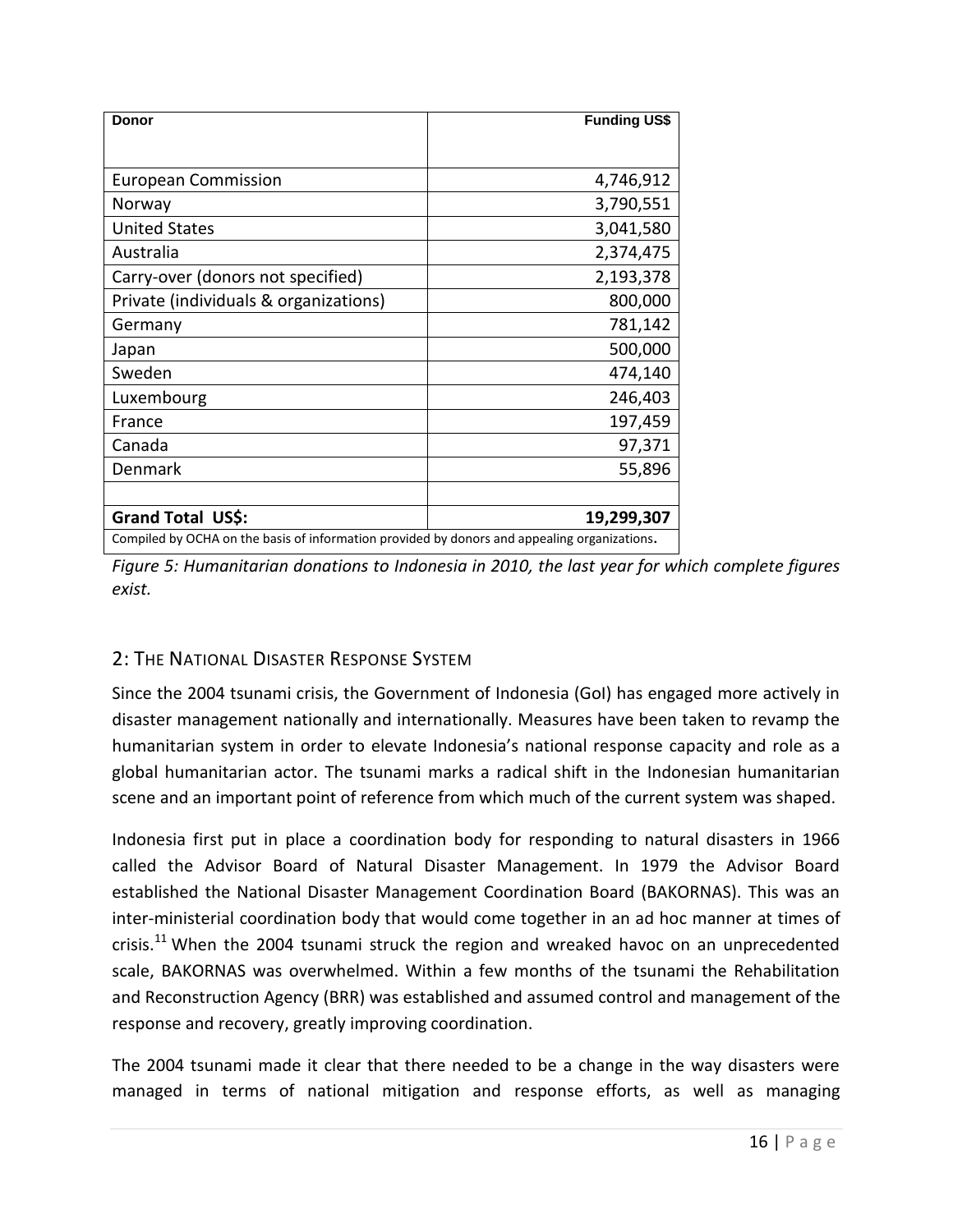international assistance. An initiative by Indonesian civil society, spearheaded by the Indonesian Society for Disaster Management, to put into place new disaster management legislation, catalyzed the passing of Law 24 in 2007, perhaps the single most significant action towards instituting the new order of disaster management in Indonesia. There are three trends reflected in this legislation: $12$ 

- 1. "Disaster management is no longer exclusively about response, but about all aspects of disaster management
- 2. Protection from disasters [is] not a government obligation, but for the basic rights of the people
- 3. Disaster management is the collective responsibility of all society, not just the government."

Out of this process of establishing a legal framework, the Badan Nasional Penanggulangan Bencana (National Disaster Management Agency, or BNBP) was created in 2008. BNBP is a larger and more powerful organization than BAKORNAS, with independent resources, more clearly defined duties and responsibilities, the authority to direct line ministries in times of crisis, and a direct line of reporting to the President.

The government has been engaged in the process of decentralization to the 33 provinces since the 1960s, formally completing the process in the 1980s with the enactment of the Local Autonomy Law. In reality, decentralization is an ongoing project. The process and required resources are colossal given the size of the population and geography of the archipelago, as well as the correspondingly extensive bureaucracy in place. The rolling out of the newly defined disaster management system under Law 24 faces the same hurdles that the government as a whole struggles to overcome given these inherent challenges.

While at the national level BNBP is at the helm, at the local level Badan Penanggulangan Bencana (Provincial Disaster Management Authorities, or BPBDs) have been established to function as the disaster management mechanism in the 33 provinces. Units at the district level, also referred to as BPBDs, will be established to handle disaster management at the most localized level of governance. Currently only a few have been established in the most disaster prone of the 432 districts. When a disaster strikes, in practice the local Governor is usually appointed the "Incident Coordinator" by the President and takes on the lead role of managing and coordinating the response.

Another institution to be set-up with a direct reporting line to the executive office of the President is the Badan Search and Rescue Nasional (National SAR Agency, or BASARNAS), which forms a critical part of the disaster response apparatus in Indonesia. In the event of a crisis the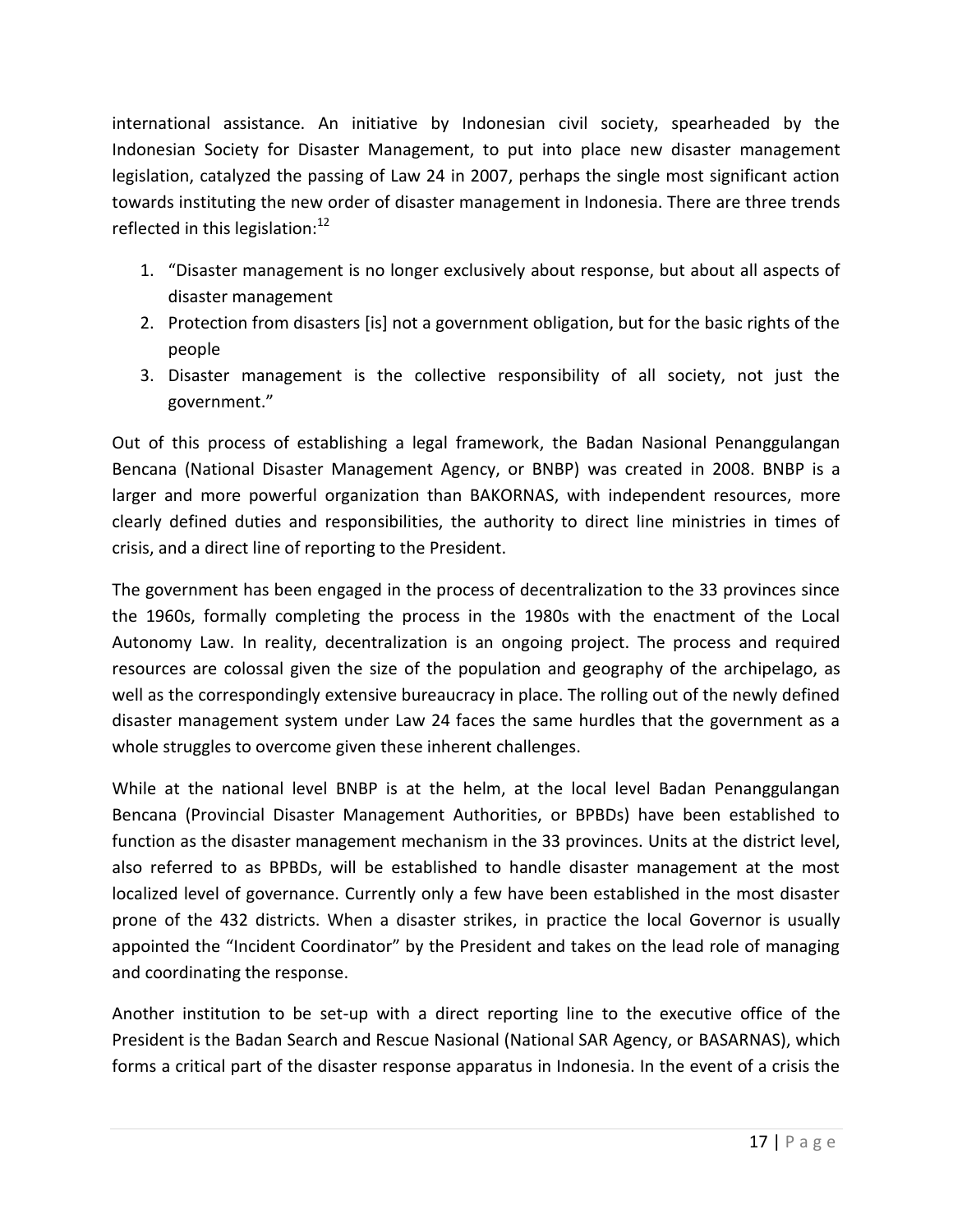government deploys the BASARNAS/Provincial SAR Office under the coordinating command of BNBP/BPBD.

The GoI is committed to taking on the responsibility of disaster management within its borders and is highly motivated to handle responses on its own. It has shown a mounting interest in being recognized as a regional leader and global player in disaster response. Based on its sense of responsibility, a desire to be recognized as a nation capable of handling internal disaster response, as well as a sense of national pride, Indonesia has become increasingly reluctant to appeal for international assistance, preferring instead to rely on its own capacities. The GoI has continued to "welcome" international assistance, but direct requests for assistance becomes an option only in the case of mega disasters. The last major disaster operation involving an international response was in response to the 2009 Padang earthquake in West Sumatra. Some non-government observers in country view the new dynamic regarding international assistance as a drawback at the expense of the affected communities.

In the aftermath of the 2004 tsunami in Aceh, the GoI showed openness towards the international system. The international community was provided full access to an otherwise highly sensitive area where international aid groups had previously been prohibited. The government and aid workers also cited the instances of the Nias earthquake in 2005 and the Padang, West Sumatera earthquake in 2009 as examples of the acceptance of external support to complement local efforts and of excellent collaboration. Those interviewed were confident that in the event of another mega disaster there would be an appeal for, and facilitation of, international assistance but with firmer and improved coordination by the GoI.

Further, the GoI engaged with the international humanitarian system along with national NGOs and Indonesian civil society in creating Law 24, which provides the legal framework for disaster management. This is described in more detail below, but in essence it outlines a system that is clearly administered and controlled by GoI with details about what, when, who, where and how assistance arrives and is delivered in the country.

The trend in Indonesia is for disaster management to evolve into an exclusively indigenous endeavor as a result of the GoI and civil society initiatives enhancing their own capacity. The government closely regulates expatriates, comparing their resumes and terms of reference with annual reports submitted to, and reviewed by, the appropriate technical ministries to ensure that each individual is providing value added beyond locally available capacities (see Figure 7). While the GoI has become increasingly diligent in this regard, and is arguably contributing to a more accountable system, it does limit the ability of the international system to respond in a timely manner The global trend of international donors to voice support for national systems as well as international organizations is seen as supportive of GoI efforts to reduce the expatriate footprint in the country. The number of expatriates has been drastically reduced in recent years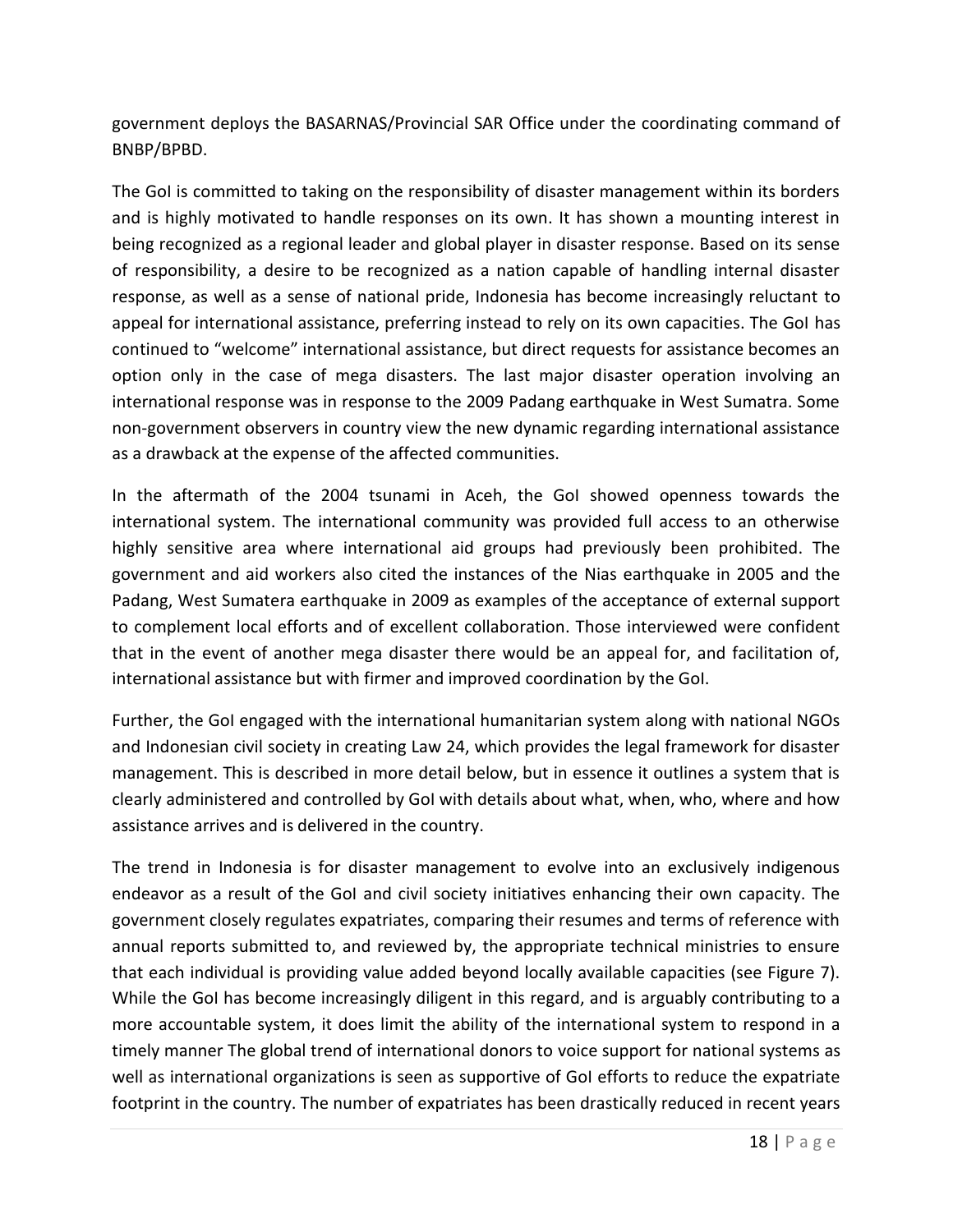and while it was not long ago that international jobs could be found in abundance here, this is no longer the case. Most INGOs now have only one or two expat representatives, while some, such as Catholic Relief Services (CRS) have none at all. The Red Cross National Society partners are down to one or two representatives each and will likely soon be reduced to no expat presence.

#### **The Indonesian National Red Cross Society**

The Indonesian Red Cross Society, or Palang Merah Indonesia (PMI), while remaining separate from and auxiliary to the government structure as per its mandate, forms an important part of the system. The government structure and PMI's structure mirror each other from the national down to the district level. PMI is estimated to have over 2 million volunteers, who often are the first responders to crises given their integration with local communities throughout the country. The government and PMI have an overall positive working relationship defined by a memorandum of understanding between them that establishes a relationship of mutual respect. They work closely together on issues of disaster management and in July 2009 began the process of drafting government regulations based in part on the recommendations of the IDRL Guidelines.

The GoI recognizes the value added of PMI in its auxiliary role to the government and involves them in meetings, while also collaborating at the field level. PMI supports the government through implementation support, channeling information up the system, and trainings. They also lobby and support the government, pushing for the disaster management systems to be more inclusive of affected populations and civil society.

#### 3: LEGAL AND REGULATORY – LAWS AND AGREEMENTS

The most significant legislation to be put into place in Indonesia regarding disaster management is Law 24, which for the first time provides a comprehensive legal framework for disaster management. The law, and particularly its implementing regulation on international assistance, is guided by the IDRL Guidelines, and extensive discussions with international and national humanitarian actors. The law is unusual in that it came about through the extensive lobbying and inputs of a civil society organization, the Indonesian Disaster Management Society (MPBI).

Law 24 emphasizes a shift in focus from response to Disaster Risk Reduction (DRR), and reflects the values of the Hyogo Framework for Action (HFA). It provides a systematic approach across all the stages of disaster management – DRR, response and recovery. The BNBP is mandated in the law "to coordinate all contingency, preparedness, mitigation, prevention, DM training, DRR activities" and during response "BNBP has command and control of the coordinated responses of all actors."<sup>13</sup>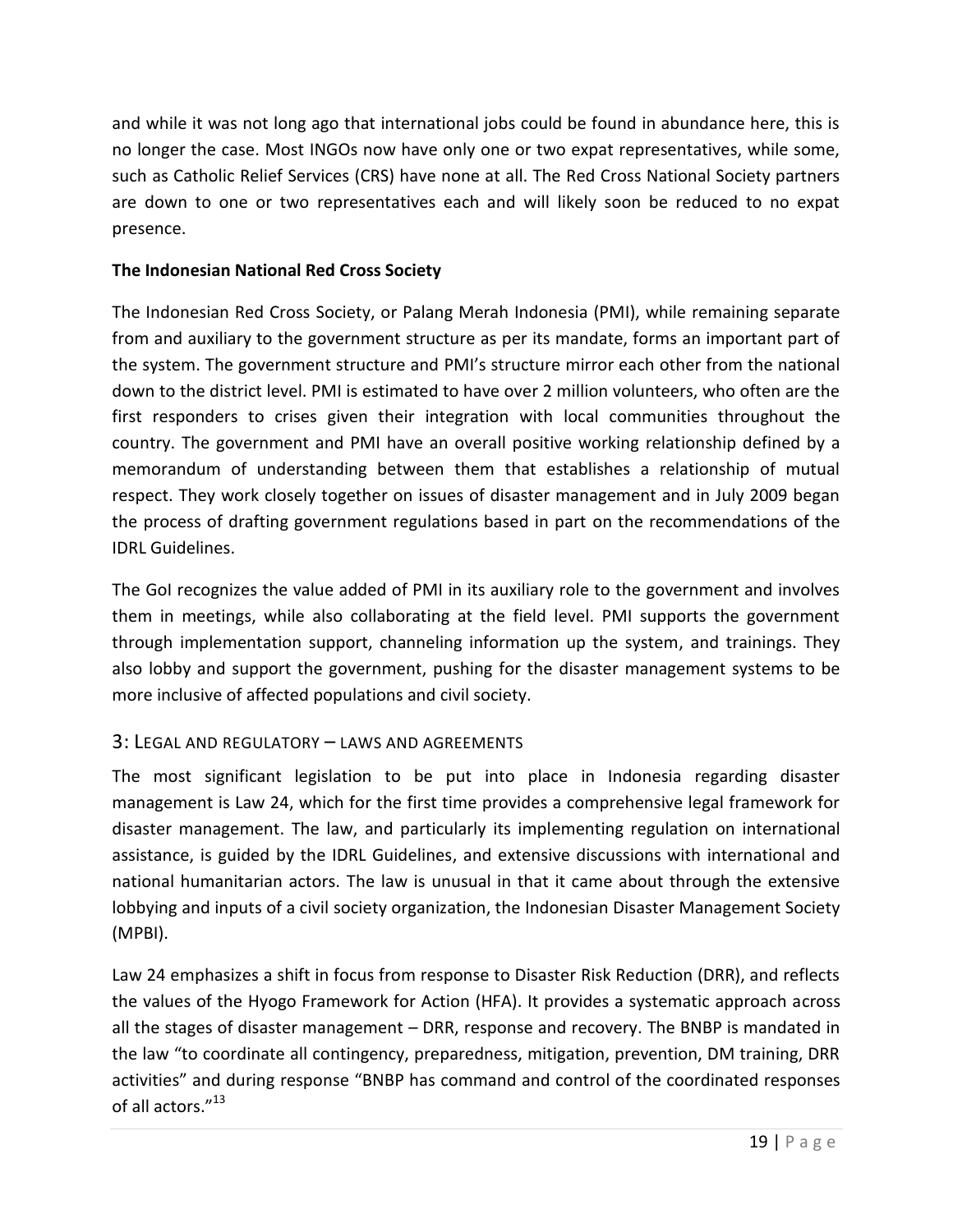In the event of a disaster, Law 24 regulates the role of international organizations and national NGOs, stipulating that their activities must be coordinated by BNBP. In addition to the law, and founded in its legal framework, is the "Guideline on the Role of the International Organizations and Foreign Non-Government Organizations During Emergency Response," which was finalized in March 2011. The guidelines were "developed to facilitate the support from the international organizations and foreign non-government organizations, facilitate arrangement and appropriate monitoring as well as clarify the role and responsibilities of relevant institutions in disaster management during emergency response in Indonesia."<sup>14</sup>

#### 4: COORDINATION

BNBP is responsible for coordination at the national level.

At the provincial level routine disaster management is the responsibility of the BPBD, while in times of crisis the Governor is usually appointed the lead role for coordinating the national government's response. Elected officials at the district and city levels assume the ultimate responsibility of disaster management in their areas of responsibility.



*Figure 6: the crisis coordination system for international and foreign non-government organizations<sup>15</sup>*

Although the structures that have been put into place are a huge improvement, they have not arrived without growing pains and there are still hurdles to overcome. For example, although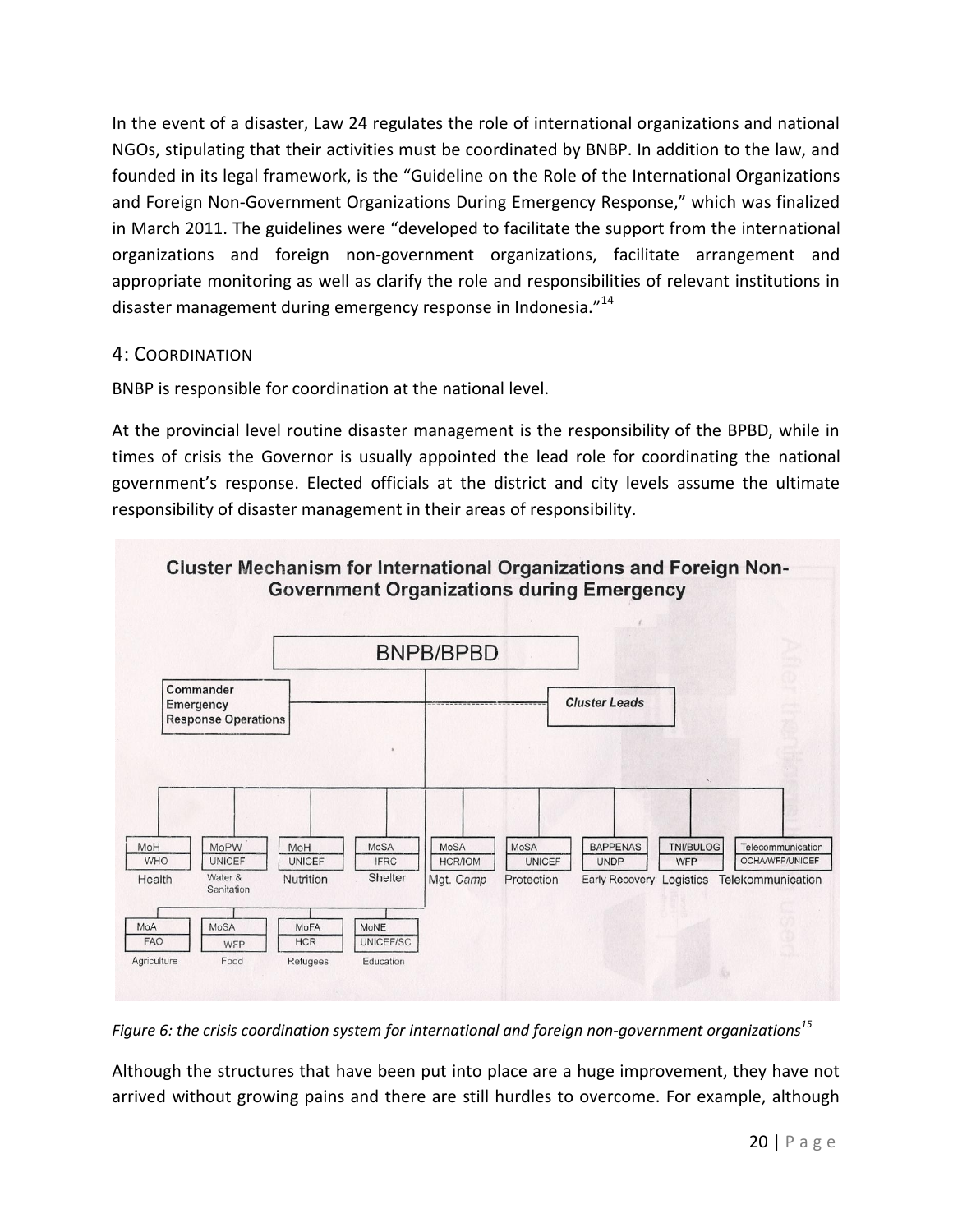BNBP usually sends support to the affected areas with the purpose of bolstering coordination capacity this is not implemented uniformly. The actual coordination at the time and place of a disaster is very much determined by the posture of the local BPBD, the relative importance of the disaster-affected areas in the national context, and very often simply the geographical accessibility. In some cases BNBP representatives are sent to the crisis zone, as was the case with the recent volcanic eruption in North Sulawesi, while in the more remote, perhaps less politically visible case of Papua, no one was sent. In instances where BNBP does send representatives, coordination mechanisms in the field can be overwhelmed. In the North Sulawesi case some 20 representatives were sent. Arriving a few days after the crisis occurred they added little to the coordination already being administered by the line ministries on the ground.

The experience of one international NGO operating at the community level in West Java is that although the NGO makes an effort to coordinate at the provincial level, it is difficult given the size of the province and the reality that most of their coordination takes place at the district and community level. This emphasizes the importance of building up structures and capacities at the micro-level.

Coordination of international assistance is tightly controlled. According to the guidelines on emergency response, BNBP/BPBD coordinates the initial assessment of the disaster, which will inform the entry of international agencies and the creation of a framework for their presence in the country.<sup>16</sup> Even Indonesian actors are required to seek permission from BNBP if they wish to receive international support. In this manner the government controls all foreign humanitarian aid to Indonesia.

The relationship between UN-OCHA and the government appears to be positive and strong. OCHA routinely meets with the government, 2-3 times per week, engaging them on three levels; policy, capacity building and operations. In times of crisis OCHA has been able to support the government in leading the coordination of the response without over-running them in the process.

During the multiple disasters that occurred in 2010, several required a national response that was backed by "welcomed" international aid, but no appeal was made and therefore no cluster system established.

OCHA's role is to support the Resident and Humanitarian Coordinator (RC/HC) in collaboration with local authorities and the humanitarian partners to manage the international response in times of disaster through the IASC system, which includes a Humanitarian Coordinator, Humanitarian Country Team and the cluster approach. OCHA is working to prove to the GoI the utility of these mechanisms, as well as to adapt and shape the system to the context of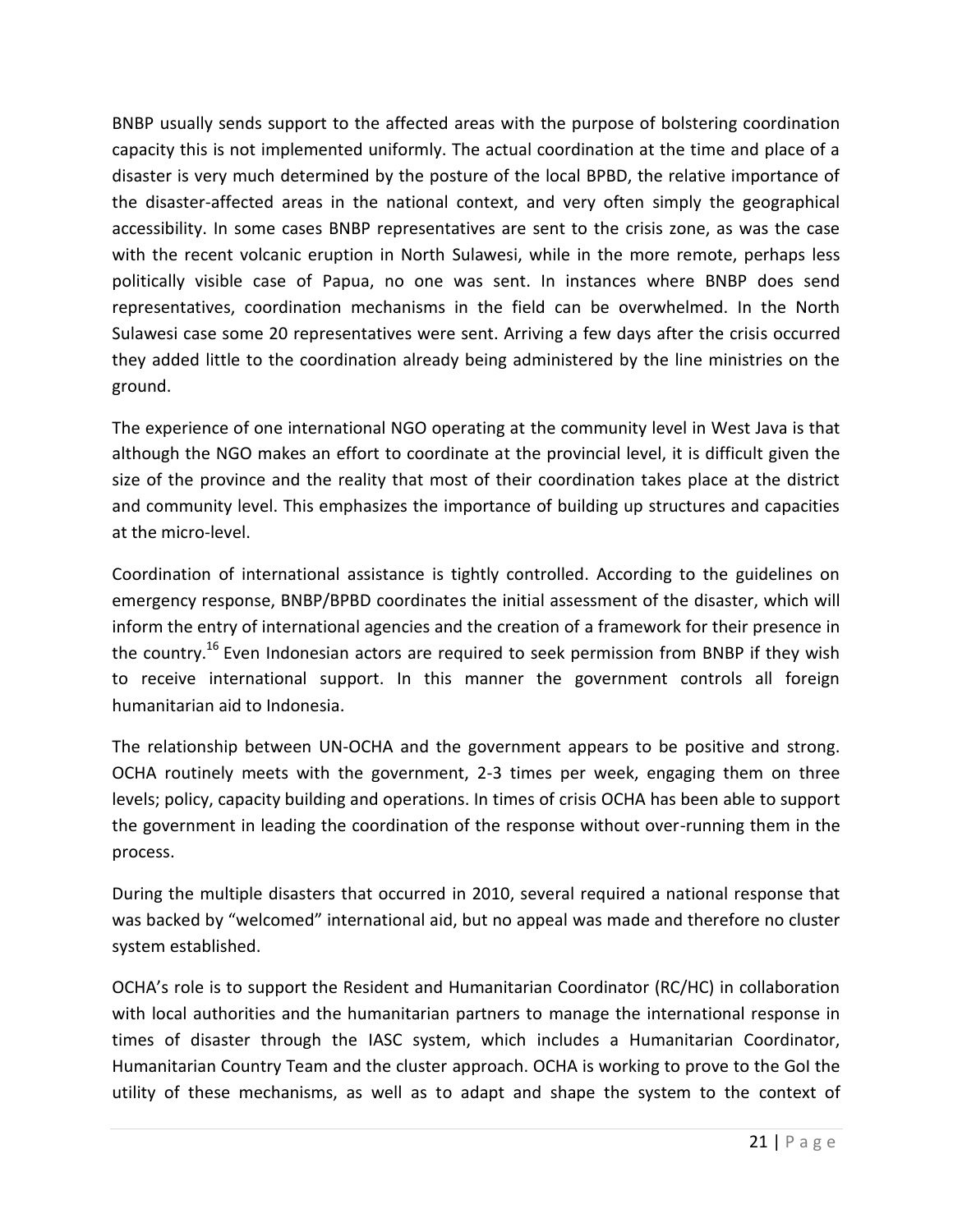Indonesia. A significant challenge presents itself in grafting the two systems together. While certain clusters, such as education and health, match well with the existing ministries, others do not. The protection cluster, for example, requires dealing with several different ministries and government institutions all dealing with different aspects of protection. There is an ongoing discussion between OCHA and BNBP over how to overcome this problem. OCHA has posited one solution of having a permanent focal point based in BNBP who can act as the liaison between the cluster and the various parties that need to be coordinated. This solution, however, is OCHA centric suggesting that BNBP should model itself on the international system and would not necessarily bring about a solution since it would be highly dependent on the capacities of the focal person, or persons. Further, this would require a significant bureaucratic reshuffling down to the provincial level.

OCHA has also recommended instituting a standing cluster system, which has been done in other contexts, though usually in contexts void of local structures and capacity.

Interviewees reported that the UN and INGOs struggle with timely response hampered, they believe, by the Indonesian government refraining from issuing direct appeals and instead simply "welcoming" assistance. Without an official appeal, international actors are less able to access donor funding. Despite not officially requesting assistance, the government is still prone to request aid agencies to assist them in the response. In the case of the response to the Merapi volcanic eruption and Mentawai Tsunami operation in 2010 OCHA assisted in coordination but with very limited resources. This has also been a challenge for INGOs.

The role of ASEAN as a regional disaster management coordination body has particular importance for Indonesia, who has been a firm supporter of regional disaster mitigation and response. With the signing of the ASEAN Agreement on Disaster Management and Emergency Response (AADMER) in 2005, the ASEAN nations agreed to be legally bound to reducing the risk of disasters and improving joint responses to disaster. It is gaining in strength and importance within the region for coordinating and resourcing disaster response and mitigation measures. As the current chair of ASEAN, Indonesia has proven to be a strong advocate for ASEAN's involvement in crisis response. In the response to Cyclone Nargis in 2008 Indonesia pushed for ASEAN's involvement and leadership role.

AADMER provides for the establishment of the ASEAN Coordination Center for Humanitarian Assistance, commonly known as the AHA center. The center will advise national disaster management agencies in the region and will coordinate the harnessing of regional assets during disasters. By "providing a bird's eye view" on disaster management, the center will be important in responding to large scale, or simultaneous disasters, across multiple nations. Indonesia has offered to host the center and it seems very likely that it will end up being based in Jakarta.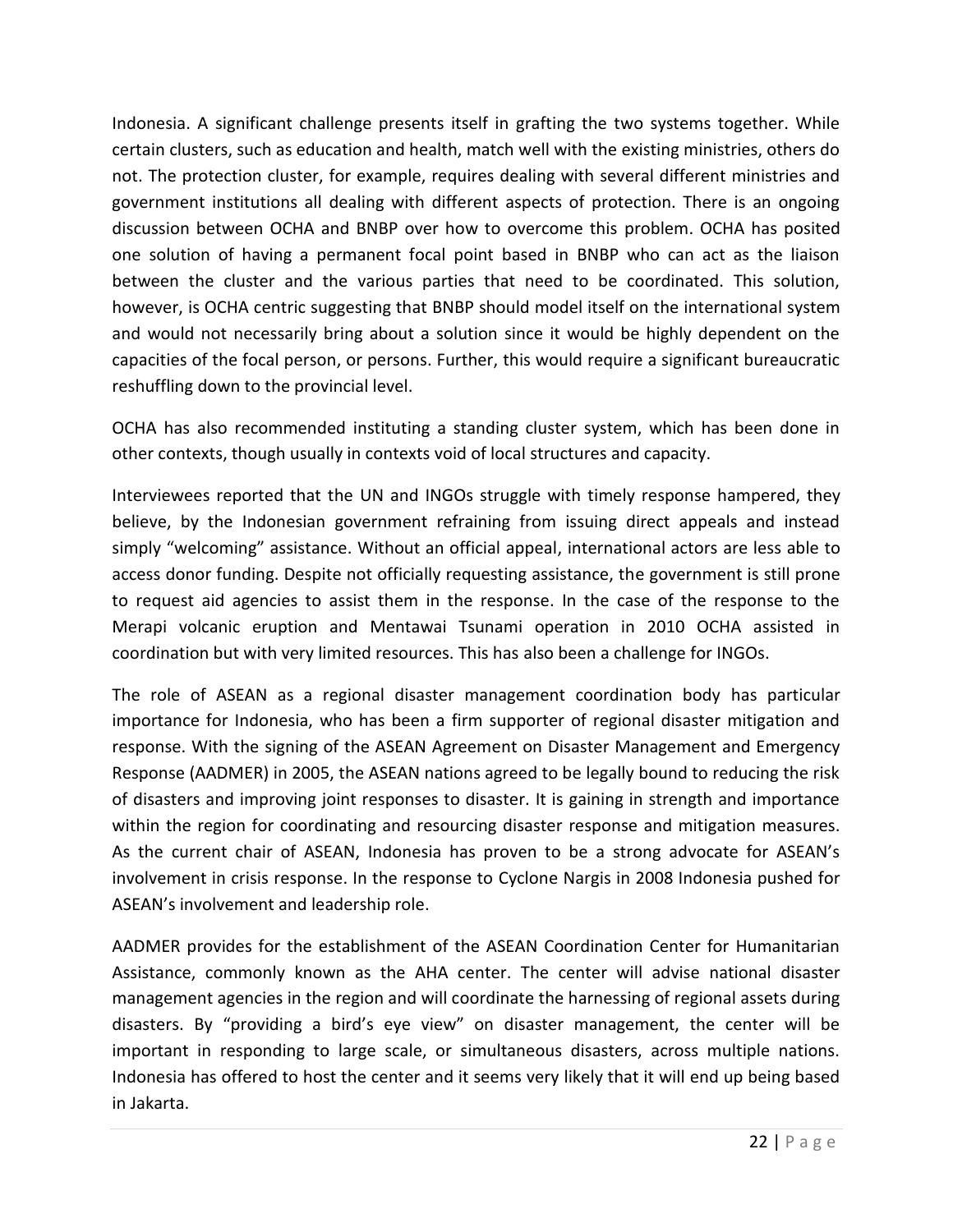#### 5: FLOW OF KNOWLEDGE AND INFORMATION

Indonesia has drawn from the international system in order to overhaul their national system since 2004. The IDRL Guidelines, the Hyogo Framework and AADMER are among the most evident international and regional frameworks referenced. The international system, likewise, has integrated many lessons learned from the response experiences in Indonesia, particularly the 2004 tsunami.

Both government officials and OCHA described how they regularly share information with each other in an effort to improve the overall system. According to OCHA there is a concerted effort made to facilitate the flow of information from the Indonesian experience into the international system. The government pointed out their extensive use of international consultants within BNBP, from Japan, Australia and elsewhere, who were helping to integrate best practices from the global arena into their relatively new institution.

#### 6: ACCOUNTABILITY

Members of the International Humanitarian Forum (IHF) expressed concern, in interviews, over the distribution of assistance in recent operations, which they maintain is donor driven and does not take into account the voices of the beneficiaries. Local NGOs report that they are distracted from fulfilling their role as humanitarian actors by onerous reporting to their donors. IHF is making an effort to bring to the table local affected communities in forums where the donors and implementers will be brought into closer contact with each other.

Following the tsunami in 2004 there was a mushrooming of NGOs in-country, which created issues around accountability and accreditation. For example, in Aceh there was an issue of NGOs placing orphaned Muslim children in orphanages and with families who were non-Muslim, an offensive and unacceptable practice to the Muslim population. The Indonesian government has learned from experiences like these that NGOs, even if they are faith based, must approach humanitarian assistance completely neutrally, without any religious agenda. The situation is far better in this regard today.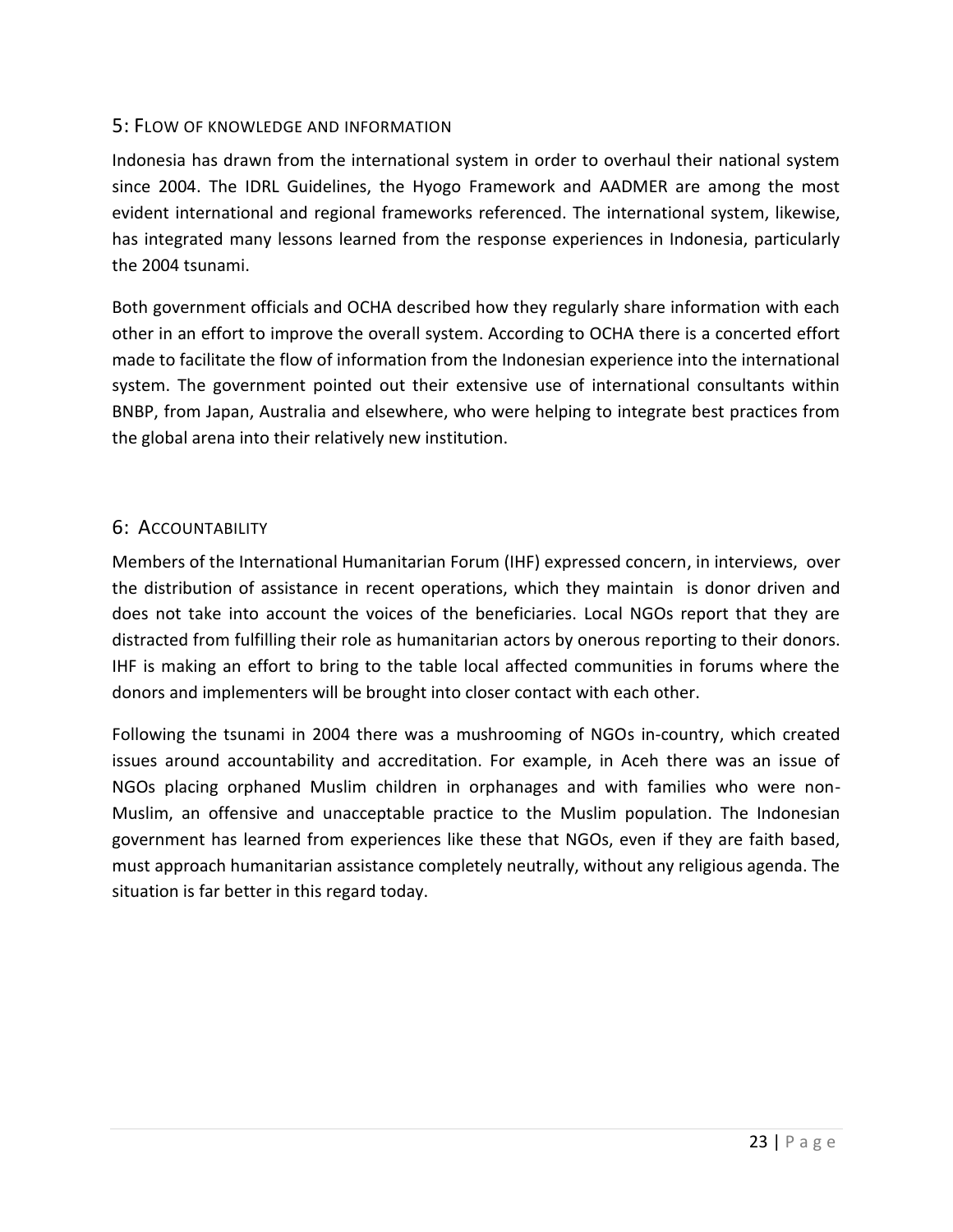Figure 7 illustrates the basic process put into place to control foreign personnel arriving in the country.



*Figure 7: Process for entry of foreign aid workers (non-military) into Indonesia<sup>17</sup>*

#### 7: MONITORING AND EVALUATION

The institutional and legal frameworks put into place in recent years have increased the national capacity for oversight. With the creation of Law 24 and the guidelines for managing international assistance there is much more diligent monitoring of international assistance arriving in country. This includes such measures as requiring international aid workers to be granted visas as per their qualifications by the appropriate technical ministry.

It is not clear what, if any, systematic approach GoI is taking to the monitoring and evaluation of aid efforts. Whether the assistance, once in country, is being closely scrutinized and whether internal assistance is also being closely monitored and evaluated is not clear.

#### 8: DRR INITIATIVES

In May 2011 President Susilo Bambang Yudhoyono was recognized by UNISDR as the "Global Champion for Disaster Risk Reduction" as a result of his contribution to the DRR agenda in Indonesia and the region. Among other things, President Yudhoyono has been the catalyst for establishing early warning systems, "joint regional exercises" and putting in place a law that requires DRR measures to be adopted when constructing new buildings.<sup>18</sup>

Since the passing of Law 24, disaster management has taken on a more holistic approach. With the support of international actors and initiatives, such as the Global Facility for Disaster Reduction and Recovery (GFDRR), the GoI has made significant progress in the realm of DRR. Indonesia is in the process of creating a National Action Plan for DRR (or NAP-DRR-2010), which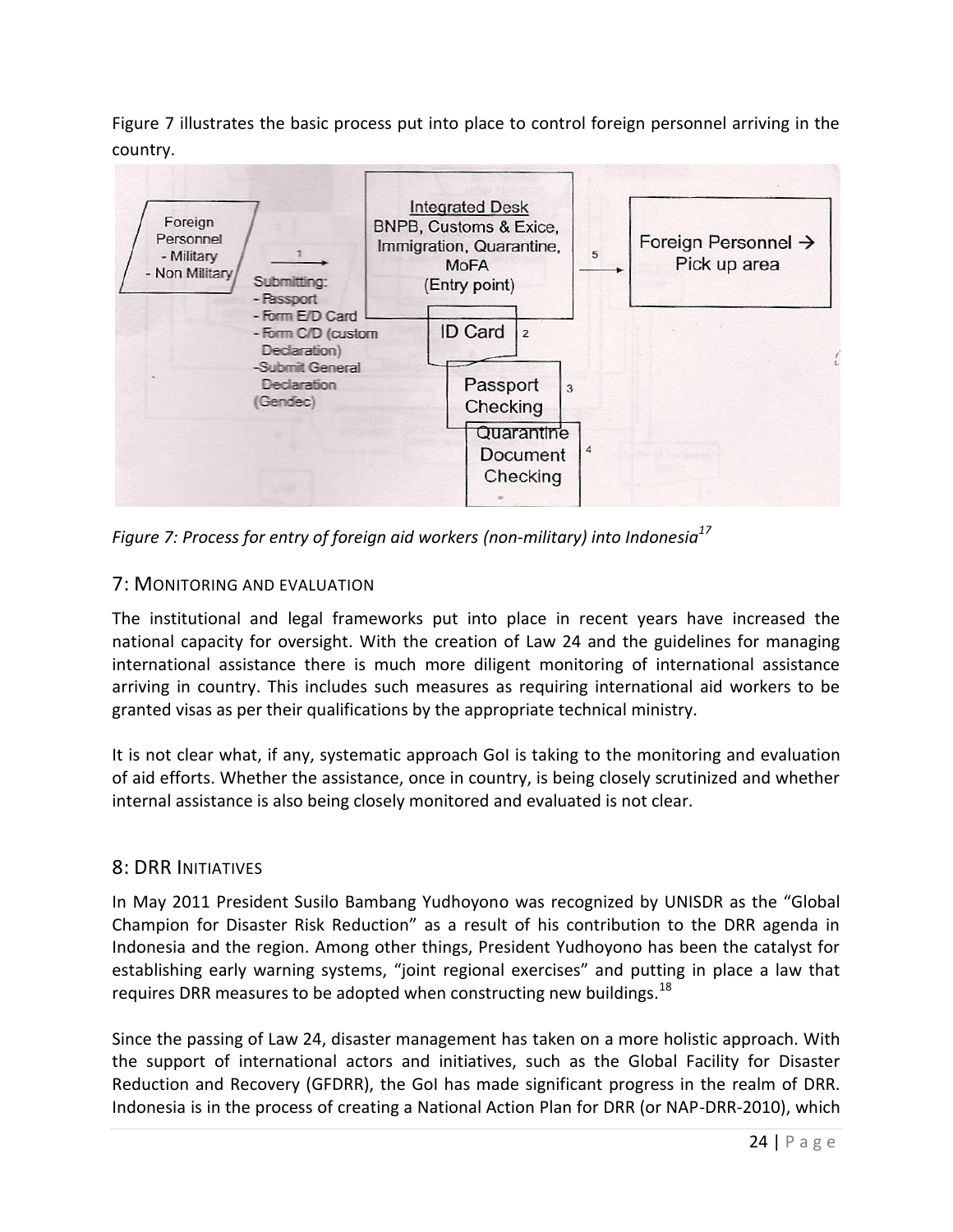aims to "build capacity at the national and sub-national levels." This initiative will work towards putting in place or enhancing "Post-Disaster Needs Assessments (PDNAs), recovery planning, urban risk management, and land use and environmental rehabilitation", as well as "a comprehensive risk financing strategy."<sup>19</sup>

One of the five UN Partnership for Development Framework (UNPDF) outcomes includes "Resilience" and the UN has established a Joint Strategic Programme for spearheading its promotion within DRR programming. The mapping that has been done so far has shown that as a result of the present project-approach to aid there is a lack of DRR coordination resulting in a multitude of actors coming to the government with offers to enhance capacity without any overall coordination. Efforts are now being made to ensure that this is better coordinated.

DRR forums have been established in some of the provinces with voluntary membership. In Yogyakarta the forum was established in 2006. Inspired by the Hyogo Framework for Action this forum brings together 74 Indonesian members from the public and private sectors, as well as the NGO community and civil society. The forum provides the provincial government support in the formation of DRR planning, and is valuable in bringing together the various stakeholders for a cross fertilization of ideas.

In the spirit of the UNISDR's mantra that DRR is the responsibility of all actors in society, Indonesian civil society has shown true zeal in promoting the DRR agenda. The Indonesian Society for Disaster Management (MPBI), for example, was born out of civil society's concerns over the affects of disasters on their country and a desire to promote resilience. It has lobbied for DRR to be further integrated into the long-term government development plans in recognition that DRR is a way of life in Indonesia and engages the government on increasing the inclusion of communities in DRR planning and activities. MPBI also lobbied for and assisted in the drafting of the laws on disaster management.

#### 9: ROLE OF THE MILITARY

The Armed Forces of Indonesia (TNI) are popular and well respected within the country. Their role as first responders to disasters is critical given their nation-wide presence. Much of their value added comes in the form of "man-power and organization rather than significant logistics and specialist capacity." In the response to the Aceh tsunami the military has been "praised for its role" because it was able to "access difficult areas and to undertake difficult tasks such as removal of dead bodies and rubble clearance."<sup>20</sup>

Despite being actively involved in disaster response, "TNI has no standard operating procedures on disaster management."<sup>21</sup> Efforts have been made at the Joint Command level to formulate standard operating procedures in consultation with other partners. According to one source, the BNPB has the natural inclination to rely more on the armed forces in terms of training of personnel, logistical arrangements, and actual ground operations.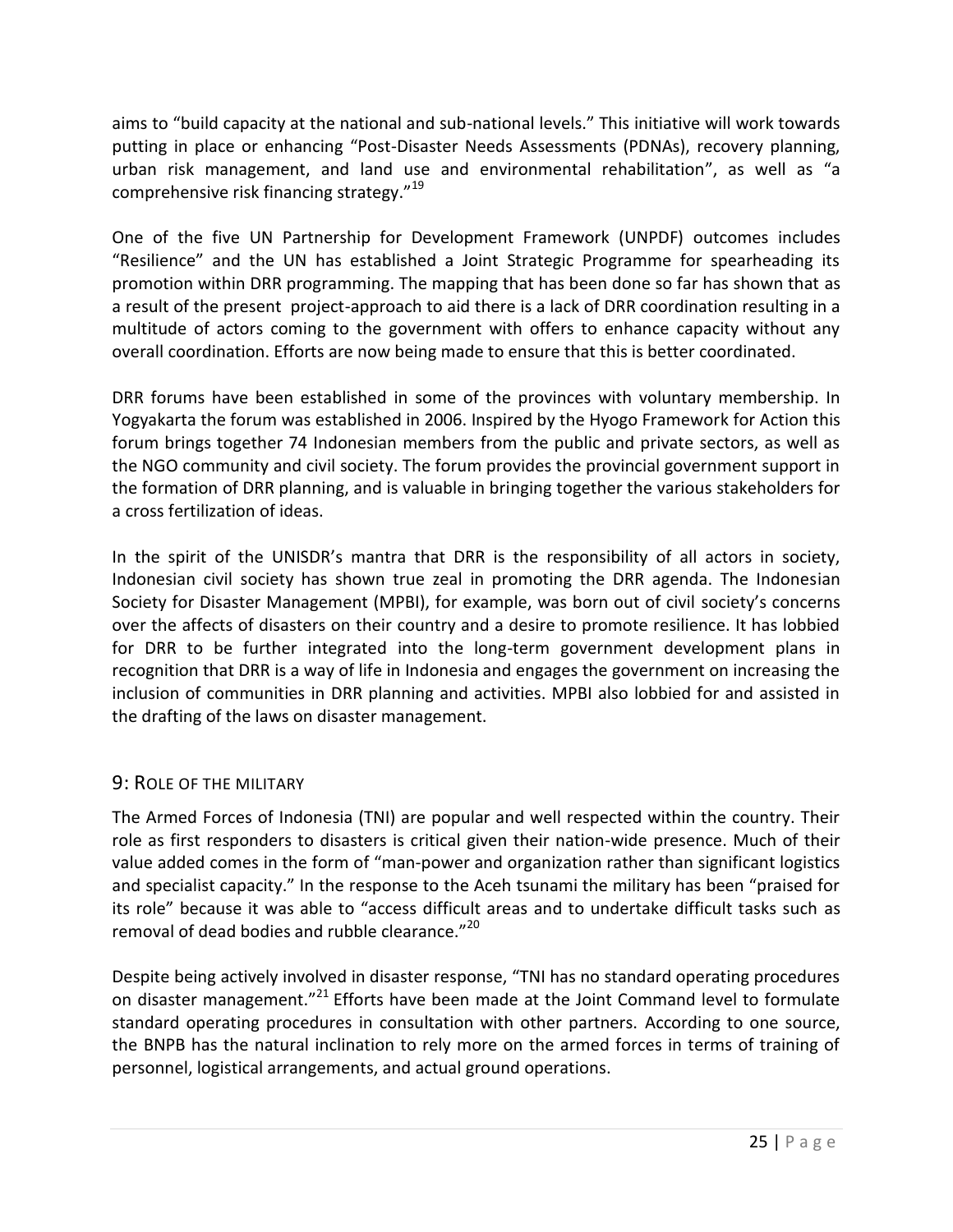The debate is ongoing over how involved the military should be in disaster management. However, in Indonesia, and ASEAN as a whole, the military assets are seen as part and parcel of the government's assets and clearly they will continue to play an important role. The GoI is less focused on separating civilian and military efforts and is more focused on ensuring coordination to optimize the overall effort.

#### 10: CONCLUSIONS

Since the 2004 tsunami in Aceh, Indonesia has made great strides towards taking ownership and control of disaster response and DRR within its extensive borders. The Aceh experience was a turning point for Indonesians who were abruptly faced with the tsunami's catastrophic aftermath and the simultaneous influx of unprecedented international aid. Plagued by natural disasters the GoI has since been compelled to respond to natural disasters on a continual basis, while frequently managing international assistance to these crises. This accounts for much of the impetus behind the legal and bureaucratic structures that the GoI has built for disaster management.

But it is more than the legal obligation of the State or an altruistic sense of duty that has made disaster management a national priority championed by senior government officials. There is also an element of national pride. The GoI is highly image conscious. Japan's response to the natural and technological disasters earlier this year, and the manner in which they dealt with the international community, was described as a "salient event for Indonesians". This is the way in which they would like to handle, and be viewed as handling, crises that affect Indonesia.

To this end the Indonesians have taken great strides towards putting into place a system for disaster management, as described briefly here, that has evolved rapidly within the context of the challenges faces. Control of incoming aid flows has greatly improved with clearly established laws and corresponding institutions. In recent cases where international aid has been requested and delivered in Indonesia, the government's role has been far more active and effective than it was at the time of the 2004 tsunami. Government ownership of disaster management has grown significantly over the past half decade.

Tension and obstacles need to be overcome in order to develop a more positive and effective interaction between the international and national systems. However, the Indonesian government and civil society are clearly motivated to not only be more effective at domestic disaster management, but to also actively participate in and contribute to this agenda at the regional and global levels. In this sense there is an ideal partnership to be developed between the local and international levels.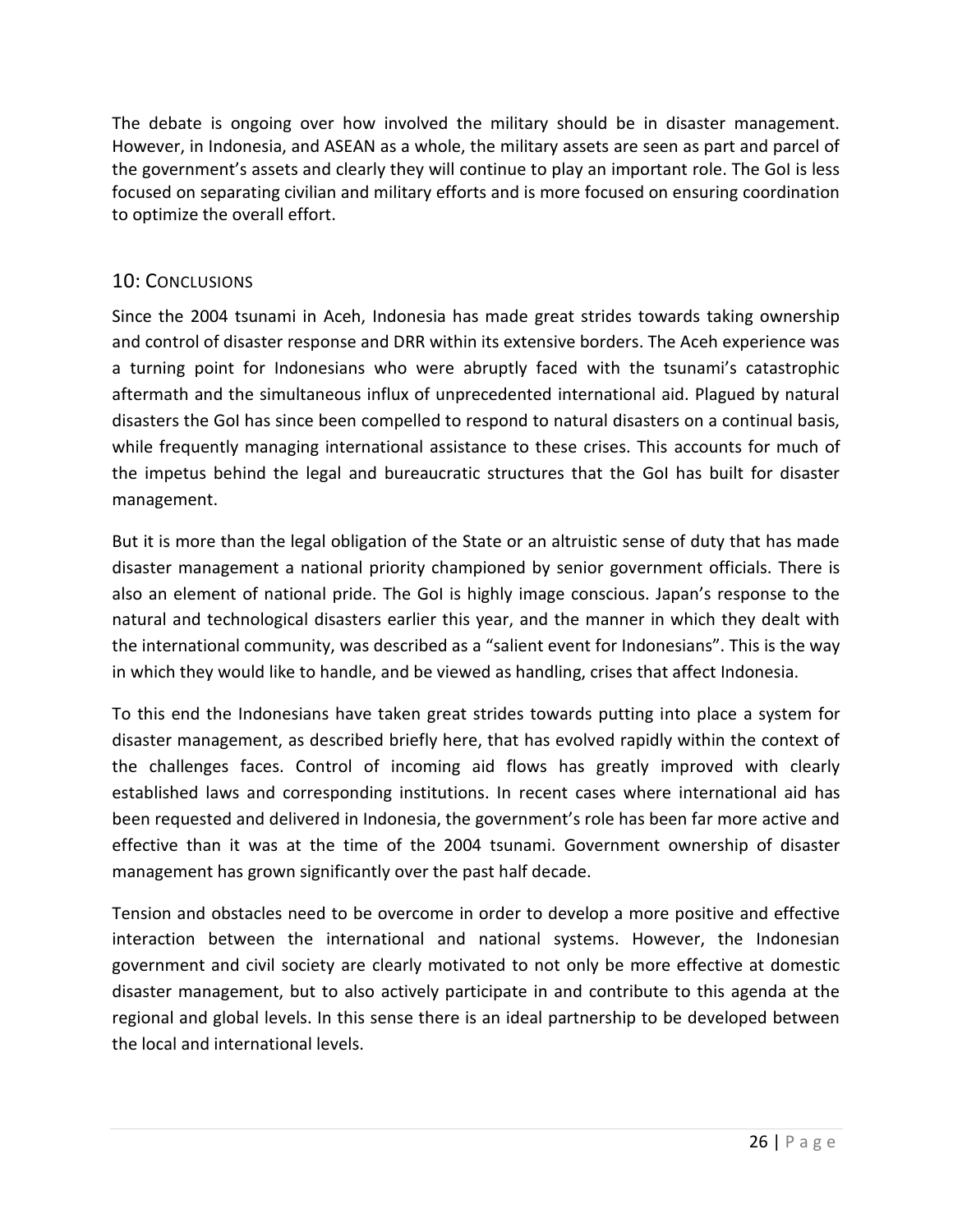Common points raised in the interviews that provide important insights and lessons learned from the Indonesia experience include:

**First**, due to the frequency and scope of natural disasters in Indonesia, there is a compulsion on the part of the government and civil society to address disaster management. Indonesians have taken on board the UNISDR's perspective that disaster management is everyone's responsibility. However, implementation presents a particular challenge in Indonesia given the geography, population and diversity of the country. Those interviewed pointed out that while great strides have been made to put into place a national disaster management system, there remains a long ways to go operationally before it adequately meets the tremendous needs.

**Second**, without the political will and support of senior leadership within the government, not least of all the President, national disaster management would likely not have been prioritized and transformed into tangible action. Although some expressed concern that this high-level involvement might translate into the system being abolished at a moment's notice by the executive in the case of a mega disaster, the positive have so far out-weighed the hypothetical negative. The strong support from the highest level of governments keeps disaster management a top priority.

**Third**, there exists a capacity gap between the upper tier of leadership and those actually implementing on the ground. What is proclaimed at the more senior levels of government is often exaggerated and not a reality at the implementation level. Between BNBP at the national level, and BPBD at the provincial level, the gap in capacity and information flows is substantial. At the most localized level, i.e. the village level, the head of the village will commonly be unaware of the government initiatives in regards to disaster management.

**Fourth**, it takes time for any system to grow into its own. The creation of Law 24, subsequent legislation and the establishment of BNBP with comprehensive responsibility for disaster management represent the greatest improvements to disaster management in Indonesia. However, BNBP is still a very new organization and given its task it will take a significant amount of time before it possesses the necessary competence to achieve its ambitious mandate. A period of transition exists that the international humanitarian system would be well advised to remain diligently supportive throughout.

**Fifth**, the international system supports the GoI agenda to become self-sufficient in disaster management. OCHA is committed to departing Indonesia as soon as the local capacity exists to manage disasters. However, the actual transition to complete ownership of disaster management does not have a clear road map. This creates an awkward and disjointed situation that leaves gaps at the expense of the primary clients of assistance.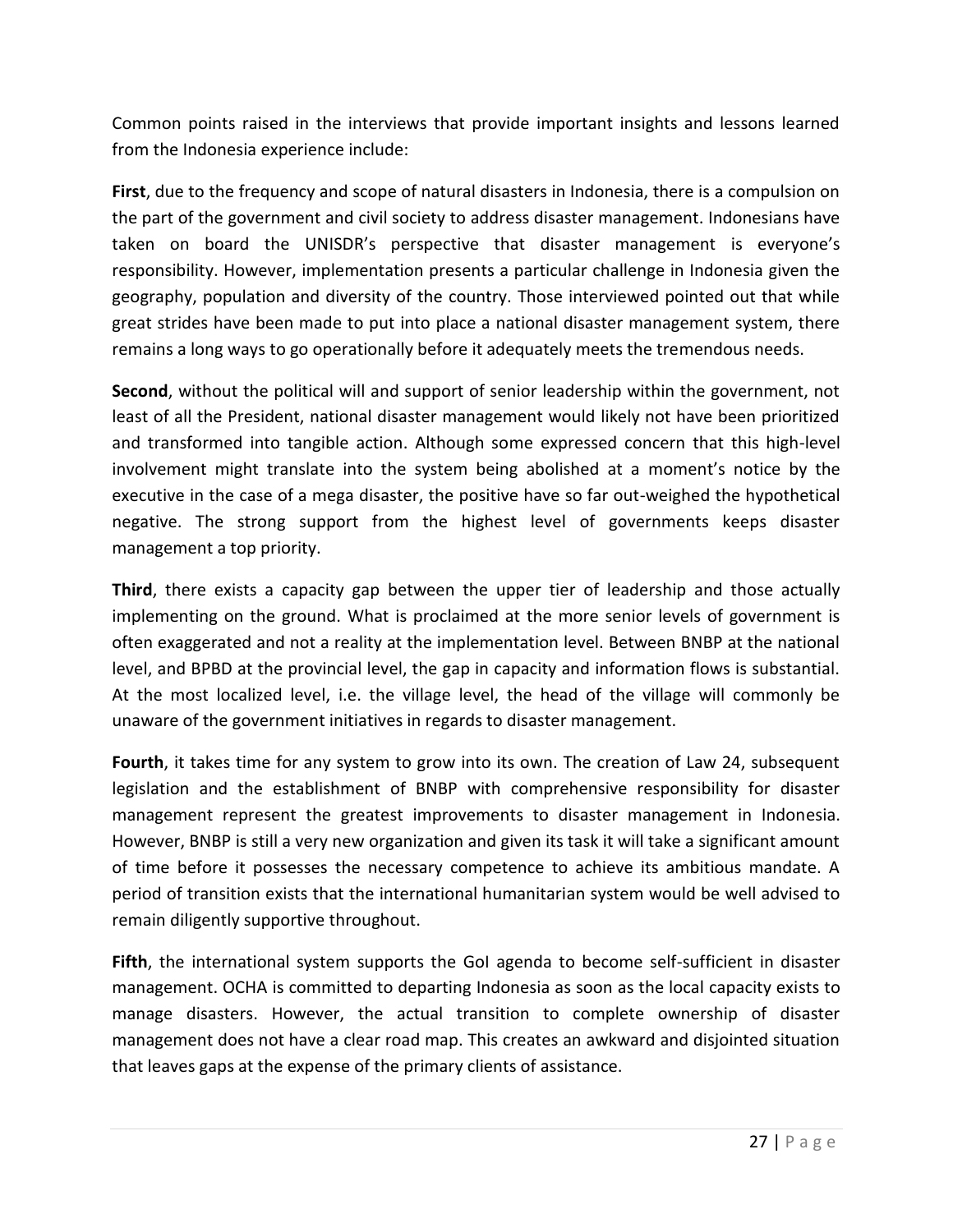**Sixth**, this is a country where the only option is to work with and through the government. It is not a country where the government can be bypassed and although the international community has grown increasingly sensitive to respecting national sovereignty and to supporting national disaster management rather than importing it there exists a wariness of the international system and actors. Within the Asian context in particular, trust must be nurtured over time. This will be necessary for the GoI and the international community so that they can support each other to achieve better humanitarian outcomes, a common goal to both parties.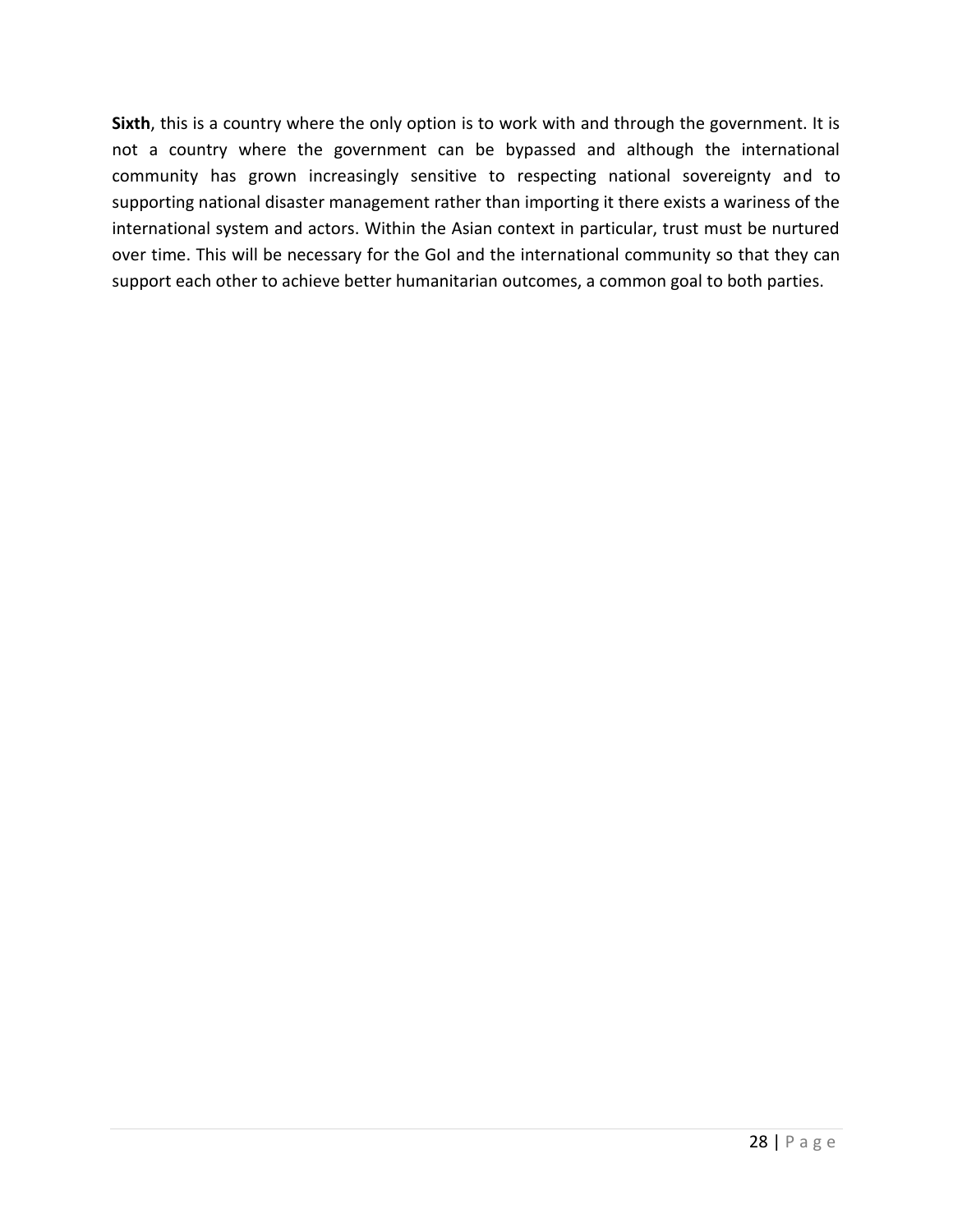# COLOMBIA CASE STUDY

#### 1: NATURAL DISASTER PROFILE OF THE COUNTRY

The World Bank's Global Facility for Disaster Risk Reduction, provides a concise description of the natural disaster hazard profile for Colombia.

"Colombia has the 10th highest economic risk to three or more hazards in the world, according to the Natural Disaster Hotspot study by the World Bank. 84.7% of Colombia's population and 86.6% of its assets are located in areas exposed to two or more natural hazards. The exposure is to both low-frequency/high-impact events such as earthquakes, volcanic eruption, and an occasional Atlantic hurricane, and to highfrequency but lower impact events, such as floods and landslides. Climate change is already thought to exacerbate flooding and landslides in large parts of the country.

Most of Colombia, including all major urban areas, is located in zones of high or very high seismic activity. Colombia is situated on the confluence of three tectonic plates the Nazca Plate, the Caribbean Plate, and the South American plate and is traversed by various geological fault lines: the Romeral fault line, Cauca and Magdalena, and Palestina and Frontal de la Cordillera Oriental. There are six very active volcanoes in Colombia distributed along the central mountain range of the country. The six active volcanoes are: Nevado de Ruiz, Galeras, Doña Juana, Purace, Tolima, and Huila. Galeras and Huila have had eruptions in the last five years causing severe damages and forcing significant evacuations.

Large parts of Colombia's territory are susceptible to flooding, especially in the lower basins and valleys of the principal rivers: the Magdalena, Cauca, Sinu, Atrato, and Putumayo. These regions are susceptible to flooding, as demonstrated by the area's topography and previous events that have occurred. Landslides are the most frequently occurring disasters in the country. There are most frequently attributed to hydrological phenomena. The main causes stem from the softening of the ground from heavy rains and the flooding of bodies of water. The Natural Disaster Hotspot study by the World Bank indicates that Colombia has the highest landslide risk in the South American region, in terms of the number of fatalities per year per square kilometer."<sup>22</sup>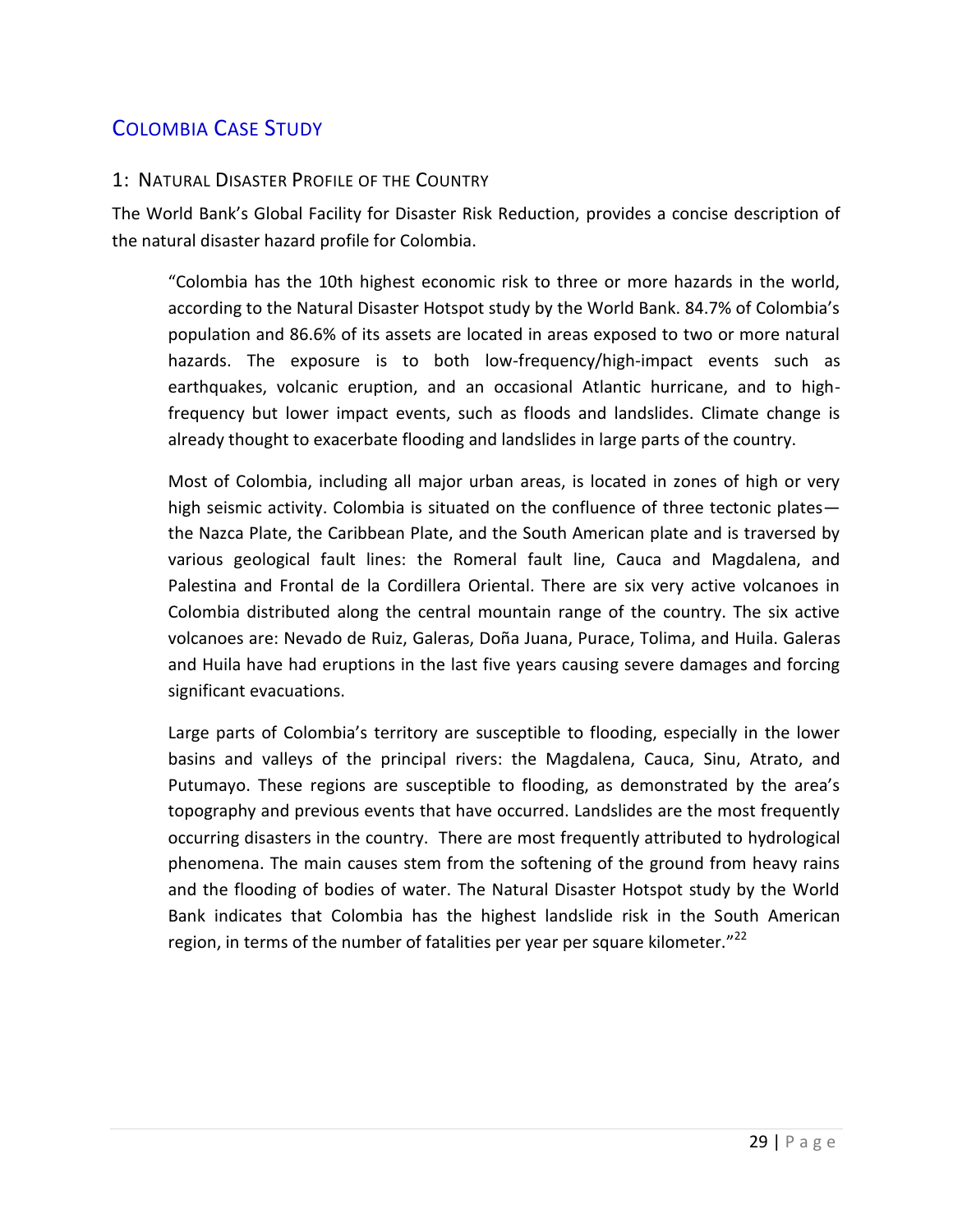| <b>Disaster</b>                                                | <b>Date</b> | <b>No Total Affected</b> |
|----------------------------------------------------------------|-------------|--------------------------|
| Flood                                                          | Nov-1970    | 5,105,000                |
| Flood                                                          | April-2011  | 3,120,268                |
| Earthquake (seismic activity)                                  | Jan-1999    | 1,205,933                |
| Flood                                                          | Sept-2008   | 1,200,091                |
| Flood                                                          | Oct-2007    | 1,162,135                |
| Flood                                                          | Sept-2005   | 474,607                  |
| Flood                                                          | March-2007  | 443,173                  |
| Flood                                                          | Oct-2004    | 345,386                  |
| Flood                                                          | Oct-1986    | 250,000                  |
| Flood                                                          | Jan-2006    | 221,465                  |
| Source: EM-DAT: The OFDA/CRED International Disaster Database. |             |                          |

*Fig 8: Top ten natural disasters in Colombia, sorted by numbers affected.*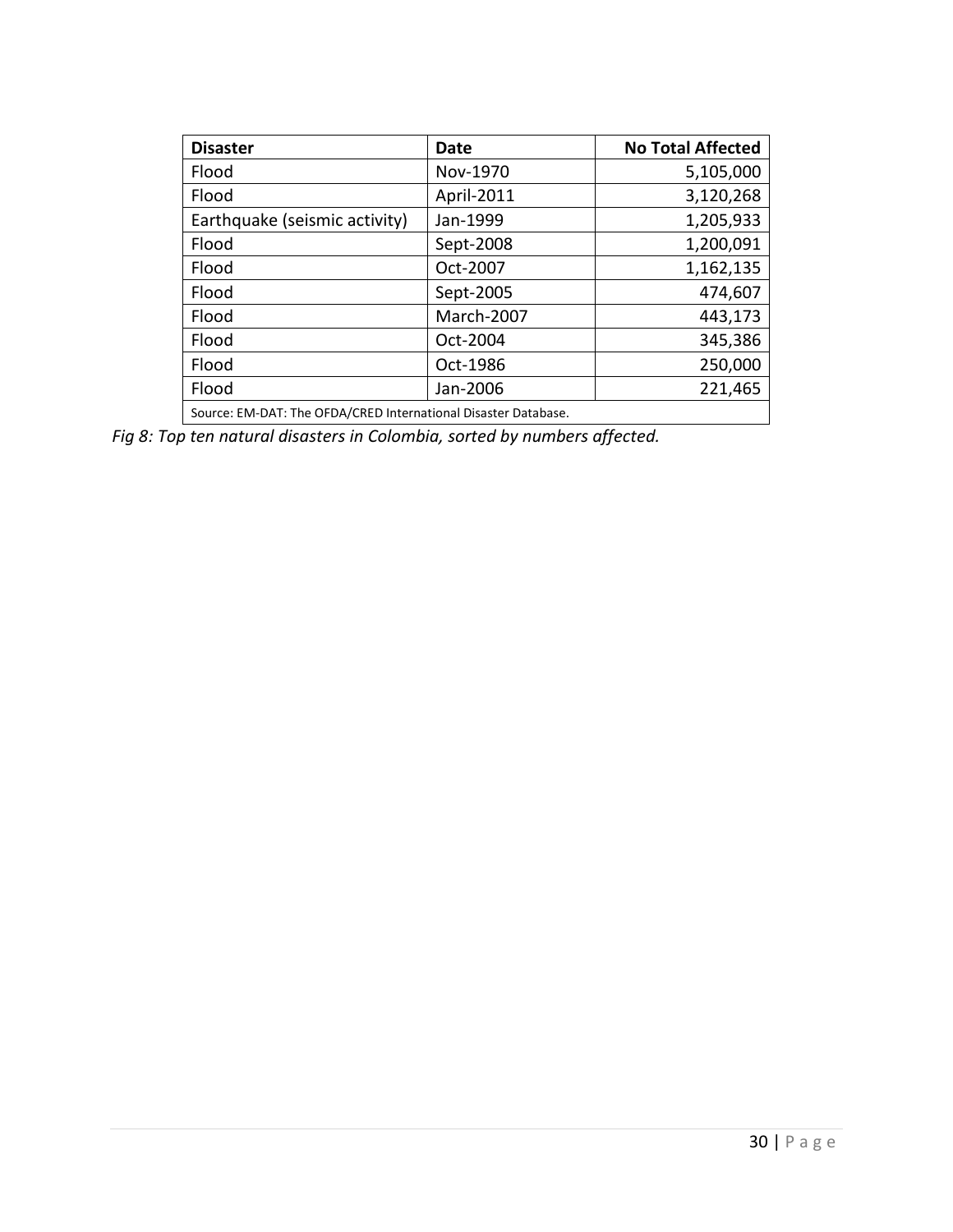| US\$                                                                                         |
|----------------------------------------------------------------------------------------------|
| 18,751,000                                                                                   |
| 14,707,024                                                                                   |
| 7,967,069                                                                                    |
| 6,116,970                                                                                    |
| 4,884,837                                                                                    |
| 4,016,182                                                                                    |
| 3,709,038                                                                                    |
| 3,181,989                                                                                    |
| 2,592,110                                                                                    |
| 2,182,540                                                                                    |
| 1,425,274                                                                                    |
| 1,407,306                                                                                    |
| 1,222,370                                                                                    |
| 974,359                                                                                      |
| 680,272                                                                                      |
| 512,821                                                                                      |
| 351,178                                                                                      |
| 254,130                                                                                      |
| 240,000                                                                                      |
| 76,923                                                                                       |
| 75,253,392                                                                                   |
| Compiled by OCHA on the basis of information provided by donors and appealing organizations. |

*Figure 9: Humanitarian donations to Colombia in 2010, the last year for which complete figures exist.*

#### 2: THE COLOMBIAN NATIONAL DISASTER RESPONSE SYSTEM, STRUCTURE AND FORMATION.

In 1988, the National Disaster Attention and Prevention System (*Sistema Nacional de Prevención y Atención a Desastres* – SNPAD) was established in response to the 1983 earthquake in Popayán and the 1985 avalanche in Armero. The disaster in Armero caused 25,000 deaths and marked a new stage in disaster management in Colombia. The SNPAD was the first attempt to regulate and organize a disaster response system. In 1989, Decree 919, the Disaster Management Direction (*Dirección de Gestión de Riesgo* – DGR) further expanded the mandate of the SNPAD.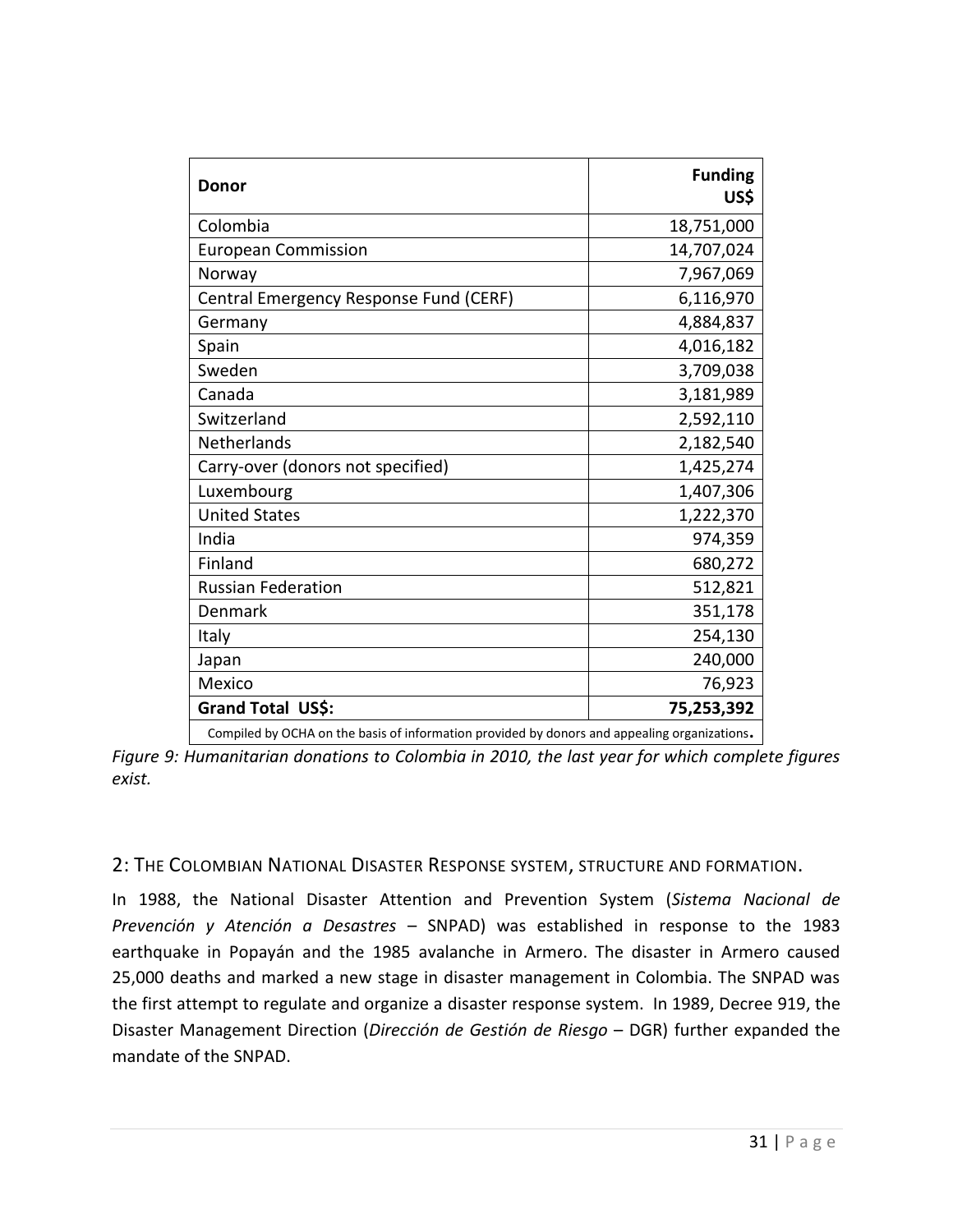In 1991, Presidential guideline 33 developed guidelines and clear responsibilities for each public institution to apply during times of disaster. The changes introduced by the new Colombian Constitution, approved in 1991, enabled the introduction of new laws to govern the SNPAD. The National Plan for Action and Prevention of Disasters (*Plan Nacional para la Prevención y Atención de Desastres* – PNAD) was created under the Decree 93-1998 to set the framework for future coordinated disaster response and prevention, and Presidential guideline 5 of 2001, allowed for the development and adoption of protocols between the various entities in country to facilitate timely response.

Since 1984, the SNPAD has controlled its own response funds, assigned by the Government of Colombia (GOC) under the National Calamities' Fund (*Fondo Nacional de Calamidades* – FNC). Following the major 2010-2011 emergency, the GOC created an additional Action Fund (*Fondo de Adaptación*) under Decree 4810-2010. This fund focuses on recovery, construction and reconstruction of all infrastructure affected by the 2010-2011 emergency and *La Niña*. The GOC has allocated around US\$ 7.3 billon<sup>23</sup> to be spent over the next three years.

After the 1999 Eje Cafetero earthquake, the DGR developed a series of protocols that describe procedures and responsibilities governing response following sudden onset disasters<sup>24</sup>. The protocols are applicable for all governmental institutions involved in the SNPAD. Currently, this system of protocols is under revision and a new law is close to being approved by Congress.

The DGR is the main authority responsible for disaster response and prevention in Colombia. It reports to a Deputy Minister in the Ministry of Justice and Interior. However, triggered by the devastating effects of the rainy season and floods during 2010 and 2011, the new law pending approval, places the DGR under the President's Office.

In theory the SNPAD brings together institutions from the private, public and social sector but in practice it is mostly governmental ministries who participate, along with technical institutions.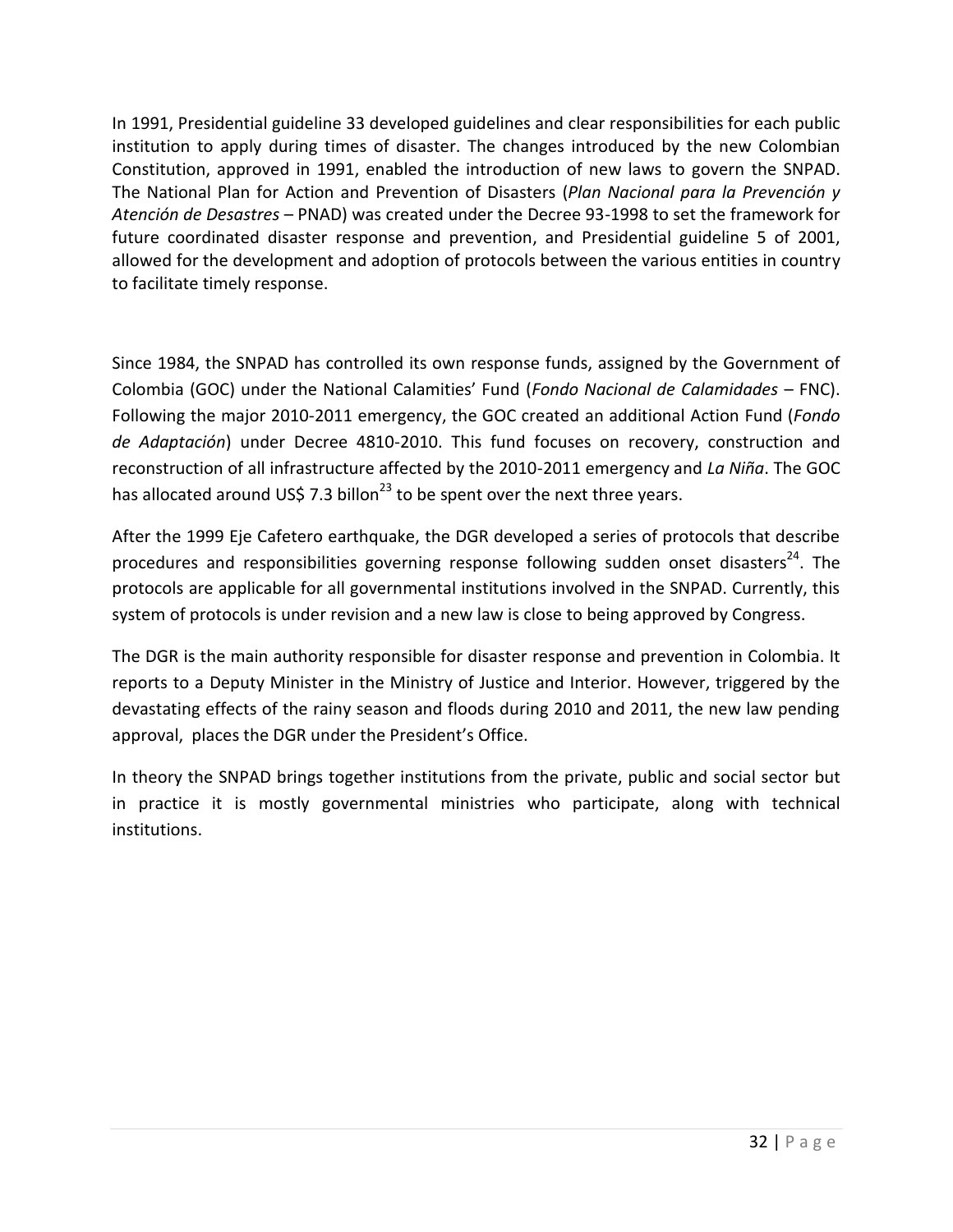

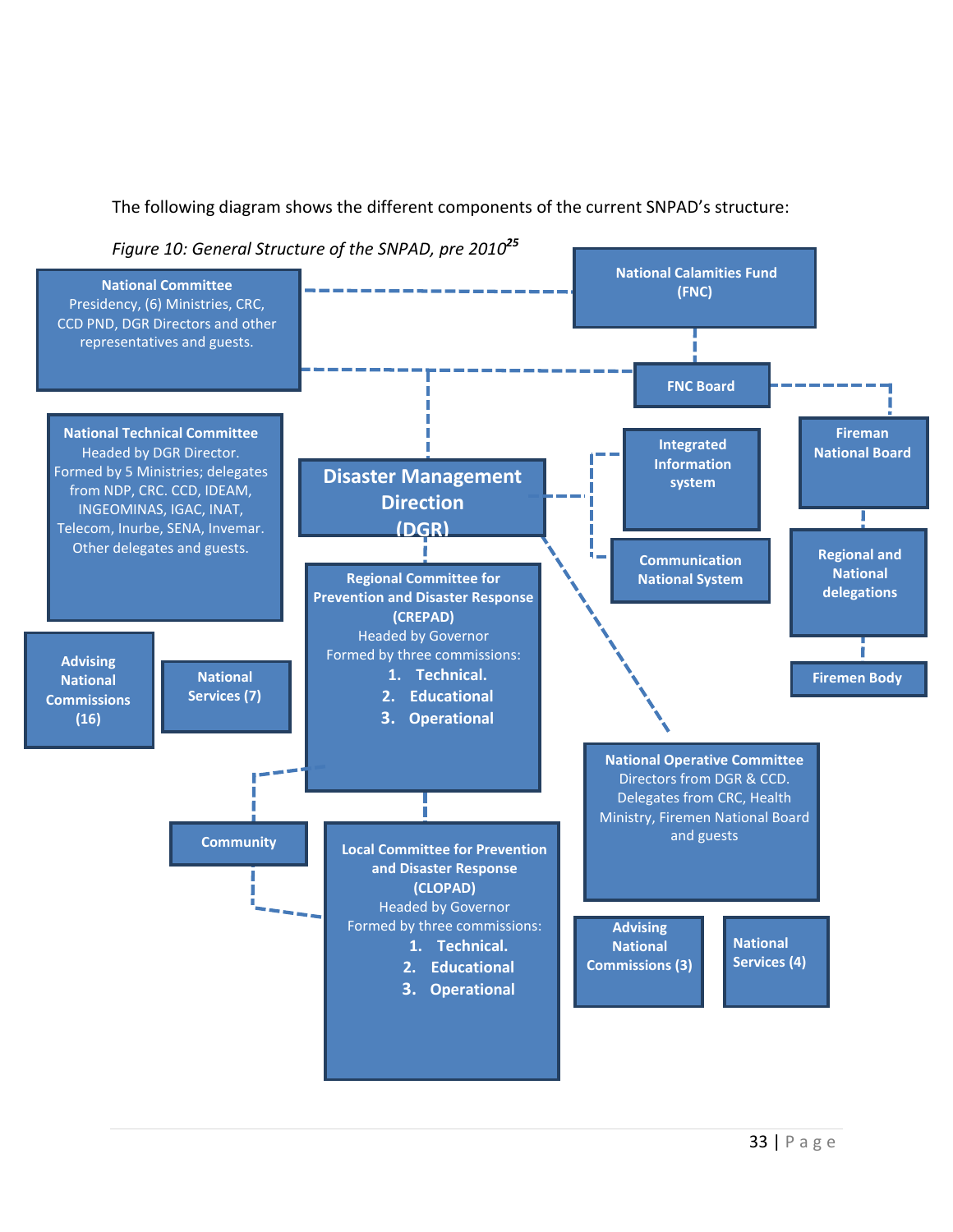The relationship between DGR and the Colombian Red Cross (CRC) is very close. CRC plays a critical role in the SNPAD. CRC has 32 regional offices (one for each of the departments in Colombia) through a network of 54,000 volunteers. In addition, the Colombian Civil Defense (CCD) plays a significant role in providing needed support to the SNPAD.

Private sector organizations are becoming more active in disaster response as a result of the 2010-2011 flooding, building on the SNPAD's existing work with the private sector, executing the Eje Cafetero Recovery Fund (*Fondo para la Recuperación del Eje Cafetero* – FOREC).

Additionally, civil society groups are playing a greater role in local response. Of particular note is the work developed by Pastoral Social Caritas Colombia (PASCO), Oxfam and CRC.

The United Nations' agencies and international non-governmental organizations (INGOs) are not included by law on the SNPAD but they are invited to join meetings and interventions. Based on our interviews, it was clear that all actors see international humanitarian aid in Colombia as complementary to national efforts. Open channels of communication and joint efforts are the rule not the exception between national authorities and international agencies.

#### **2010-2011 Emergency**

Colombia regularly suffers small and medium size droughts, floods, strong rains, fires and volcanic eruptions. The rains and floods that started in November 2010, driven by *La Niña,* were exceptional, affecting around 3.1 million people*.* The *La Niña* affected weather patterns for a good 15 months<sup>26</sup>. This disaster fundamentally reshaped the SNPAD and the Government of Colombia's perception of disaster response, putting it center stage, both politically and economically.

As a result of this renewed attention the GOC has increased significantly funding levels for the DGR. In addition, new alliances have formed among private sector, national and international response organizations. As stated by one informed source "before, we talked about funds in millions of Colombian pesos; today we talk about funds in billions of American dollars." This new context was acknowledged by many interviewees.

The GOC has taken the lead in the current response operations. Financial resources from the government are significant. For example, the GOC disbursed around 4.6 billion Colombian pesos (US\$ 2.3 billion<sup>27</sup>) from its own sources for the emergency. This included US\$ 5 million provided to UN Agencies as part of the recovery efforts.

Current thinking is that the DGR will soon become a National Department with a broader mandate and more resources. The present emergency has made clear the need to substantially increase DGR's capacity to holistically address Disaster Risk Reduction (DRR), response and potential reconstruction.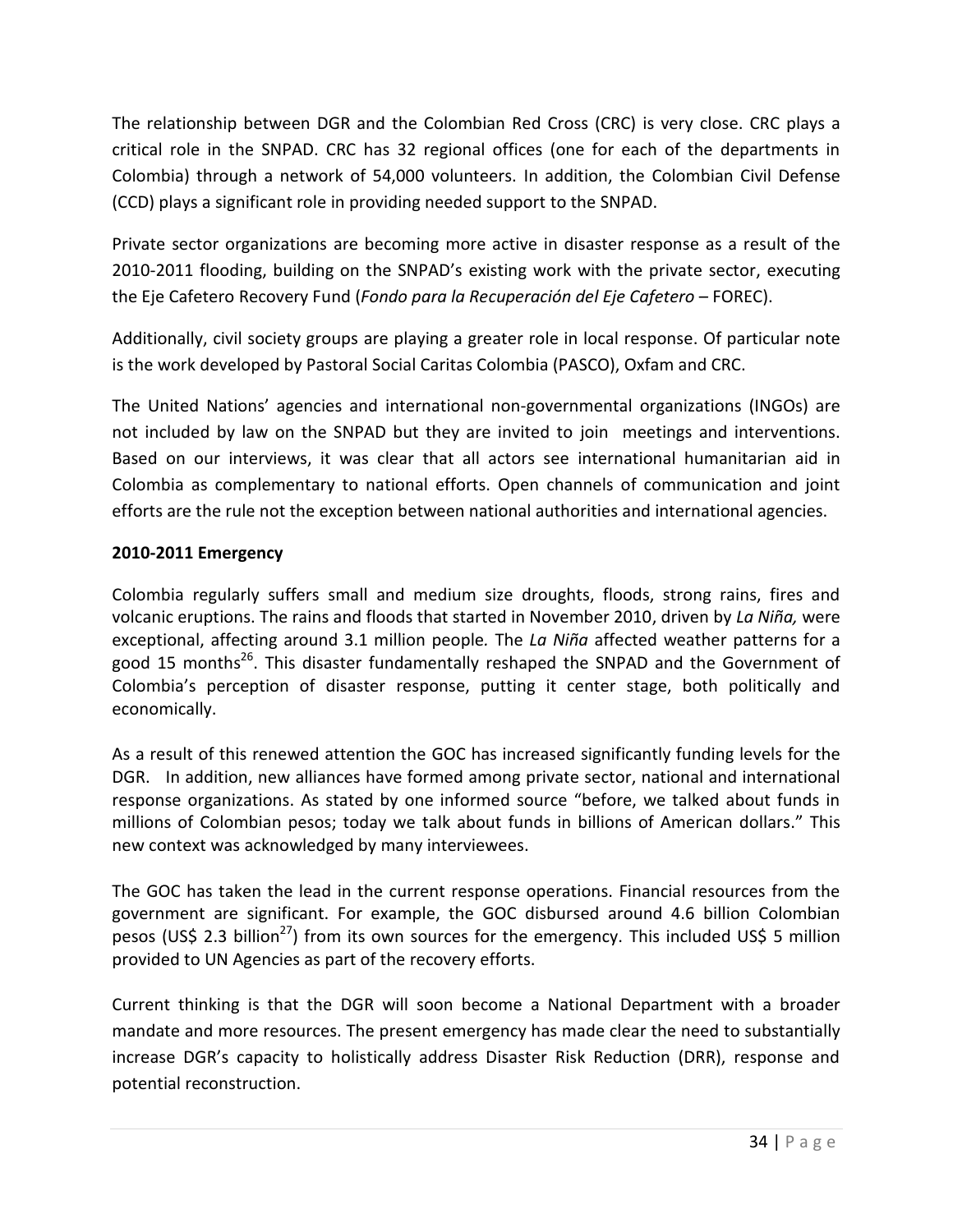As the Armero avalanche triggered the creation of the SNPAD, this most recent emergency is triggering major changes in the SNPAD and rapidly changing the power relations among humanitarian actors. For instance, the GOC has assumed the leadership in providing protection and assistance to victims. International appeals made for aid, are done by the Government and not under a United Nations' flash appeal, with most of the financial resources coming directly to, and from, the GOC.

International appeals are made exclusively by the President. These appeals are triggered by a combination of technical and political elements. When an international appeal is made by the President, the Ministry of Foreign Relations is in charge of requesting any international aid.

#### 3: LEGAL AND REGULATORY FRAMEWORK – LAWS AND AGREEMENTS

There are two main legal instruments that regulate the SNPAD: Law 46-88 and decree 919-89. These two instruments were established prior to the new Colombian Constitution (1991). As a result, many of the changes introduced by the new Constitution are absent from these laws. In addition to these laws, Decree 93-98 transfers increased responsibilities to departments and municipalities when responding to disasters. To accomplish this, the SNPAD created Regional Committees (CREPAD's) and Local Committees (CLOPAD's) to serve as liaisons between the central and local systems.

These committees are challenged in the developing of their mandate. This is principally explained by the lack of training and capacity building opportunities. However, the rainy seasons and the floods caused by the present *La Niña,* there has been a big push to strengthen the CREPAD's and CLOPAD's to allow DRR actions to be locally driven<sup>28</sup>.

Currently, there is a new law waiting approval by the congress to modernize the SNPAD regulatory framework. This new law has been developed over the last eight months. The first stage of the process included strong participation from concerned national and international agencies. However, during the last stage of the process and the drafting of the new law, the process was less open. As a consequence, there have been some voices raising concerns about the new law. Many of these concerns are expected to be addressed in the regulation process that will follow the law's approval.

In 2009, the GOC signed an agreement with the International Federation of Red Cross and Red Crescent Societies (IFRC) and CRC to provide technical assistance to modernize the legal framework related to disaster relief and recovery assistance.

#### 4: COORDINATION

The SNPAD coordinates disaster response in Colombia. In order to do this, the SNPAD created Regional Committees (CREPAD) and Local Committees (CLOPAD). These committees are the main links with the SNPAD. Organizations present on the ground, such as PASCO and local CRC,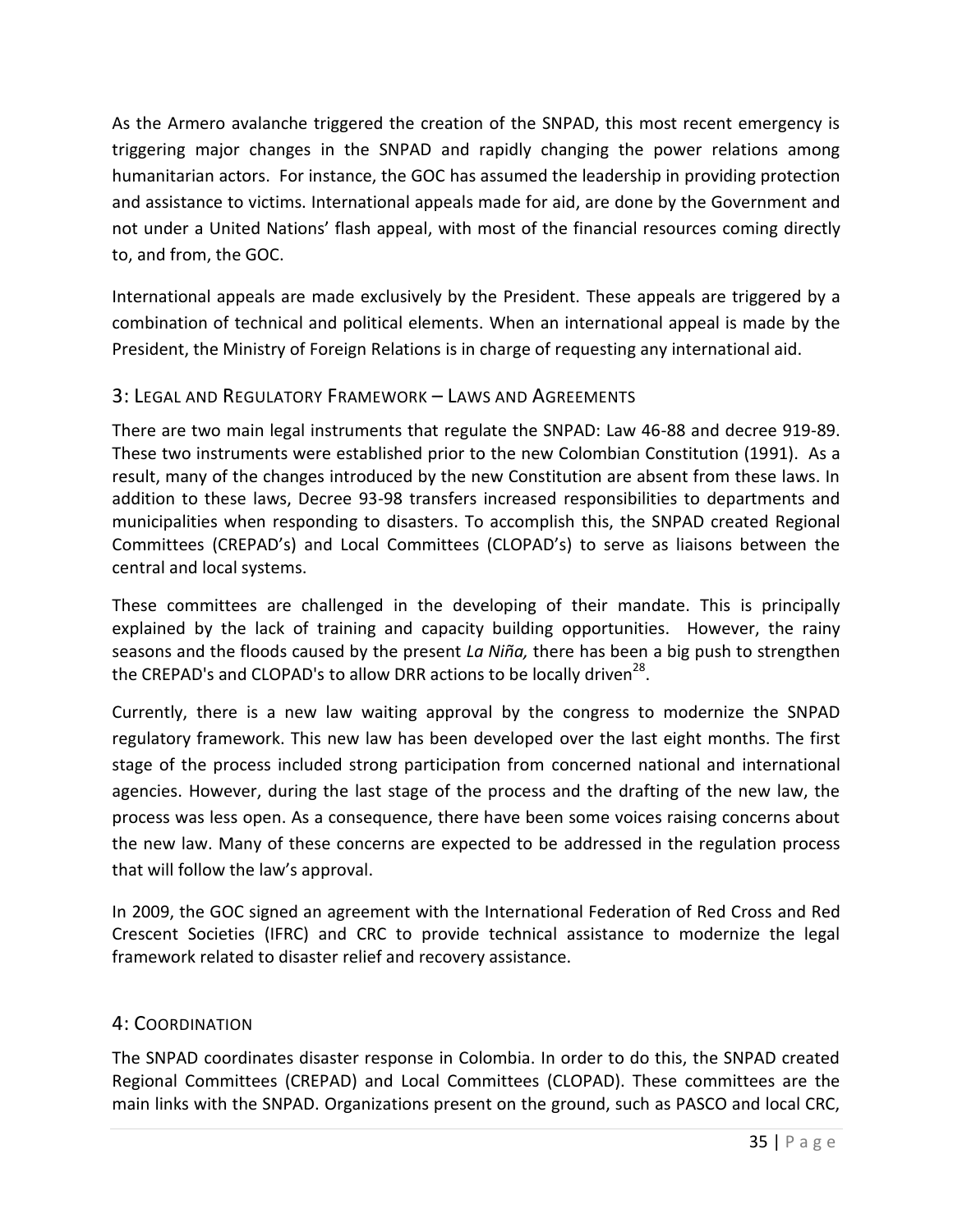work alongside the CREPADs and the CLOPADs. According to one informed source, "today there are 32 CREPADs more or less working, and out of the 1,100 CLOPADS that should exist, there are around 600 operating with high levels of operational limitations such as a lack of funding, technical capacity and unable to perform according to their mandate".

International aid is funneled mainly through the Ministry of Foreign Affairs (MFA) and Colombia Humanitaria (CH) - see below.

The MFA, through the International Cooperation Direction Office channels international aid from other states. For the 2010-2011 emergency, the UN flash appeal system was not used. Instead, the GOC appealed directly, providing a clear message to the international community about the governmental institutional capacity to respond. It also sent a clear message about how the GOC views its sovereignty. During this emergency, most of the aid received was provided by other southern states. Meanwhile, some European countries decided not to channel resources through the MFA but through INGOs. According to one official, "generosity did not come from the rich countries", but from the South.

In November 2010, the GOC declared a state of emergency to face the crisis created by *La Niña*. To respond to the disaster, the GOC launched a campaign to acquire international and national support, called Colombia Humanitaria (CH)<sup>29</sup>. Under this campaign, national and international private donations are collected to provide assistance to victims throughout the country. However, some people also underscored that the CH weakened the SNPAD headed by DGR, creating a parallel system during the emergency.

CH's campaign created a new way of approaching disaster response by encouraging people's participation through donations. CH signed agreements with Ministries and operators, such as CRC and CCD to implement projects. Some of these projects were assigned to organizations with no previous experience in disaster response. *30*

In addition, the Presidential Agency for Social Action and International Cooperation (*Acción Social*) funneled US\$ 11.5 million from the international community to assist the affected population. *Acción Social* has a broad presence throughout the country. Using its local workers or *cogestores* on the ground, it was able to coordinate aid delivery and performed assessments during the emergency.

Ac*ción Social* works closely with DGR to mobilize national donations. These donations are delivered by CRC and CCD. Also, CH has funneled funds through *Acción Social* to implement programs such as cash for work - *empleo de emergencia.* The magnitude of the emergency caused by *La Niña* forced the GOC to use all its institutional operational capacity to respond.

During our interviews, one national informed source commented that "the international community was pressuring the GOC to act in a certain way and Colombia is a sovereign state" while one international informed source commented that "the GOC needs to recognize that there is no shame in receiving international aid". These two views reflect the type of tensions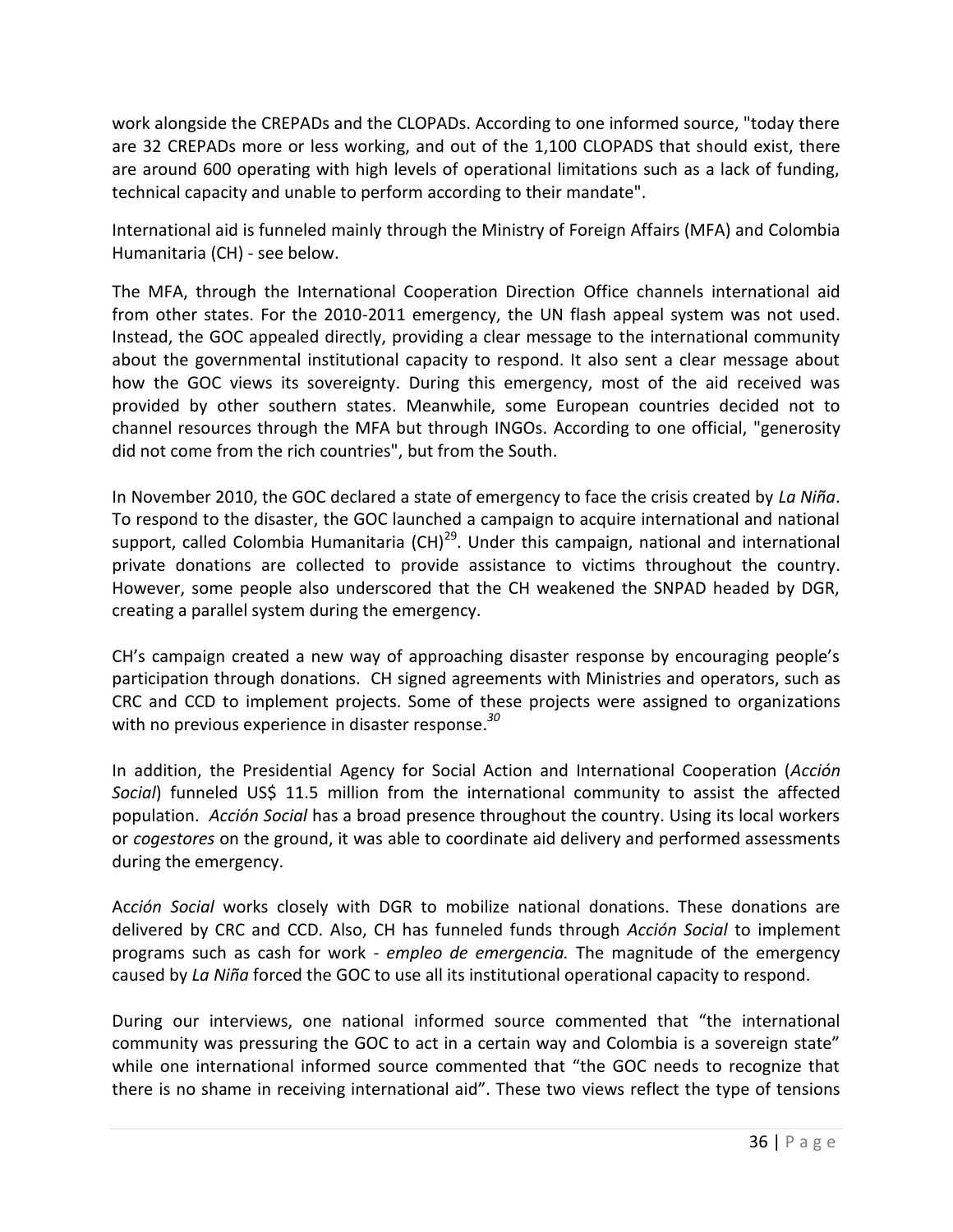that were common during the emergency response period and set an interesting precedent for the future.

#### 5: FLOW OF KNOWLEDGE AND INFORMATION

IDEAM is the official source of information for the SNPAD. IDEAM works closely with the Ministry of Environment and the Autonomous Regional Corporations (*Corporaciones Autónomas Regionales* – CAR). Also, it is responsible for developing risk analysis and vulnerability assessments based on the information collected by across 11 operational areas and 2600 monitoring stations throughout the country. Based on this information, IDEAM produces risk maps on a 500,000 scale. As a result of the present emergency, from now on risk maps will be developed on a 10,000 to 25,000 scale.

IDEAM provides information to the SNPAD through the DGR. Also, it provides information related to early alerts, alerts and forecasts directly to the CLOPAD's and CREPAD's when necessary. The most important challenge for the flow of information is to link the national level with the regional and local level in a sustained way.

IDEAM is highly respected nationally and internationally for the quality of the information provided. For example, public information is available on its website about early alerts, alerts and forecast related to the different risks faced by Colombia, such as fires, flood and mudslides. Daily technical reports are produced by a multitask committee and distributed to the SNPAD and other institutions. The committee meets daily and based on the information collected, the committee makes recommendations about declaring alerts. Also, based on the risk assessment reports produced, the SNPAD is able to define where and what type of actions are needed.

A national Strategic Room (*Sala Estratégica)* has been created as a mechanism to coordinate as well as to share information among key actors. One of the main sources of information comes from the Damage Evaluation and Needs Assessment (*Evaluación de Daños y Análisis de Necesidades* – EDAN). Based on the information provided by the EDAN, requests for assistance are made by the regional and local authorities. However, the information provided by the EDAN is basically a list of damages and needs identified but it does not provide analytical tools to prioritize actions.

At a grassroots level, PASCO, OXFAM and CRC perform local needs assessments independently. They typically share their information and seek to carry out joint responses. For example, OXFAM and CRC work in partnerships in Córdoba and Atlántico. Also, CRC and PASCO work jointly on sharing warehouse infrastructure. UN organizations also work at the regional and local level through different agencies present in Colombia. For instance, the United Nations Development Program in Colombia (UNDP) is working with candidates to public positions for the election in November 2011 to include DRR actions in their proposals.

DGR, *Acción Social* and the National Administrative Department of Statistics (DANE) worked together in an integrated registry of disaster victims (*Registro Único de Damnificados* – Reunidos). Information was collected by *Acción Social*'s 8,400 local workers. This information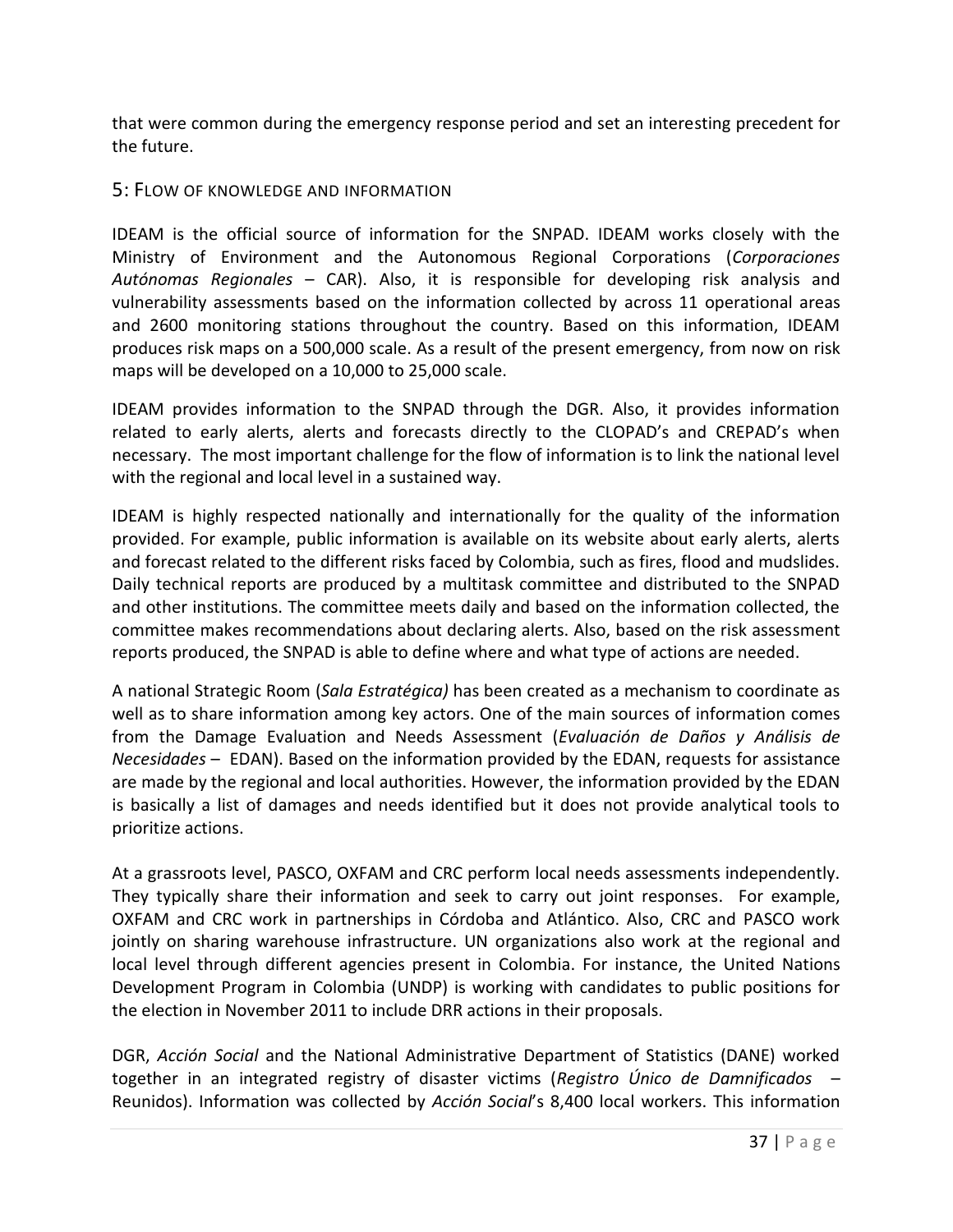on the geography of disaster victims is crucial for the allocation resources. This is especially important as many people affected by the emergency are also displaced by the internal conflict.

#### 6: ACCOUNTABILITY

In Colombia, accountability is principally performed upwards, providing donors with the needed information related to the use and destination of donations.

During the 2010-2011 emergency, national authorities prioritized being able to demonstrate the lack of corruption in their aid systems. The Controller General's office (*Contraloría General de la Nación)* and the Attorney General's Office (*Procuraduría General de la Nación)*, the two most important institutions to control and to regulate public actions, were involved from the beginning of the process. This strategy has proven to be successful. In addition to this, CH makes publicly available and accessible all the information related to the distribution of donations, through their website $^{31}$ .

As a consequence of the emergency caused by the recent rains, many agencies have sought to develop their downward accountability mechanisms. This is especially relevant for Colombia, as this country has a rich and vast cultural diversity, protected by the Constitution and the law. Whenever a natural disaster occurs, it is always a challenge to adequately attend different groups. For instance, during the recent response, indigenous groups received clothes and housing that were not culturally appropriate and Afro Colombian communities were not consulted over the aid deliveries that then subsequently affect them. In spite of these challenges, it is important to underscore that this topic is getting more attention from the GOC as well as the INGOs.

#### 7: MONITORING AND EVALUATION

Monitoring and evaluation efforts are concentrated on avoiding the misuse of funds and resources rather than the effectiveness and appropriateness of relief operations. Donor driven M&E systems prevail. We found no examples of systems designed to provide accountability to disaster affected communities.

Currently, there are internal mechanisms to monitor origin, destination and use of funds channeled through MFA, CH and *Acción Social*. However such mechanisms are designed solely to avoid any type of corruption. This is especially important to the current government as promoting transparency is one of its most important political goals. INGOs and NGOs also have their own internal systems. Some INGOs have commissioned internal real time evaluations, such as the evaluation performed by OXFAM after its operations during the 2010-2011 emergency.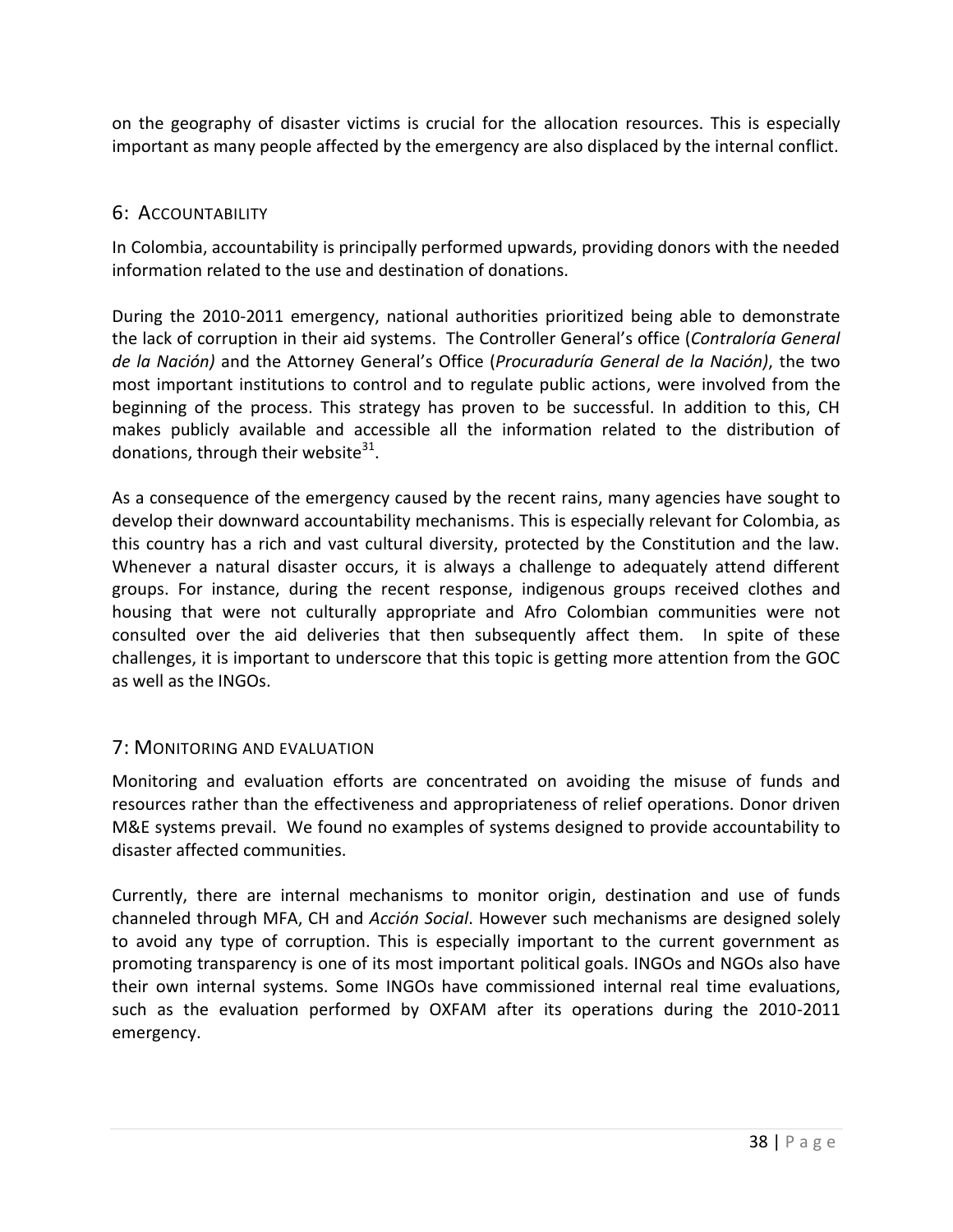## 8: DISASTER RISK REDUCTION (DRR) INITIATIVES

Disaster preparedness and disaster risk reduction are increasingly important to the SNPAD, the GOC and the INGOs in Colombia. As stated by one informed source "*la Niña brought us a new country".* All the actors are now fully aware of the need to increase action in DRR programs, as well as the need to strengthen local and regional structures to integrate DRR programs in public planning policies.

One of the main challenges in promoting DDR programs is that they are undervalued by both local and regional authorities. It is easy to justify action when there is an acute emergency. It is more difficult to convince regional and local authorities to allocate financial and technical resources to foster DDR activities in advance. "*When DDR actions are successful, they are not as notorious as when a disaster happens".* 

There are successful local experiences that should be used to promote and to increase awareness. For example, in November 2008, Huila's Peak volcano (*Nevado del Huila*) had a massive eruption, bigger than the Ruiz Peak's eruption (*Nevado del Ruiz*) in 1985 that destroyed Armero. In spite of this, the combination of DRR actions and a successful evacuation strategy resulted in a remarkably low death rate (12 people versus more than 20,000 in Armero).

Colombia is committed to the Hyogo Framework for Action  $(HFA)^{32}$ . The last report 2009-2011, updated in October 2010, presents a comprehensive assessment of the advance of the country in its implementation. The next HFA update would be an important tool for assessing how the HFA could be used as an M&E instrument to be used after the 2010-2011 emergency.

Today in Colombia, authorities, international organizations and INGOs are moving forward on risk reduction, climate change adaptation, reconstruction and strengthening decentralized response mechanisms. As a result of this new context, it is essential to develop a multi-sectorial approach for DRR including natural disaster reduction and also urban risk assessment and prevention. In addition to these efforts, there has to be a strong emphasis on the necessary cultural and behavioral change related to DRR activities. This is extremely important in a country with multiple vulnerabilities and multiple sources of risks, in addition to the internal armed conflict.

#### **Simulation exercises**

In addition to disaster response operations, DGR performs simulation exercises on a regular basis. For instance, in October 2010, a third edition of a tsunami simulation took place in the Pacific region, specifically in Tumaco. The exercise was developed by the SPNAD, Nariño CREPAD and Tumaco CLOPAD. In November 2010, a major international earthquake simulation took place in Bogota<sup>33</sup>. This simulation was supported by the International Search and Rescue Advisory Group (INSARAG) and OCHA. In July 2011, a third evacuation simulation took place in San Andres and Providencia Islands. These islands in the Caribbean region are at the mercy of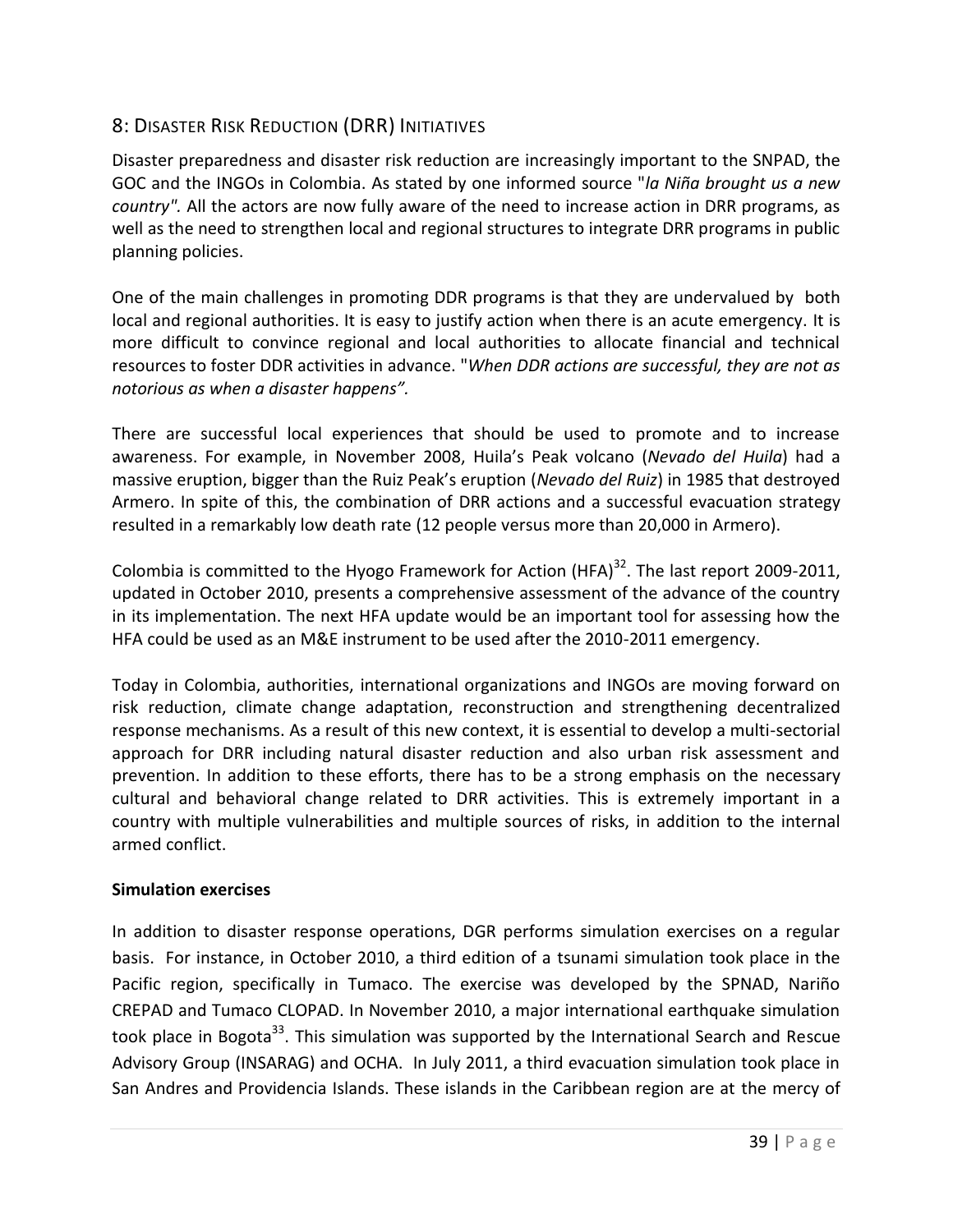hurricanes each year. DGR and the SNPAD headed the exercise. CRC, CCD and the Colombian Air Forces participated in the simulation.

#### 9: ROLE OF THE MILITARY

The Colombian army has a formal role in providing logistical support for disaster operations. Wherever there are no local response aid teams, army forces provide needed support. Army and police forces have different roles assigned based on the level of the disaster. There is a special protocol for the army when a national disaster occurs. The Colombian army also has a special battalion trained exclusively for disaster response. Thus the army is included as part of the humanitarian system and not as a last resort. The UN system constantly coordinates with the army, especially in areas affected by the conflict.

There was general consensus amongst those interviewed in highlighting the army´s knowledge of human rights (HR) and international humanitarian law (IHL). Although some actors interviewed were concerned with the army assuming humanitarian aid roles, and jeopardizing humanitarian space.

#### 10. CONCLUSIONS

Even on a short visit to Colombia, it is clear that there are concrete actions being implemented to respond to the changing disaster context. The new legal framework is an important step in increasing SNPAD's resilience. Local and regional authorities are emerging as the cornerstone of the system in the future. DRR and response actions are relying heavily on CREPAD's and CLOPAD's work. It is fundamentally important to increase cooperation in technical assistance focused on training and improving governance capacities at the local levels, thus enhancing integrate DRR and response in planning instruments and public policies.

Coordination among SNPAD actors was proven to be fundamental to funnel incoming international aid through different organizations to the affected areas. Joint work among DGR, the MFA, Accion Social and Colombia Humanitaria enabled them to provide needed aid throughout the country. The emergency created by the recent rains and floods has become a remarkable opportunity to make adjustments in the way in which the aid influx is managed. The process of developing a better aid delivery system is being led by the GOC in alliance with the international community and the private sector.

There are seven key lessons which can be drawn from this short case study:

**First**, the most important challenge for the national and international system is to work together for strengthening regional and local structures. Combining an effective decentralized response and a centralized SNPAD structure will require great effort and much political will. As the current context is changing rapidly in Colombia, new alliances and relations are emerging. In spite of the different approaches from each of the participants in the humanitarian scene, there is a common understanding of the need to combine financial and technical resources from the GOC and technical and operational assistance from the international community.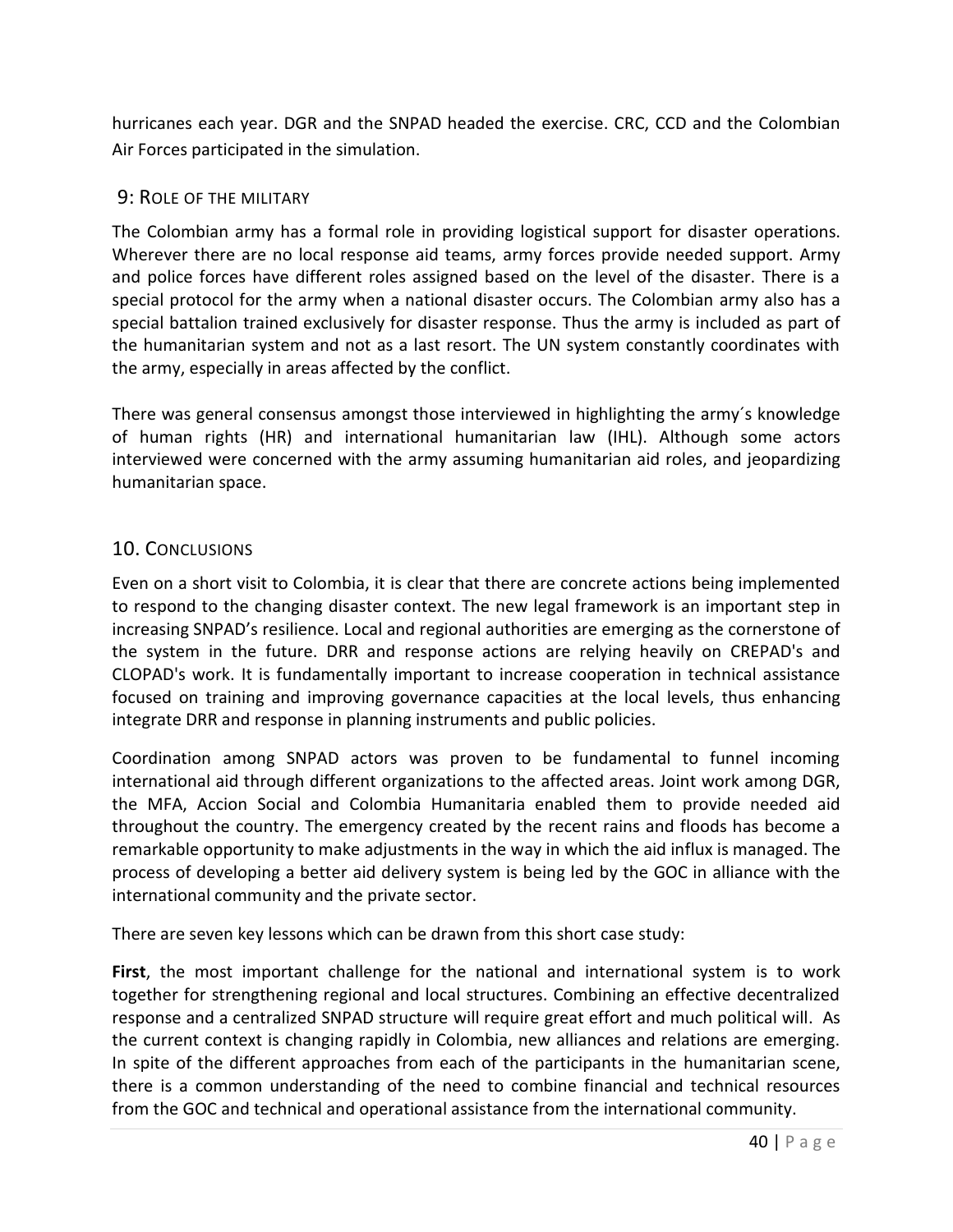**Second**, the Government of Colombia, has taken full responsibility for responding to natural disasters. 37 decrees<sup>34</sup> were passed to face the multi-sectorial disaster caused during the last emergency. This is a clear example of political will, very different from the governmental position during the rainy season in 2008. The role of the state in asserting the importance of effective disaster response is central to building a better system.

Also, there was a significant increase in the funds transferred to DGR, and private resources funneled through CH's campaign, championed by the President. In addition to this, the GOC made changes in the National Development Plan for 2011 to reflect the seriousness of the emergency. These three actions, triggered by the emergency have created a new opportunity to improve Colombia's capacity to face humanitarian crises in the near future.

**Third,** the launching and creation of Colombia Humanitaria's campaign was a new mechanism utilized by the GOC to leverage private funds from national and international sources. The solidarity displayed by Colombians was unprecedented; around US\$ 30 million were channeled through this campaign by individuals<sup>35</sup>. In July 2011, The GOC assigned US\$ 3.9 billion to face the emergency, with U\$ 2.39 billion being funneled through  $CH^{36}$ . During the interviews, many people highlighted the importance to foster solidarity among Colombians. In spite of this, there are some voices that raise concerns about promoting parallel systems that erode DGR's prominent role in DRR and response.

CH's campaign created a new way of approaching disaster response by encouraging people's participation through donations. CH signed agreements with Ministries and operators, such as CRC and CCD to implement projects. Some of these projects were assigned to organizations with no previous experience in disaster response, as the *Cajas de Compensación*. This involvement of Colombian civil society in disaster seems to be a key component in shaping a more responsive system.

**Fourth,** all the actors involved in the SPNAD; INGOs and UN system organizations have a unique opportunity to take a step back and reflect about the lessons learned from the last emergency. For most of the people interviewed this past emergency revealed many of the structural failures of the current system. It was a remarkable time to put into practice new initiatives and alliances. It is essential to take advantage of this window of opportunity to perform needed changes and to increase articulated actions amongst the gamut of humanitarian actors in Colombia. The first step on this direction could be to share lessons learned in an open forum. For instance, Oxfam already performed an evaluation to identify concrete lessons from the emergency for the future.

**Fifth,** the GOC was the main actor in leading the response to the 2010-2011 emergency. The international community's role was complementary to Colombian efforts. It is important to integrate international community technical capacity in key sectors that need attention, such as local and regional DDR strategies, using national available funds.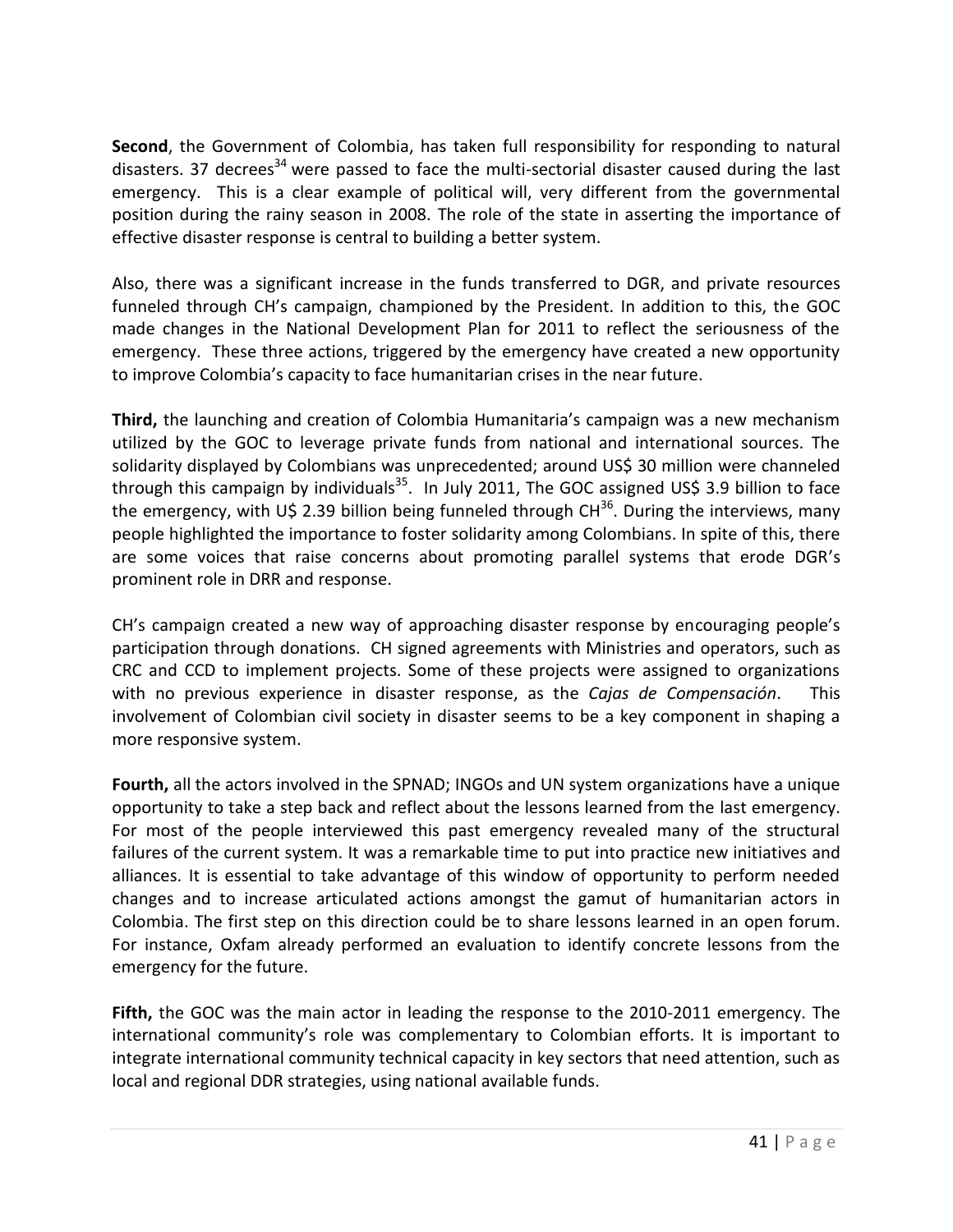**Sixth,** private companies participated actively in mobilizing resources for emergency operations through mechanisms such as CH. Also, private campaigns were developed, such as Bancolombia $37$  to fundraise for the response. The involvement of the private sector in the humanitarian arena in Colombia opens a new door for potential alliances in the future.

Seventh, as a result of the changes in the humanitarian field in Colombia, the international community have been called on, by the GOC, to work with the government in aligning the new funding strategy for humanitarian response and DDR with the operational and technical capacity of the international organizations, including the UN system and INGOs. The new context demands new actions to increase resilience in affected communities in the short and long term.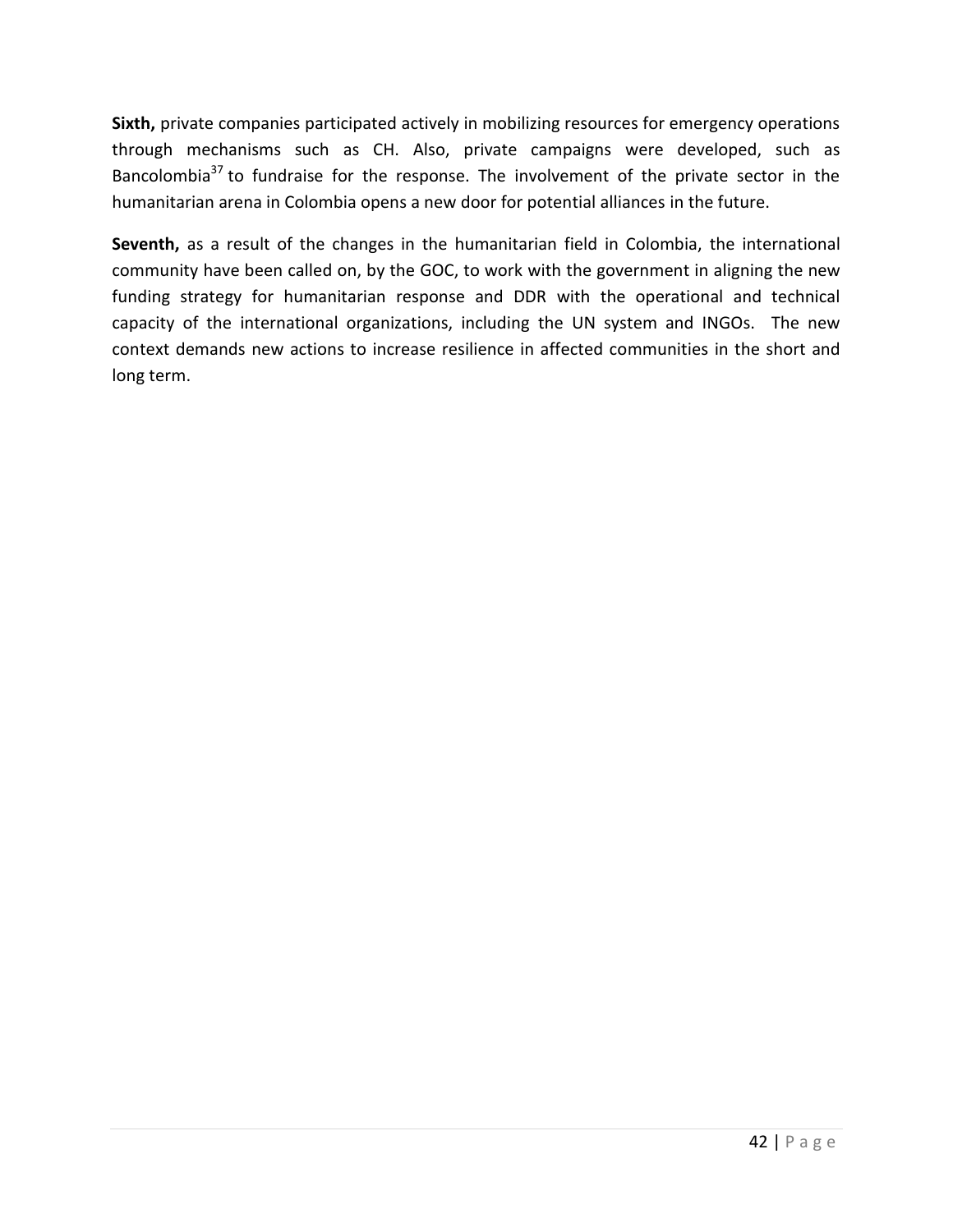## <span id="page-42-0"></span>CONCLUSIONS FROM THE LITERATURE AND CASE STUDIES

The three case studies carried out and the literature reviewed point to a remarkable consistent set of conclusions when it comes to discerning what facilitates good cooperation between national and international disaster response systems. In summary, here are the most important conclusions.

#### TRUST

The key underlying factor enabling good cooperation between national and international structures is trust. Trust between the national government and the international agencies, and trust of the government and agencies by the disaster affected communities. Most of the conclusions below speak to mechanisms which either explicitly or implicitly enhance trust. Where there is no trust, cooperation is always poor and guarded.

#### SOVEREIGN DUTY, NOT CHARITY

Countries that have a positive disaster response regime, incorporating international assistance, also display a more open attitude to sovereignty. They see both responding to disasters and making best use of the international disaster response regime, as part of their sovereign duty and right. This attitude change is important as it can remove a lot of the stigma associated with accepting international aid, and puts it on more of a business footing than a charitable one.

#### CLEAR LAW

All the countries studied either have clear disaster response law or are in the act of forming such law. A common response from international agencies in all the three studies was to request clearer legislation around taxation, work permits, importation restrictions and legislation on the movement of funds. All this can be incorporated into disaster response legislation. From host governments there is also a clear expectation that if such legislation is put in place, which effectively creates privileged position for international aid agencies, those agencies must in turn be more systematic and rigorous in providing proof of their and their workers competency.

#### PREPARATION MATTERS

Creating and annually revising contingency plans, and jointly partaking in in-country simulation exercises to test the system are cited by many as important mechanisms both for engendering trust and for improving the effectiveness of response systems. They both allow for systems to be tested and refined and for trusting personal relationships to be developed.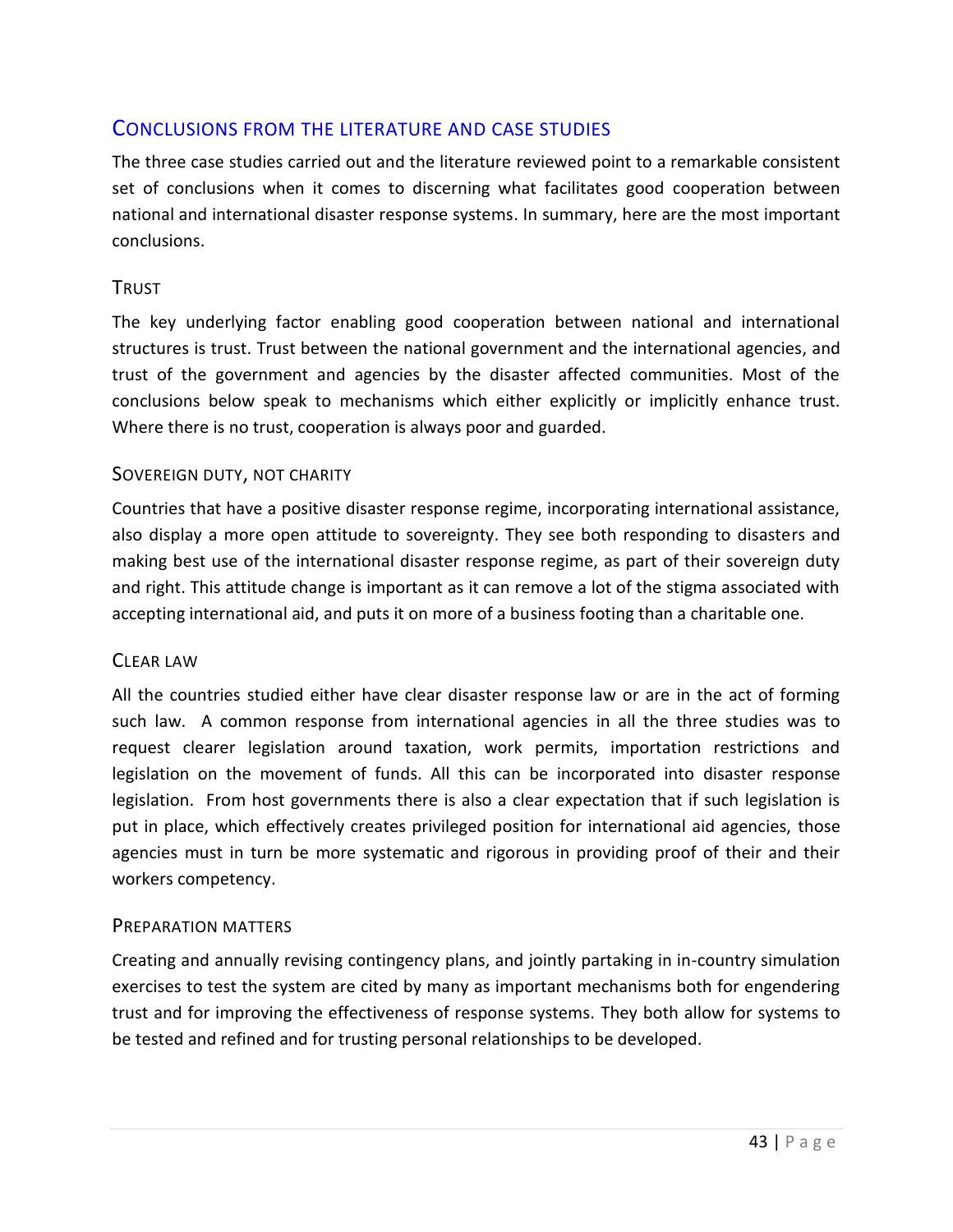#### SYSTEMATIC EVALUATION OF EFFICIENCY AND IMPACT

Most interviewees, across all three studies pointed to a systematic lack of rigorous evaluation of the response system. All agreed that the creation of such a system, particularly one focused both on aid efficiency and impact, was critical, especially in countries facing repeated annual disasters. It is needed to improve the effectiveness of aid and to adjust the aid system from year to year as the crisis and the aid environment evolves.

#### **ACCOUNTABILITY**

None of the countries surveyed had any systematic way of feeding information back to disaster affected communities and beneficiaries. All accountability systems were essentially from agencies to governments. As crisis response becomes more of a norm and an accepted part of sovereign duty, systems will have to be developed which allow for direct reporting to disaster affected communities.

#### LOCAL STRUCTURES

In all three case studies the existence of solid local government structures linking the capital city national committees with the site of relief action have proved important; not just the existence of such local structures but their effective functioning. Concerns over the lack of funding and staffing for local level coordination and response were also a constant theme.

#### VIBRANT CIVIL SOCIETY

All three studies exhibit a high degree of involvement of civil society in both developing and implementing disaster response, including the creation of new in-country fund raising mechanisms and the involvement of the private sector in crisis response. A vibrant civil society seems to positively complement a well resourced government response systems.

#### LEADERSHIP

The national disaster response system functions best where it has strong leadership and is seen as a key function of government, often through having a direct link to the office of the President or at least his/her cabinet. Particularly in times of severe disaster, the demonstration of active leadership in the disaster response system, from the country's top elected officials, makes a huge difference to the confidence citizens have in the system and the leverage the system has with line ministries and regional authorities.

#### WHO LEADS?

The system seems to work best where disaster response is led by the national authorities and the international institutions, UN and INGOs, play a supporting role. This of course is premised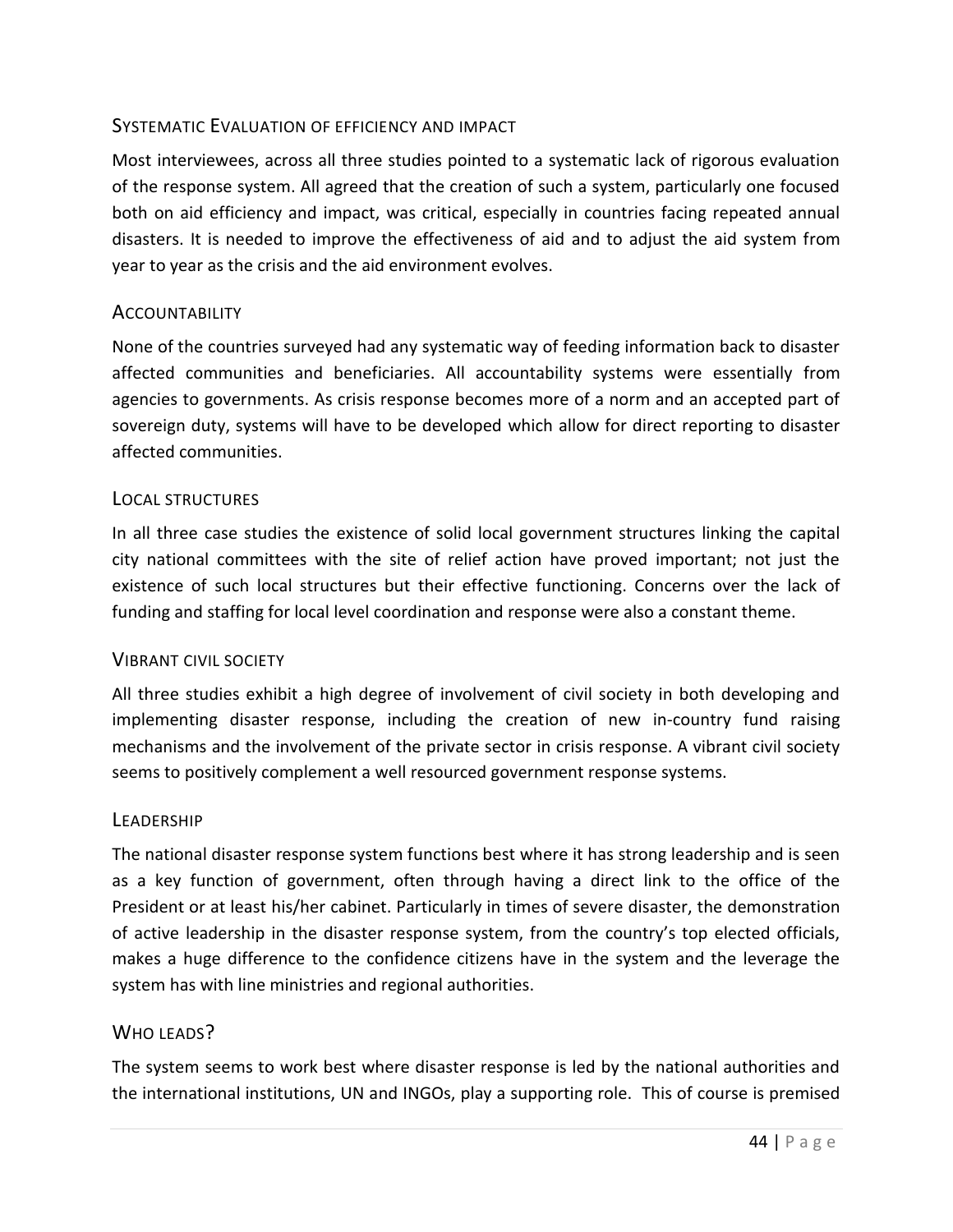on the issues of trust, legislation and leadership discussed earlier, but it has implications, particularly for how external agencies position themselves and their willingness to adapt and adjust their template intentional systems to suit and support the structures and methodologies of the country in question.

#### **CLUSTERS**

A specific case in point that came up frequently in our discussions was the IASC cluster approach. The reluctance of the IASC to tailor its cluster approach to mirror or complement the national coordination system was seen as, at best an irritant and more frequently as an inefficiency and a cause of discontent, effectively leading to two parallel coordinating systems where only one was needed.

#### INCREASING ROLE FOR DRR

Finally, in all three case studies, moves are underway to expand national systems from disaster response to include disaster risk reduction as well as the more traditional disaster preparedness. Future disaster response legal and coordination regimes should seek to incorporate these concerns in from the beginning.

#### REGIONAL LINKS

In both Indonesia and Colombia strong support from the regional political body (ASEAN and OAS) have enhanced local efforts in disaster response, and in turn national learning is transferred across the region through these institutions. In Mozambique this is less evident, but there strong ties do exist with South Africa. Regional political bodies can play a critical role in helping the transition for being internationally dependent to locally sufficient in disaster response.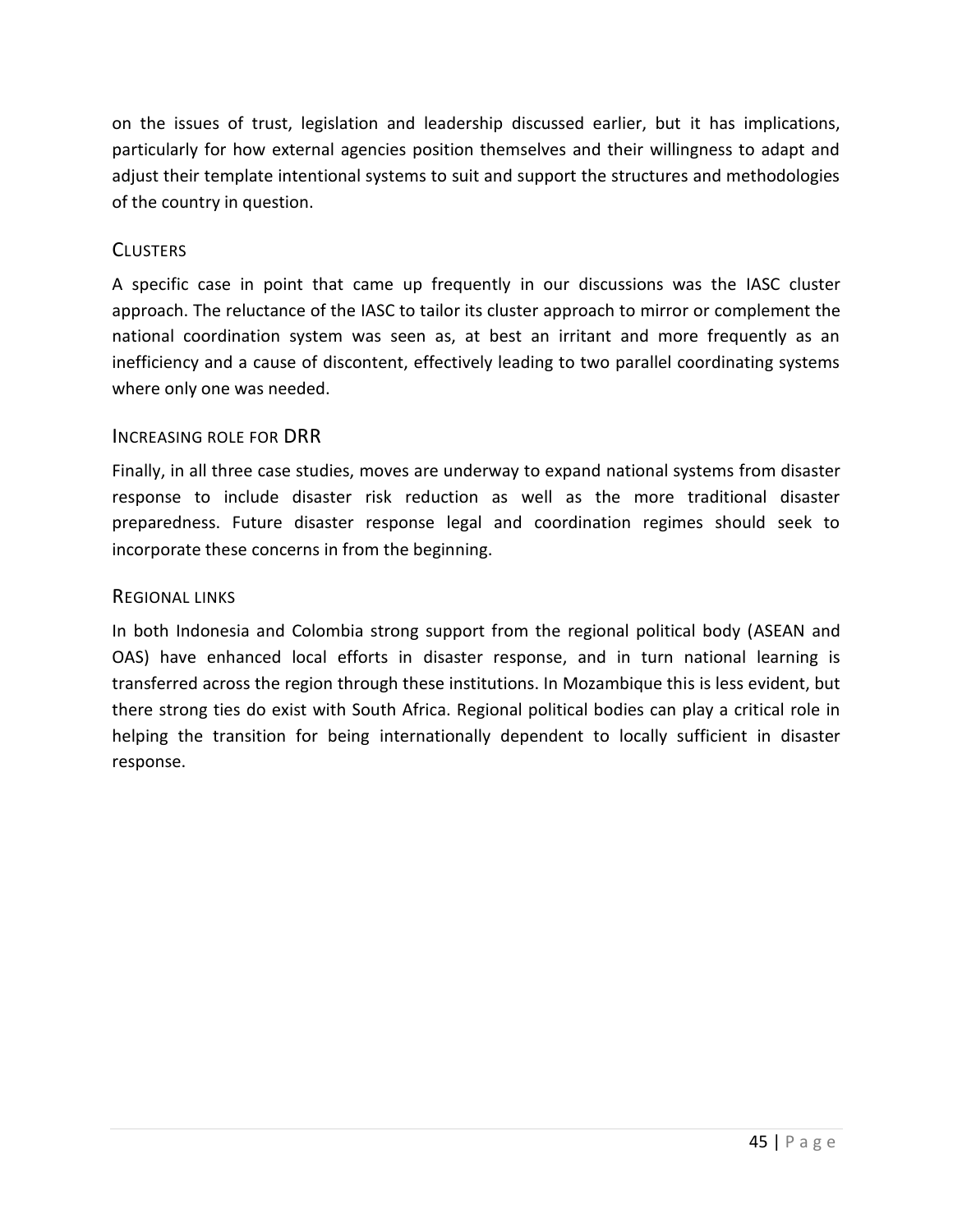## <span id="page-45-0"></span>ANNEX I PEOPLE INTERVIEWED

#### **MOZAMBIQUE**

**Dr. Luis Artur**, Lecturer, Eduardo Mondlane University, Maputo, [lartur2000@yahoo.com](mailto:lartur2000@yahoo.com) (Interviewed 8th July 2011)

**Rabeca Chalufo**, Head of disaster Management Department, MOZAMBIQUE Red Cross, [rabeca.chalfuo@redcross.or.mz](mailto:rabeca.chalfuo@redcross.or.mz) (interviewed 5th July 2011)

**Resprito Chirrinze**, Program Director, Mozambique Red Cross. [Respeito.chirrinze@redcross.or.mz](mailto:Respeito.chirrinze@redcross.or.mz) (interviewed 4th July 2011)

Gisla Dewey, National Director, World Vision Mozambique, grisla\_dewey@wvi.org (Interviewed 6th July 2011)

**Casimiro Dos Santos Teresa Abreu**. Deputy director General. National institute for Disaster Management (INGC). [cabreu@ingc.gov.mz](mailto:cabreu@ingc.gov.mz) (interviewed 5th July)

**Claudio Jamal**, Humanitarian and Emergency Affairs Team Leader, World Vision Mozambique, [claudio\\_eugenio@wvi.org](mailto:claudio_eugenio@wvi.org) (Interviewed 6th July 2011)

**Javier Cidon Martinez**, Shelter Technical Adviser, Seconded to Mozambique Red Cross. [Javier.cidon@redcross.org.mz](mailto:Javier.cidon@redcross.org.mz) (interviewed 5th July 2011)

**Elias Massicame**, Cooperation Officer, institute for Disaster Management (INGC). [emassicame@yahoo.com](mailto:emassicame@yahoo.com) (interviewed 5th July)

**Dr. Eunice Mucache,** National disaster reduction Advisor, [eunice.mucache@undp.org](mailto:eunice.mucache@undp.org) UNDP (Interviewed 8th July 2011)

**Ms Carmelita Namashulua**, Minister for Internal Administration. (Interviewed 8th July 2011)

**Nicole Peter**, World Vision Mozambique, Nicole peter@wvi.org (Interviewed 6th July 2011)

**Jorge Uamusse**, Disaster Management Officer, Mozambique Red Cross, [Jorge.uamusse@redcross.org.mz](mailto:Jorge.uamusse@redcross.org.mz) (interviewed 5th July 2011)

**Americo Ubisse**, Secretary General, Mozambique Red Cross. [Americo.ubisse@redcross.org.mz](mailto:Americo.ubisse@redcross.org.mz)  (interviewed 4th July 2011)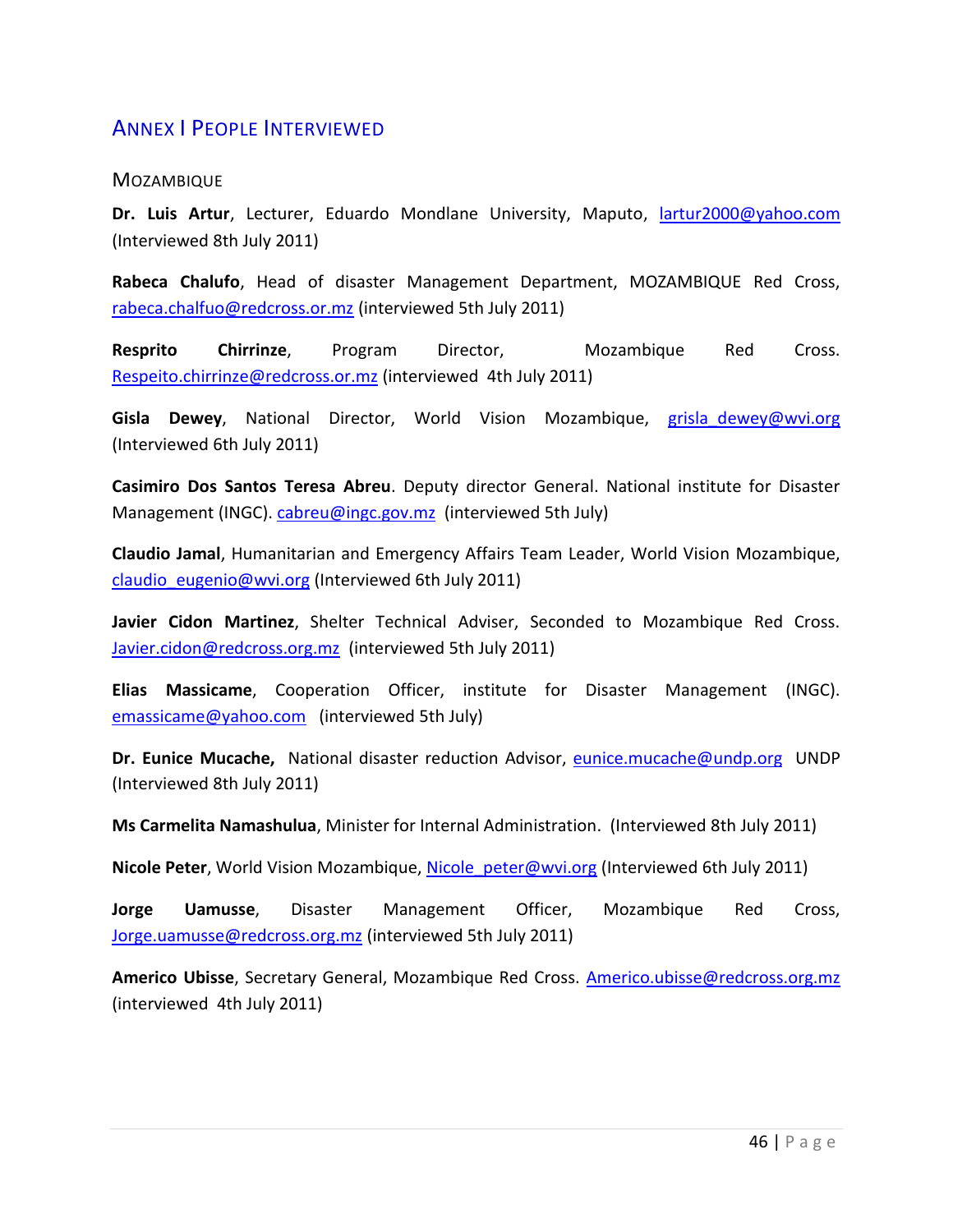#### INDONESIA

**Phillip Charlesworth**, Head of Delegation Indonesia, International Federation of Red Cross and Red Crescent Societies[. phillip.charlesworth@ifrc.org](mailto:phillip.charlesworth@ifrc.org) (interviewed 18<sup>th</sup> and 21<sup>st</sup> July 2011)

**Febi Dwirahmadi**, Disaster Risk Reduction Manager, International Federation of Red Cross and Red Crescent Societies[. Febi.dwirahmadi@ifrc.org](mailto:Febi.dwirahmadi@ifrc.org) (interviewed  $18<sup>th</sup>$  July 2011)

**Arifin M. Hadi**, Head of Disaster Management Division, Indonesian Red Cross (PMI). (interviewed 23rd July 2011)

**Adelina Kamal**, Assistant Director, Disaster Management and Humanitarian Assistance Division, ASEAN. [lina@asean.org](mailto:lina@asean.org) (interviewed 22<sup>nd</sup> July 2011)

**Iskandar Leman**, Secretary General, Indonesia Society for Disaster Management (MPBI). [hleman@yahoo.com](mailto:hleman@yahoo.com) (interviewed  $21<sup>st</sup>$  July 2011)

**Ignacio Leon-Garcia**, Head of OCHA Office Indonesia. (interviewed 18<sup>th</sup> July 2011)

**Dewina Nasution**, Deputy Director for Logistics and Equipment, BNBP. [Dewina\\_nst@bnbp.go.id](mailto:Dewina_nst@bnbp.go.id) (interviewed  $20<sup>th</sup>$  July 2011)

Berton SP Panjaitan, Legal Department, BNBP. **[bertonp@bnbp.go.id](mailto:bertonp@bnbp.go.id)** (interviewed 20<sup>th</sup> July 2011)

**J. Victor Rembeth**, Project Manager, UN Joint Strategic Programme / Board Member of Humanitarian Forum Indonesia. [rembeth@indo.net.id](mailto:rembeth@indo.net.id) (interviewed 19<sup>th</sup> July, 2011)

Danay Samsu, Civil Servant, BDBP Yogakarta / Coordinator for DRR Forum. (interviewed, 19<sup>th</sup> July 2011)

**Andreane Tamplibolon**, Disaster Management Staff Member, PMI. (interviewed 23<sup>rd</sup> July 2011)

**Wayne Ulrich**, Program Coordinator (Operations), International Federation of Red Cross and Red Crescent Societies[. wayne.ulrich@ifrc.org](mailto:wayne.ulrich@ifrc.org) (interviewed  $21<sup>st</sup>$  July 2011)

**Wawan Yulianto**, DRR Coordinator, Islamic Relief / Director of Mucuna Foundation. [wawan@islamic-relief.or.id](mailto:wawan@islamic-relief.or.id) (interviewed  $19<sup>th</sup>$  July 2011)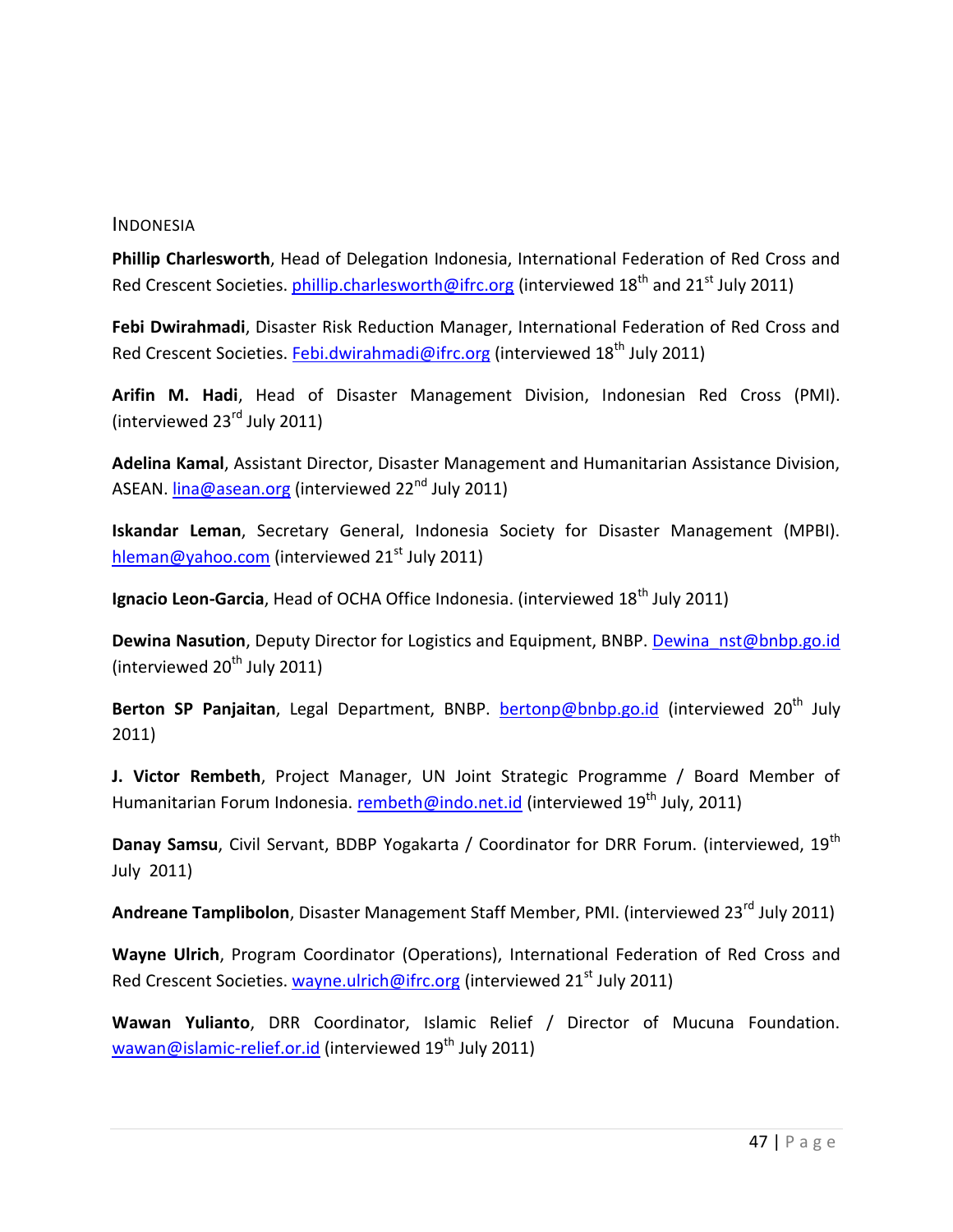**COLOMBIA** 

**Diego Andres Molano Aponte**, Presidential High Advisor, Presidential Agency for Social Action and International Cooperation. *diego.molano@accionsocial.gov.co* (interviewed August 10<sup>th</sup>, 2011)

**Liliana Ávila**, Coordinator of Multilateral Affairs, Ministry of Foreign Affairs [liliana.avila@cancilleria.gov.co](mailto:liliana.avila@cancilleria.gov.co) (interviewed August  $4^{th}$ , 2011).

**Paola Bernal,** Hydrology, Meteorology and Environmental Studies Institute (IDEAM), Director. [direccion@ideam.gov.co](mailto:direccion@ideam.gov.co) (interviewed August  $8<sup>th</sup>$ , 2011).

**Teresa Camacho**, Acting Coordinator for the America, International Federation of Red Cross and Red Crescent Societies (IFRC), teresa.camacho@ifrc.org (interviewed July 30<sup>th</sup>, 2011).

**Nelson Castaño**, Disaster Risk Management Coordinator, International Federation of Red Cross and Red Crescent Societies (IFRC), nelson.castano@ifrc.org (interviewed August 1<sup>st</sup>, 2011).

Walter Cotte, Executive Director, Colombian Red Cross, [walter.cotte@cruzrojacolombiana.org](mailto:walter.cotte@cruzrojacolombiana.org) (interviewed August  $1<sup>st</sup>$ , 2011).

**María Andrea Albán Durán**, Director of International Cooperation, Ministry of Foreign Affairs [maria.alban@cancilleria.gov.co](mailto:maria.alban@cancilleria.gov.co) (interviewed August  $4^{th}$ , 2011).

**Mons. Héctor Fabio Henao Gaviria**, Secretariado Nacional de Pastoral Social Cáritas Colombiana. [mhfabiohenaog@cec.org.co](mailto:mhfabiohenaog@cec.org.co) (interviewed August 1<sup>st</sup>, 2011).

**Lucy González**. Colombia Humanitaria (CH) [lucygonzalez@colombiahumanitaria.gov.co](mailto:lucygonzalez@colombiahumanitaria.gov.co) (interviewed August  $1<sup>st</sup>$ , 2011).

**Xavier Hernández**, Programme Officer, United Nations Development Program (UNDP), [xavi.hernandez@undp.org](mailto:xavi.hernandez@undp.org) (interviewed August  $11^{th}$ , 2011).

**David Huey**, OXFAM Colombia Director, [dhuey@oxfam.org.co](mailto:dhuey@oxfam.org.co) (interviewed August 2<sup>nd</sup>, 2011).

**Ricardo Jose Lozano**, Hydrology, Meteorology and Environmental Studies Institute (IDEAM), Director. [direccion@ideam.gov.co](mailto:direccion@ideam.gov.co) (interviewed August 8<sup>th</sup>, 2011).

**Carlos Iván Márquez**, Disaster Management Director [carlos.marquez@dgr.gov.co](mailto:carlos.marquez@dgr.gov.co) (interviewed August  $1<sup>st</sup>$ , 2011).

**María Teresa Martínez**, Hydrology, Meteorology and Environmental Studies Institute (IDEAM), Forecast and Alerts Director. [direccion@ideam.gov.co](mailto:direccion@ideam.gov.co) (interviewed August 8<sup>th</sup>, 2011).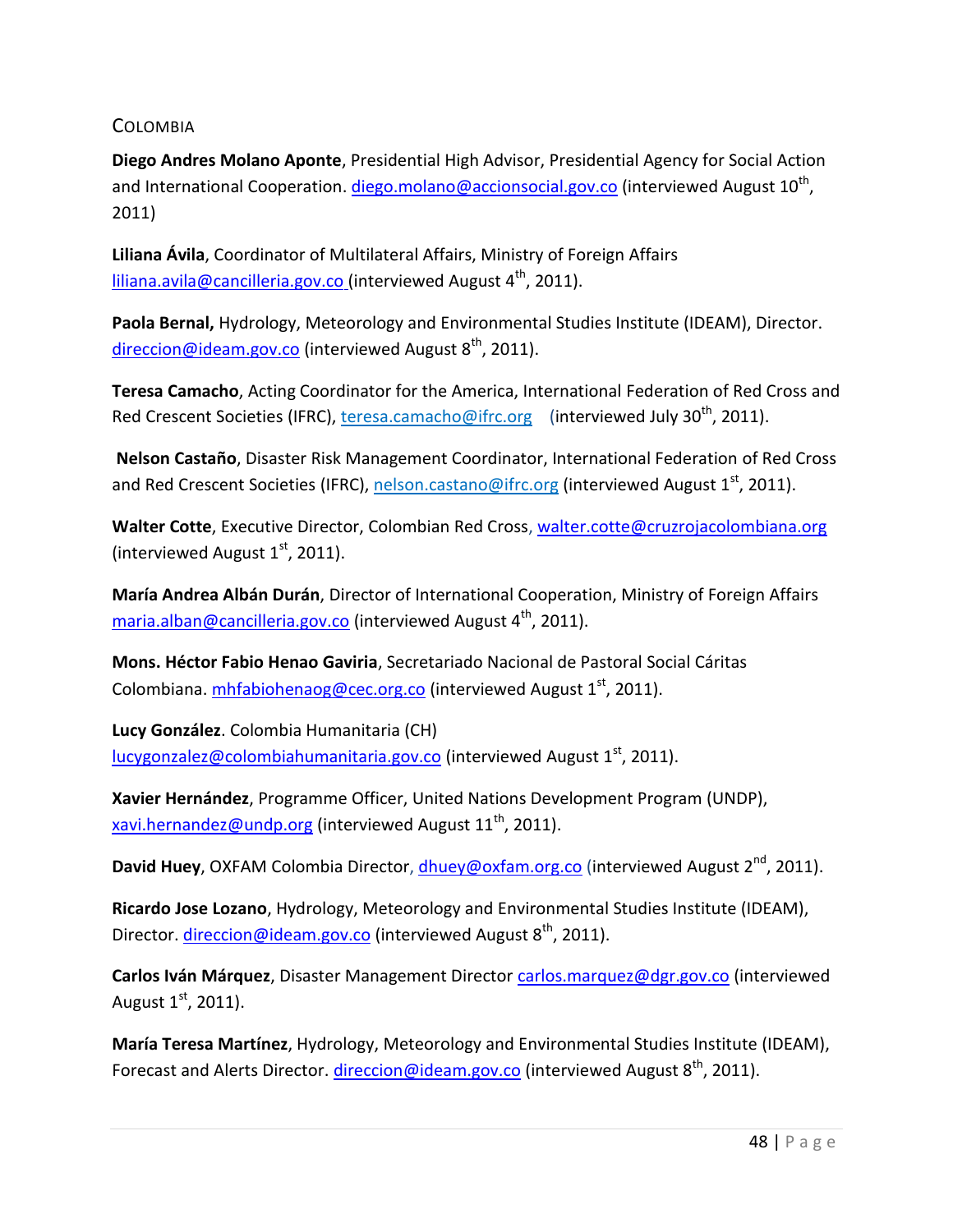**Gianni Morelli**, Senior Field Coordinator, UN Office for the Coordination of Humanitarian Affairs (OCHA) [morelli@un.org \(](mailto:morelli@un.org)interviewed August  $2<sup>nd</sup>$ , 2011).

**Bruno Moro**, UN Resident Coordinator, Humanitarian Coordinator, [bruno.moro@undp.org](mailto:bruno.moro@undp.org) (interviewed August  $11^{th}$ , 2011).

**Roxana Trigo**, International Relations Assistant, Colombian Red Cross, roxana.trigo@cruzrojacolombiana.org (interviewed August  $1<sup>st</sup>$ , 2011).

**Martha Lucia Calvache Velasco**. Deputy Director, Geological Threaths, Colombian Institute of Geology and Mining (INGEOMINAS). [mcalvache@ingeominas.gov.co](mailto:mcalvache@ingeominas.gov.co) (interviewed August 1<sup>st</sup>, 2011).

**Olga Lucia Velasco**, Liaison Colombia Humanitaria. Presidential Agency for Social Action and International Cooperation[. ovelasco@accionsocial.gov.co](mailto:ovelasco@accionsocial.gov.co) (interviewed August  $10^{th}$ , 2011).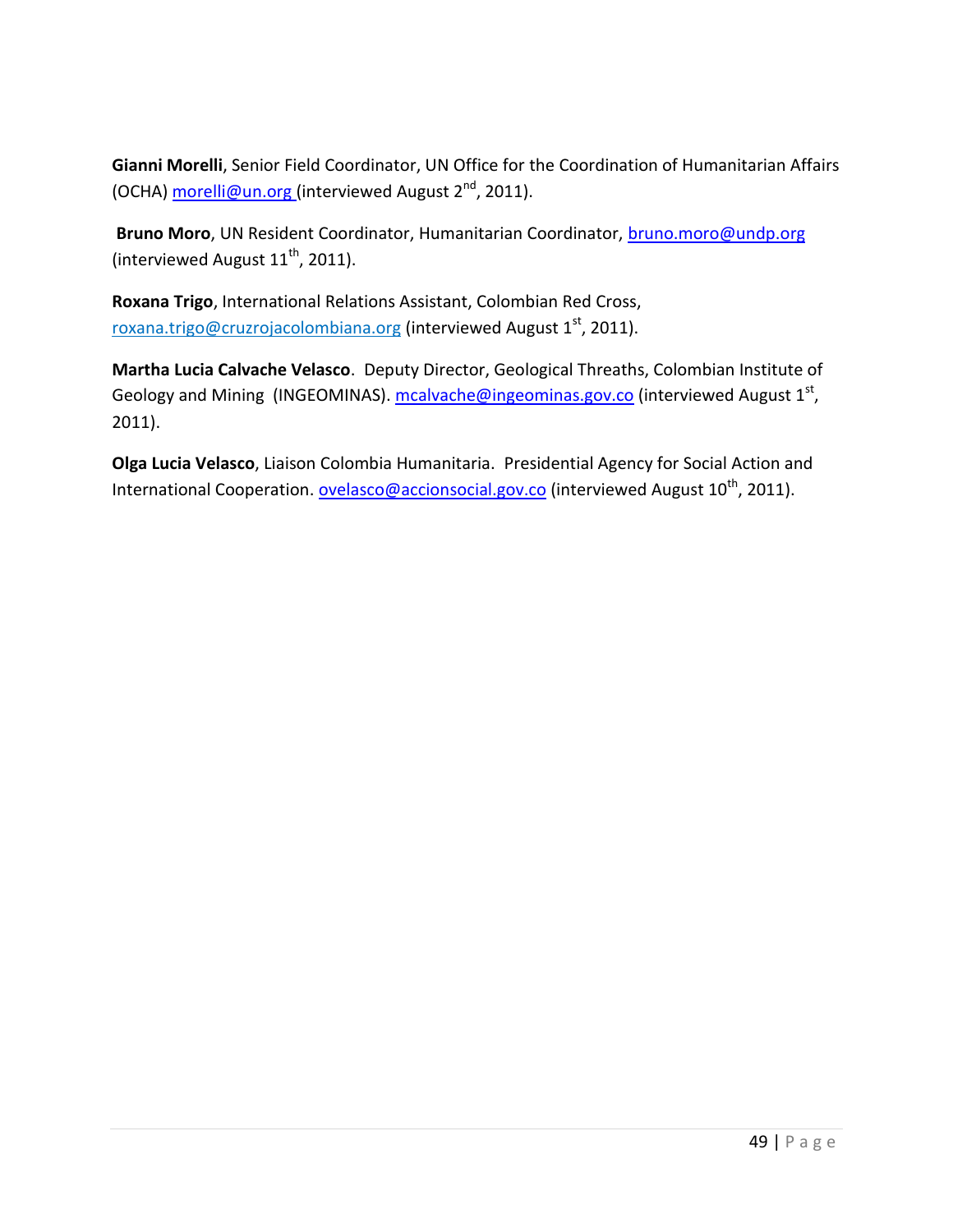## <span id="page-49-0"></span>ANNEX II COUNTRY STUDY DOCUMENTS CONSULTED

#### **MOZAMBIQUE**

Arthur, Luis. Everyday Practices of Disaster Response and climate change Adaptation in Mozambique. PhD Theses, submitted to Wageningen University Netherlands, 2011.

Foley, Conor. Mozambique: a case study in eh role of the affected state in humanitarian action. HPG working paper, September 2007.

IASC. Inter-agency real-time evaluation of the response to the February 2007 floods and cyclone in Mozambique. May 2007

IFRC. Mozambique Flood Response: Report on Learning Review, October 8-10, 2001. (Internal publication, 2002)

Mozambique Council of Ministers. Plano Director Para Prevencao e Mitigacao das calamidades Naturais. (Approved and published March 2006)

Mozambique Council of Ministers. Plano De Contingencia Epoca Chuvosa e de Ciclones 2010- 2011. (internal publication Oct, 2010)

Mozambique Red Cross. Flood and cyclone Response 2007. (internal publication 2009)

Mozambique Red Cross. Disaster Management Master Plan 2010 - 2017. (internal publication 2010)

UNDP. Waters, Winds and Fires: Community Based Best Practices for Disaster Risk Reduction. Maputo, March 2010

UN Humanitarian coordination Team, Mozambique. Inter-Agency Contingency Plan, 2010/2011.

#### INDONESIA

Badan Nasional Penanggulangan Bencana and United Nations Development Programme, Indonesia. "Lessons Learned: Disaster Management Legal Reform: The Indonesia Experience." Safer Communities through Disaster Risk Reduction in Development Programme. Jakarta, Indonesia.

Global Facility for Disaster Reduction and Recovery. "Institutional capacity and consensus building." 2011. <http://www.gfdrr.org/gfdrr/node/64>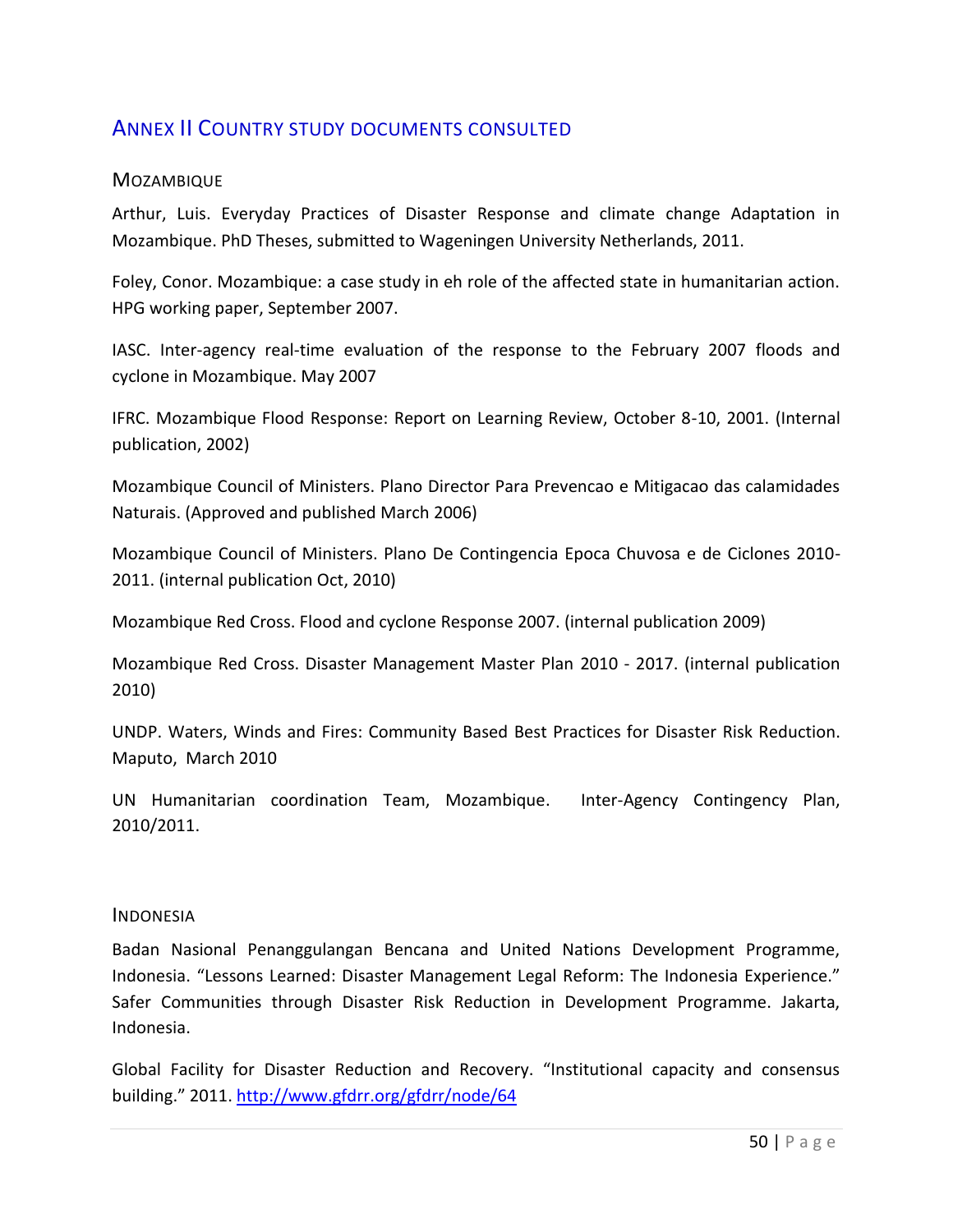Government of the Republic of Indonesia and United Nations. "United Nations Partnership for Development Framework 2011-2015, Indonesia." 2010.

Maplecroft. [http://maplecroft.com/about/news/natural\\_disasters.html](http://maplecroft.com/about/news/natural_disasters.html)

National Agency for Disaster Management (BNBP). Guideline on the role of international organizations and foreign non-government organizations during emergency response. (informal translation 2 March 2011)

Mowjee, Tasneem and Jane Keylock. "Evaluation of Sida's Humanitarian Assistance: Case Study Report Indonesia." UTV Working Paper 2010:15. Swedish International Development Cooperation Agency. Stockholm, December 2010.

United Nations International Strategy for Disaster Reduction. "Indonesian President recognized as 'UNISDR Global Champion for Disaster Risk Reduction' at Global Platform opening ceremony." Geneva, May 11, 2011. <http://www.unisdr.org/archive/19883>

Willitts-King, Barnaby. The role of the affected state in humanitarian action: A case study on Indonesia. HPG Working Paper, February 2009.

#### **COLOMBIA**

IDRL Project. Estudio sobre preparativos legales para la ayuda internacional en caso de desastre: Hacia la Aplicación de las Directrices IDRL en Colombia. Draft versión, April 14th, 2011.

Castellón Roxana, Oxfam Colombia. ¿Cómo evitar otro desastre? Lecciones de la ola invernal en Colombia. April 29th, 2011. Accessed August 5th, 2011. Available from <http://www.oxfam.org/es/policy/colombia-inundaciones-como-evitar-otro-desastre>

Ministerio de Relaciones Exteriores. Elementos principales de la consulta previa en Colombia. 2010. Accessed August 5th, 2011. Available from

[http://www.cancilleria.gov.co/wps/wcm/connect/df4ca980431cf378b80fba8e1601860b/DOC.+](http://www.cancilleria.gov.co/wps/wcm/connect/df4ca980431cf378b80fba8e1601860b/DOC.+ELEMENTOS+PRINCIPALES+DE+LA+CONSULTA+PREVIA+EN+COLOMBIA.pdf?MOD=AJPERES&CACHEID=df4ca980431cf378b80fba8e1601860b) [ELEMENTOS+PRINCIPALES+DE+LA+CONSULTA+PREVIA+EN+COLOMBIA.pdf?MOD=AJPERES&CA](http://www.cancilleria.gov.co/wps/wcm/connect/df4ca980431cf378b80fba8e1601860b/DOC.+ELEMENTOS+PRINCIPALES+DE+LA+CONSULTA+PREVIA+EN+COLOMBIA.pdf?MOD=AJPERES&CACHEID=df4ca980431cf378b80fba8e1601860b) [CHEID=df4ca980431cf378b80fba8e1601860b](http://www.cancilleria.gov.co/wps/wcm/connect/df4ca980431cf378b80fba8e1601860b/DOC.+ELEMENTOS+PRINCIPALES+DE+LA+CONSULTA+PREVIA+EN+COLOMBIA.pdf?MOD=AJPERES&CACHEID=df4ca980431cf378b80fba8e1601860b)

Dirección de Gestión de Riesgo (DGR). Colombia: Informe Nacional del Progreso en la Implementación del Marco de Acción de Hyogo (2009-2011). October 14th, 2010. Accessed August 2nd, 2011. Available from

[http://www.sigpad.gov.co/sigpad/archivos/documentos/DPAD/Informe\\_Colombia\\_MAH.\\_2009](http://www.sigpad.gov.co/sigpad/archivos/documentos/DPAD/Informe_Colombia_MAH._2009-2011%5b2%5d.pdf) [-2011\[2\].pdf](http://www.sigpad.gov.co/sigpad/archivos/documentos/DPAD/Informe_Colombia_MAH._2009-2011%5b2%5d.pdf)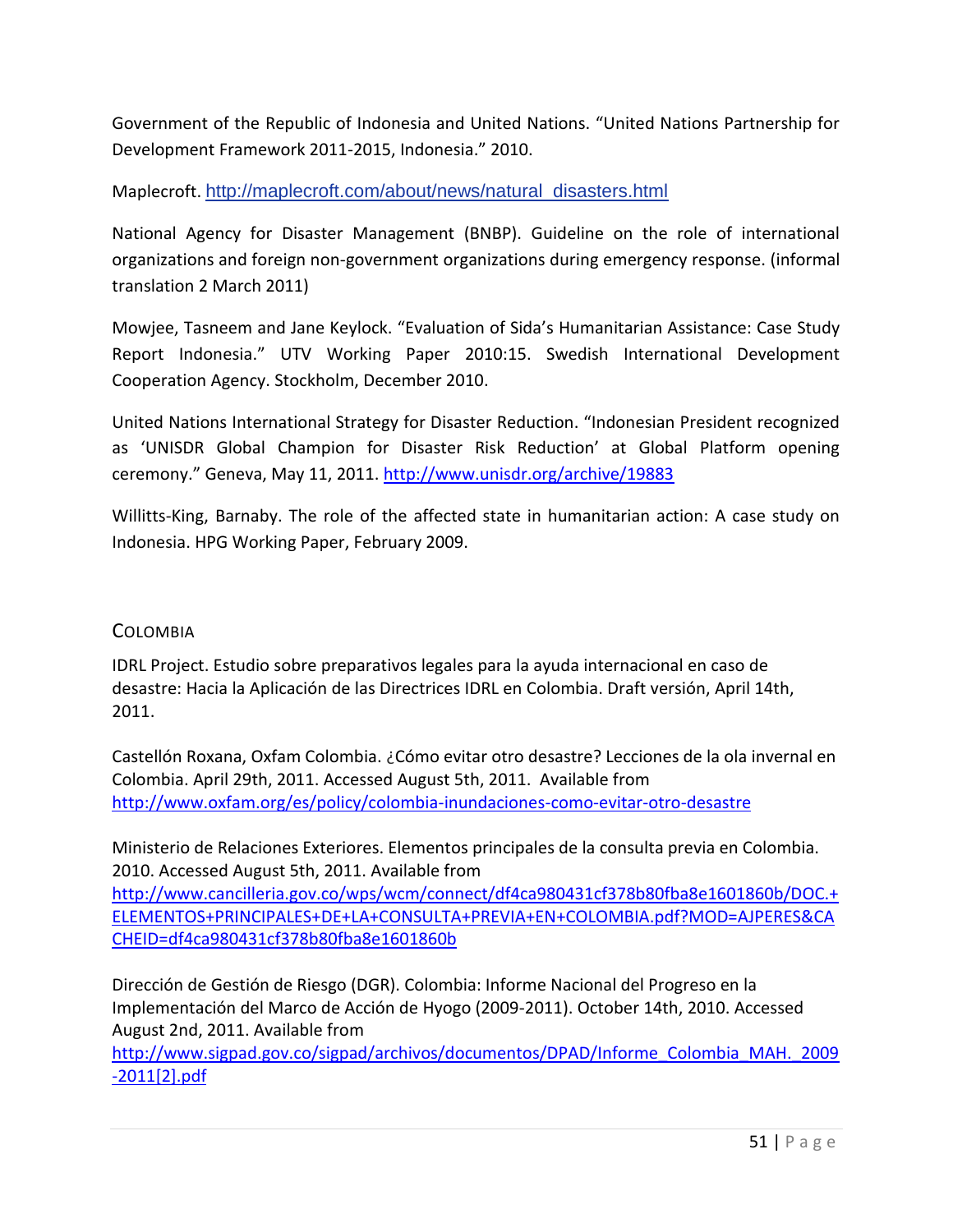Dirección de Gestión de Riesgo (DGR). Guía de Actuación en Caso de un Desastre Súbito de Cobertura Nacional Adoptada por la Directiva Presidencial 005 del 27 de noviembre de 2001. 2006. Accessed July 31st, 2011. Available from [http://www.sigpad.gov.co/sigpad/paginas\\_detalle.aspx?idp=91](http://www.sigpad.gov.co/sigpad/paginas_detalle.aspx?idp=91)

Dirección de Gestión de Riesgo (DGR) y Unión Europea (UE). Estado actual, perspectivas y prioridades para los preparativos ante desastres en Colombia. August 2010. Accessed July 31st, 2011. Available from

[http://www.sigpad.gov.co/sigpad/archivos/documentos/DPAD/Documento%20pa%C3%ADs%2](http://www.sigpad.gov.co/sigpad/archivos/documentos/DPAD/Documento%20pa%C3%ADs%202010.pdf) [02010.pdf](http://www.sigpad.gov.co/sigpad/archivos/documentos/DPAD/Documento%20pa%C3%ADs%202010.pdf)

Presidential Guideline No.33, 1991.

Law 46-1998: Creation of the Sistema Nacional de Prevención y Atención a Desastres (SPNAD).

Decree 919-1989: Regulation of the SPNAD.

Decree 93- 1998: Plan Nacional para la Prevención y Atención de Desastres.

New Humanitarian Law. Creates the Sistema de Gestión de Riesgo. Under Congress revision, submitted August 10th, 2010.

<span id="page-51-0"></span>Emergency Decrees: (2010) 4579, 4580, 4702, 4703,4819,4828. (2011) 016, 020, Directiva 11. Available fro[m http://www.colombiahumanitaria.gov.co/Apoyo/Paginas/Decretos.aspx](http://www.colombiahumanitaria.gov.co/Apoyo/Paginas/Decretos.aspx)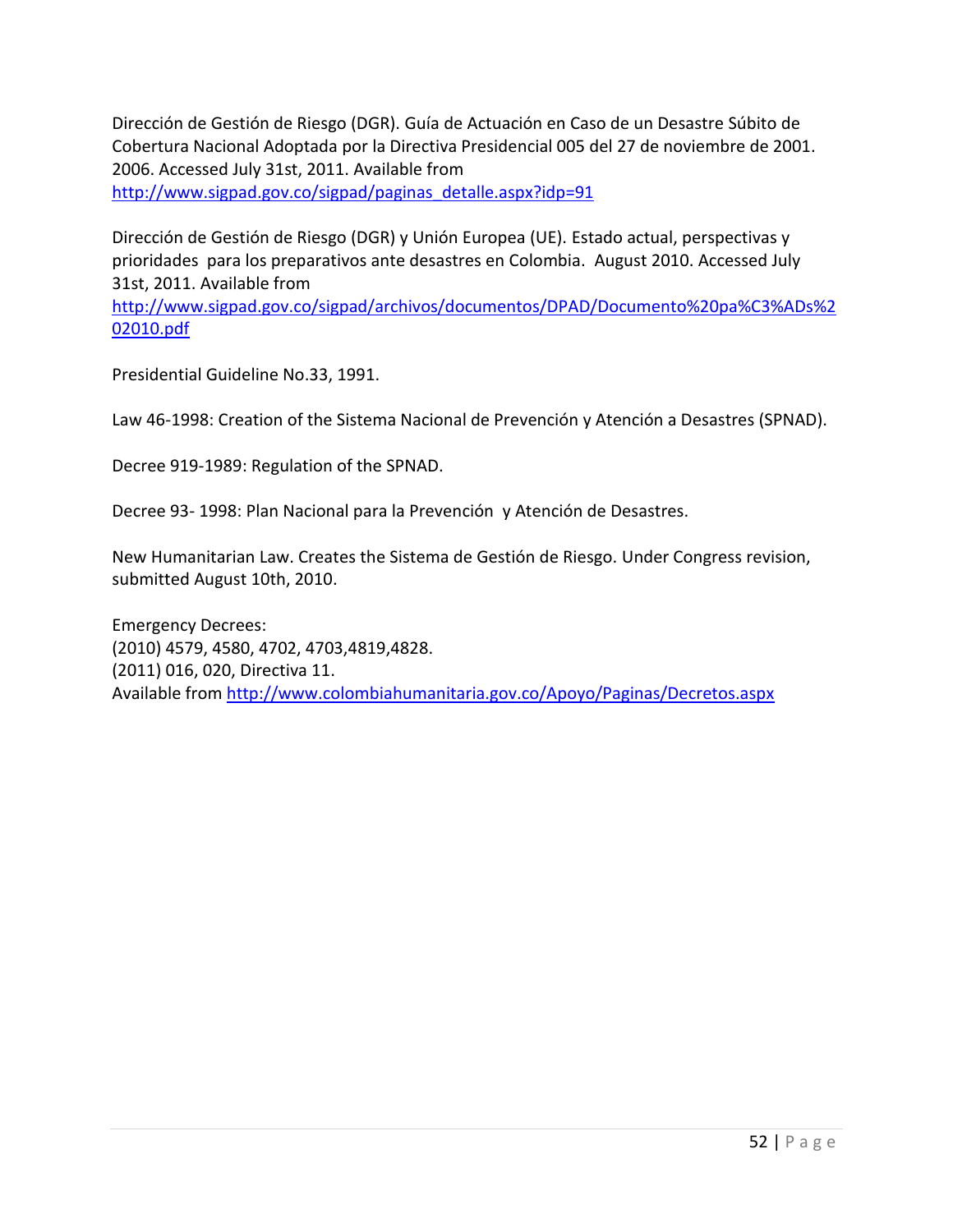# END NOTES

 $\overline{a}$ 

 $^{1}$  UN Humanitarian coordination Team, Mozambique. Inter-Agency Contingency Plan, 2010/2011. P5

<sup>2</sup> Arthur, Luis. Everyday Practices of Disaster Response and climate change Adaptation in Mozambique. PhD Theses, submitted to Wageningen University Netherlands, 2011. P53

 $^3$  Foley, Conor. Mozambique: a case study in the role of the affected state in humanitarian action. HPG working paper, September 2007. P13

<sup>4</sup> Arthur, Luis. Everyday Practices of Disaster Response and Climate Change Adaptation in Mozambique. PhD Theses, submitted to Wageningen University Netherlands, 2011. P55

<sup>5</sup> Willitts-King, Barnaby. The role of the affected state in humanitarian action: A case study on Indonesia. HPG Working Paper, February 2009; P 7

<sup>6</sup> Government of the Republic of Indonesia and United Nations. "United Nations Partnership for Development Framework 2011-2015, Indonesia." 2010; P 3

<sup>7</sup> Government of the Republic of Indonesia and United Nations. "United Nations Partnership for Development Framework 2011-2015, Indonesia." 2010; P 2

<sup>8</sup> Mowjee, Tasneem and Jane Keylock. "Evaluation of Sida's Humanitarian Assistance: Case Study Report Indonesia." UTV Working Paper 2010:15. Swedish International Development Cooperation Agency. Stockholm, December 2010; P 15

<sup>9</sup> Mowjee and Keylock. "Evaluation of Sida's Humanitarian Assistance: Case Study Report Indonesia." Ibid, 15.

 $10$  Mowjee and Keylock. "Evaluation of Sida's Humanitarian Assistance: Case Study Report Indonesia." Ibid, 15.

 $11$  Barnaby. The role of the affected state in humanitarian action: A case study on Indonesia. Ibid, 10.

<sup>12</sup> Barnaby. The role of the affected state in humanitarian action: A case study on Indonesia. Ibid. 11.

<sup>13</sup> Badan Nasional Penanggulangan Bencana and United Nations Development Programme, Indonesia. "Lessons Learned: Disaster Management Legal Reform: The Indonesia Experience." Safer Communities through Disaster Risk Reduction in Development Programme. Jakarta, Indonesia; P 10

<sup>14</sup> National Agency for Disaster Management (BNBP). Guideline on the role of international organizations and foreign non-government organizations during emergency response. (informal translation 2 March 2011); P 3

<sup>15</sup> National Agency for Disaster Management (BNBP). Guideline on the role of international organizations and foreign non-government organizations during emergency response. (informal translation 2 March 2011); P 64

<sup>16</sup> National Agency for Disaster Management (BNBP). Guideline on the role of international organizations and foreign non-government organizations during emergency response. (informal translation 2 March 2011); P 9

<sup>17</sup> National Agency for Disaster Management (BNBP). Guideline on the role of international organizations and foreign non-government organizations during emergency response. (informal translation 2 March 2011); P 57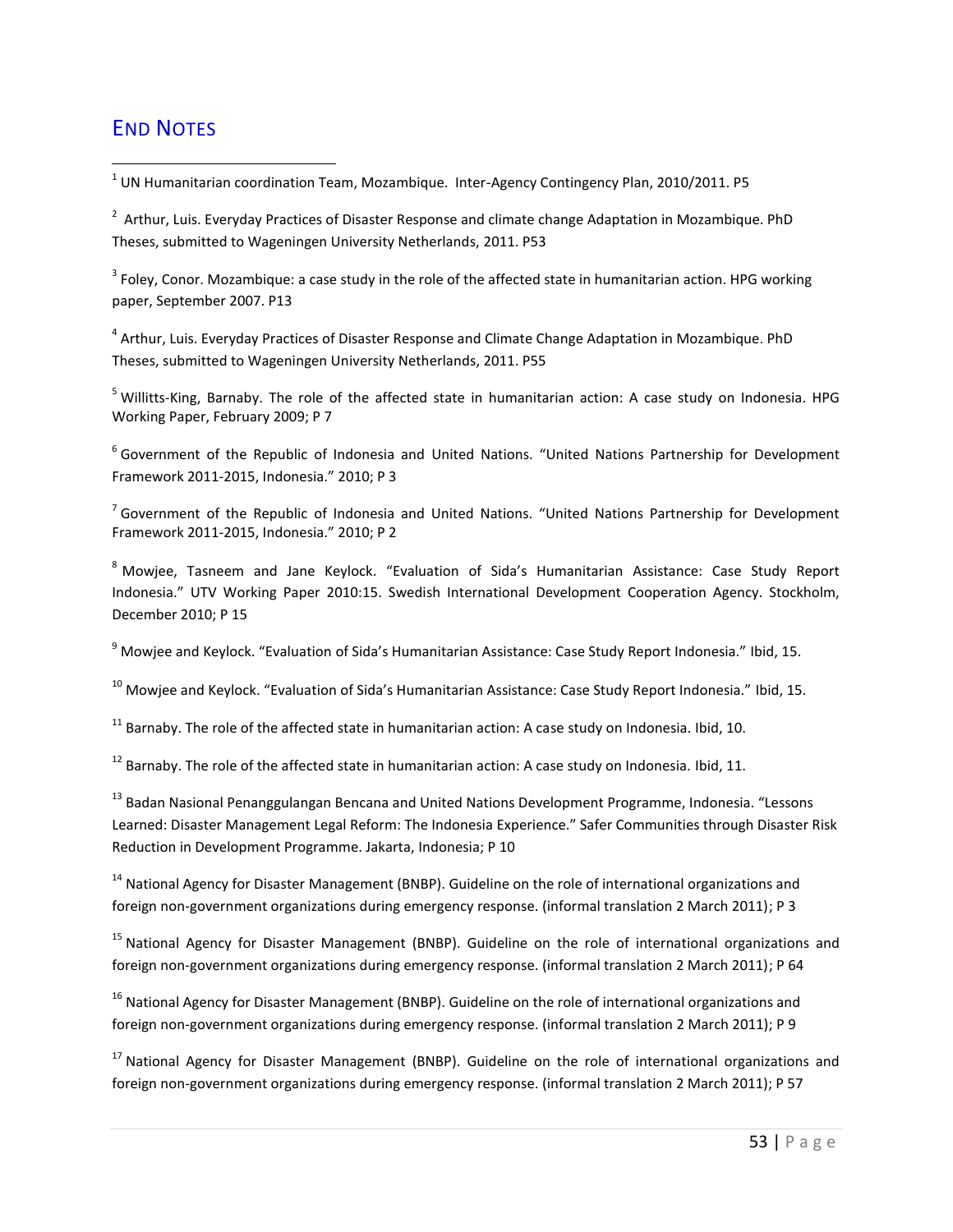$\overline{a}$ <sup>18</sup> United Nations International Strategy for Disaster Reduction. "Indonesian President recognized as 'UNISDR Global Champion for Disaster Risk Reduction' at Global Platform opening ceremony." Geneva, May 11, 2011. <http://www.unisdr.org/archive/19883>

<sup>19</sup> Global Facility for Disaster Reduction and Recovery. "Institutional capacity and consensus building." 2011. <http://www.gfdrr.org/gfdrr/node/64>

<sup>20</sup> Barnaby. The role of the affected state in humanitarian action: A case study on Indonesia. Ibid, 15.

 $21$  Barnaby. The role of the affected state in humanitarian action: A case study on Indonesia. Ibid, 15.

<sup>22</sup> World Bank, Global facility for Disaster Risk Reduction and Recovery. Disaster Risk Management in Latin America and the Caribbean Region: GFDRR Country Notes – Colombia. Washington DC. 2011.

**<sup>23</sup>** Gobierno de Colombia. Fondo de Adaptación invertirá \$14 billones en proyectos de infraestructura y rehabilitación de sectores afectados por temporada de lluvias. May 25, 2011. Accessed August 6<sup>th</sup>, 2011. Available from <http://reliefweb.int/node/403811>

<sup>24</sup> Eight protocols were developed. They are all available in Spanish. Sistema Nacional de Prevención de Desastres (SNPAD), Protocols. Accessed July  $30<sup>th</sup>$ , 2011. Available from [http://www.sigpad.gov.co/sigpad/paginas\\_detalle.aspx?idp=91](http://www.sigpad.gov.co/sigpad/paginas_detalle.aspx?idp=91)

<sup>25</sup> This diagram is part of the "Documento País- Country document 2010" developed by the European Commission and the DGR. Estado Actual, perspectivas y prioridades para los preparativos ante desastres en Colombia. Accessed August  $1<sup>st</sup>$ , 2011. Available from

<http://www.sigpad.gov.co/sigpad/archivos/documentos/DPAD/Documento%20pa%C3%ADs%202010.pdf> . We understand the structure was revised by Decree 4702 of 2010, but were unable to obtain a copy of the revised structure

<sup>26</sup> This information is updated by the DGR and presented by Colombia Humanitaria. Accessed August 2<sup>nd</sup>, 2011. Available from<http://www.colombiahumanitaria.gov.co/Cifras/Paginas/ConoceCifrasCH.aspx>

 $27$  Weekly report, La Niña, July 22<sup>th</sup>, 2011. Available from <http://www.colombiahumanitaria.gov.co/Cifras/Paginas/Cifras.aspx>

<sup>28</sup> On this regard, Oxfam Colombia developed the report "¿Cómo evitar otro desastre? Lecciones de la ola invernal

en Colombia" April 29<sup>th</sup>, 2011. Available from [http://www.oxfam.org/es/policy/colombia-inundaciones-como](http://www.oxfam.org/es/policy/colombia-inundaciones-como-evitar-otro-desastre)[evitar-otro-desastre](http://www.oxfam.org/es/policy/colombia-inundaciones-como-evitar-otro-desastre)

<sup>29</sup> More information about Colombia Humanitaria is available from <http://www.colombiahumanitaria.gov.co/Paginas/ColombiaHumanitariaEnglish.aspx>

<sup>30</sup> Cajas de Compensación are institution created to collect resources from companies. They provide services to employers such as subsidies, access to sports facilities and a myriad of benefits. These services are funded basically by companies' payments and small fees paid by employees.

 $31$  For additional information about public reports acces[s http://www.colombiahumanitaria.gov.co/](http://www.colombiahumanitaria.gov.co/)